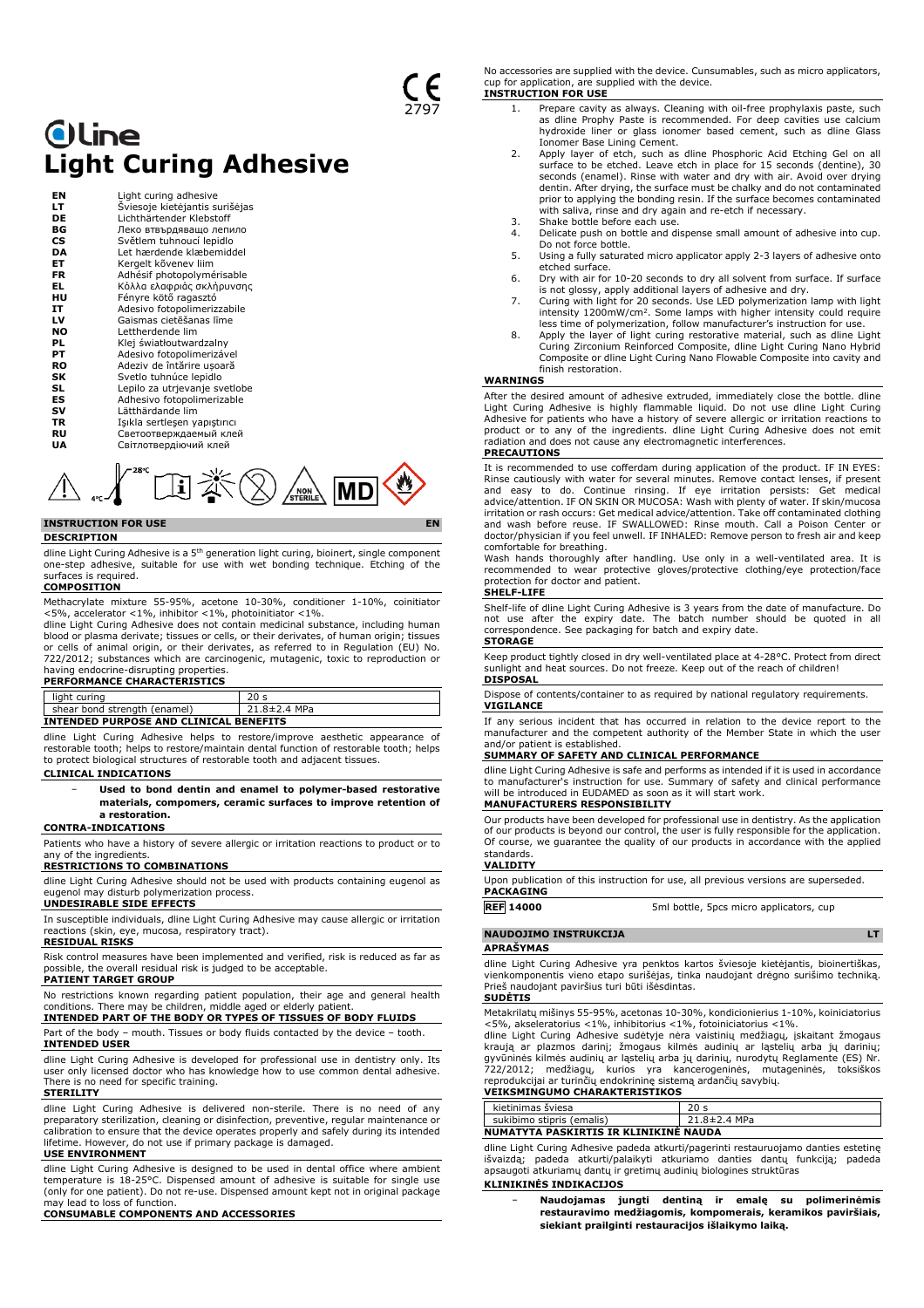#### **KONTRAINDIKACIJOS**

Pacientai, kuriems anksčiau yra buvę sunkių alerginių ar dirginimo reakcijų produktui ar bet kuriai iš sudėtinių dalių.

**APRIBOJIMAI DERINIAMS**

dline Light Curing Adhesive neturėtų būti naudojamas su produktais, kurių sudėtyje yra eugenolio nes eugenolis gali sutrikdyti polimerizacijos procesą. **NEPAGEIDAUJAMAS ŠALUTINIS POVEIKIS**

Jautriems žmonėms dline Light Curing Adhesive gali sukelti dirginimą ar alergines reakcijas (odos, akių, gleivinės, kvėpavimo takų).

#### **LIEKAMOJI RIZIKA**

Rizikos kontrolės priemonės buvo įgyvendintos ir patikrintos, rizika kiek įmanoma sumažinta, bendra likutinė rizika laikoma priimtina.

### **TIKSLINĖ PACIENTU GRUPĖ**

Nėra jokių apribojimų, susijusių su pacientų populiacija, jų amžiumi ir bendra sveikatos bukle. Gali būti vaikų, vidutinio ar senyvo amžiaus pacientų. **INUMATOMA KŪNO DALIS AR AUDINIŲ TIPAS AR KŪNO SKYSČIAI**

Kūno dalis – burna. Audiniai ar kūno skysčiai su kuriais priemonė kontaktuoja – dantis.

### **NUMATYTAS NAUDOTOJAS**

dline Light Curing Adhesive yra sukurtas tik profesionaliam naudojimui<br>odontologijoje. Naudotojas, tik licencijuotas gydytojas, kuris turi žinių kaip naudoti<br>įprastus odontologinius surišėjus. Specialių mokymų nereikia.

# **STERILUMAS**

dline Light Curing Adhesive tiekiamas nesterilus. Norint užtikrinti, kad prietaisas tinkamai ir saugiai veiktų per numatytą tarnavimo laiką, nereikia jokio paruošiamojo sterilizavimo, valymo ar dezinfekavimo, prevencinės, reguliarios priežiūros ar kalibravimo. Tačiau nenaudokite, jei pažeista pirminė pakuotė.

#### **NAUDOJIMO APLINKA**

dline Light Curing Adhesive suprojektuotas naudoti odontologijos kabinete, kur aplinkos temperatūra 18-25°C. Išspaustas surišėjo kiekis tinka vienam naudojimui (tik vienam pacientui). Nenaudokite pakartotinai. Išspaustas kiekis, laikomas ne

# originalioje pakuotėje, gali prarasti atliekamą funkciją. **SUNAUDOJAMIEJI KOMPONENTAI IR AKSESUARAI**

Su priemone priedai netiekiami. Sunaudojamieji komponentai, tokie kaip mikro aplikatoriai, aplikavimo indelis, tiekiami kartu su priemone.

- **NAUDOJIMO INSTRUKCIJA**
	- 1. Paruoškite ertmę įprastu būdu. Danties paviršių rekomenduojame nuvalyti neturinčia alyvos profilaktine pasta, tokia kaip dline Prophy Paste. Giliose ertmėse naudokite kalcio hidroksido pamušalą ir stiklo jonomerinį pamušalinį cementą, tokį kaip dline Glass Ionomer Base Lining Cement.
	- 2. Ant numatomo ėsdinti paviršiaus užtepkite ploną ėsdintojo, tokio kaip i-<br>GEL<sup>N</sup> sluoksnį. Palaikykite 15 sekundžių (dentinas), 30 sekundžių<br>(emalė). Kruopščiai nuplaukite vandeniu ir nudžiovinkite oro srove.<br>Venkite den seilėms, paviršių nuplaukite, nusausinkite ir, jei reikia, pakartokite
	-
	- ėsdinimo procedūrą. 3. Supurtykite buteliuką prieš kiekvieną naudojimą. 4. Švelniai spausdami buteliuką, įlašinkite nedidelį surišėjo kiekį į indelį. Buteliuko nespauskite stipriai.
	- 5. Ant išėsdinto paviršiaus mikro aplikatoriumi užtepkite 2-3 surišėjo sluoksnius.
	- 6. Džiovinkite paviršių oru mažiausiai 10-20 sekundžių, kad išgaruotų tirpiklis. Jei paviršius nėra blizgus, užtepkite papildomą surišėjo sluoksnį, išdžiovinkite.
	- 7. Kietinkite šviesa 20 sekundžių. Naudokite LED polimerizacijos lempą, kurios šviesos intensyvumas 1200mW/cm<sup>2</sup> pilnu režimu (nenaudokite didėjančio ar impulsinio režimo). Lempos, kurių intensyvumas didesnis, gali reikalauti trumpesnio polimerizacijos laiko, vadovaukites gamintojo naudojimo instrukcija.
	- 8. Tęskite restauraciją, naudodami šviesa kietinamas restauracines<br>medžiagas, tokias kaip dline Light Curing Zirconium Reinforced<br>Composite, dline Light Curing Nano Hybrid Composite ar dline Light<br>Curing-Nano-Flowable-Comp

#### **ĮSPĖJIMAI**

Panaudoję reikiamą produkto kiekį, nedelsdami uždarykite buteliuką dangteliu. dline Light Curing Adhesive yra labia degus skystis. Nenaudokite dline Light Curing Adhesive pacientams, kuriems anksčiau yra buvę sunkių alerginių ar dirginimo reakcijų produktui ar bet kuriai iš sudėtinių dalių. dline Light Curing Adhesive neskleidžia radiacijos ir nesukelia jokių elektromagnetinių trukdžių.

### **ATSARGUMO PRIEMONĖS**

Produkto aplikavimo metu rekomenduojama naudoti koferdamą. PATEKUS Į AKIS:<br>Kelias minutes atsargiai plauti vandeniu. Išimti kontaktinius lęšius, jeigu jie yra ir<br>jeigu lengvai galima tai padaryti. Toliau plauti akis. Kaip gydytoją. PATEKUS ANT ODOS AR GLEIVINĖS: plauti dideliu vandens kiekiu. Jeigu sudirginama oda/gleivinė arba ją išberia: kreiptis į gydytoją. Nusivilkti užterštus<br>drabužius ir išskalbti prieš vėl apsivelkant. PRARIJUS: išskalauti burną. Pasijutus<br>blogai, skambinti į APSINUODIJIMŲ KONTROLĖS IR INFORMA gerai vėdinamoje patalpoje. Rekomenduojame mūvėti apsaugines pirštines, dėvėti apsauginius drabužius, naudoti akių (veido) apsaugos priemones gydytojui ir pacientui.

#### **GALIOJIMO LAIKAS**

dline Light Curing Adhesive galiojimo laikas yra 3 metai nuo pagaminimo datos. Nenaudoti produkto pasibaigus jo galiojimo terminui. Partijos numeris turėtų būti nurodytas visoje korespondencijoje. Galiojimo terminą, partijos numerį žr. ant

# pakuotės. **LAIKYMAS**

Laikyti produktą sandariai uždarytą, sausoje, gerai vėdinamoje vietoje esant 4-28°C temperatūrai. Saugoti nuo tiesioginių saulės spindulių, uždegimo šaltinių. Produkto neužšaldyti. Laikyti vaikams nepasiekiamoje vietoje!

### **ŠALINIMAS**

Turinį/talpyklą išpilti (išmesti) pagal nacionalinius reikalavimus. **BUDRUMAS**

Jei įvyko kokių nors rimtų incidentų, susijusių su priemone, praneškite gamintojui ir tos valstybės narės, kurioje naudotojas ir (arba) pacientas yra įsisteigęs / įsikūręs, kompetentingai institucijai.

#### **SAUGOS IR KLINIKINIO VEIKSMINGUMO SANTRAUKA**

dline Light Curing Adhesive yra saugus ir veikia taip, kaip numatyta jei yra naudojamas pagal gamintojo naudojimo instrukciją. Saugos ir klinikinio veiksmingumo atasakitą bus galima rasti EUDAMED duomenų bazėje kai tik ji pradės veikti.

#### **GAMINTOJO ATSAKOMYBĖ**

Mūsų produktai sukurti profesionaliam naudojimui. Mes negalime kontroliuoti kaip mūsų produktai naudojami, todėl už tinkamą jų panaudojimą atsako vartotojas. Žinoma, mes užtikriname, produktų kokybės atitiktį galiojantiems standartams. **GALIOJIMAS**

|         | Paskelbus naują instrukcijos versiją, prieš tai buvusios versijos nebegalioja. |
|---------|--------------------------------------------------------------------------------|
| PAKUOTĖ |                                                                                |

**REF 14000** 5ml buteliukas, 5vnt. mikro aplikatorių, indelis

# **ANLEITUNG ZUR VERWENDUNG DE**

#### **BESCHREIBUNG**

dline Light Curing Adhesive ist ein lichthärtendes, bioinertes, einkomponentiges Ein-Schritt-Adhäsiv der 5. Generation, das für die Verwendung mit der Nassklebetechnik<br>geeignet ist. Das Ätzen der Oberflächen ist erforderlich.<br>**ZUSAMMENSETZUNG** 

Methacrylat-Gemisch 55-95%, Aceton 10-30%, Konditionierer 1-10%, Co-Initiator

<5%, Beschleuniger <1%, Inhibitor <1%, Photoinitiator <1%.<br>dline Light Curing Adhesive enthält keine medizinische Substanz, einschließlich<br>Derivate aus menschlichem Blut oder Plasma; Gewebe oder Zellen oder deren Derivate menschlichen Ursprungs; Gewebe oder Zellen tierischen Ursprungs oder deren Derivate gemäß der Verordnung (EU) Nr. 722/2012; Stoffe, die krebserregend, erbgutverändernd, fortpflanzungsgefährdend oder mit endokrinen Eigenschaften behaftet sind.

#### **LEISTUNGSMERKMALE**

| lichthärtung                                  | 20 <sub>s</sub> |
|-----------------------------------------------|-----------------|
| scherhaftfestigkeit (Schmelz)                 | 21.8±2.4 MPa    |
| <b>VERWENDUNGSZWECK UND KLINISCHER NUTZEN</b> |                 |

dline Light Curing Adhesive hilft bei der Wiederherstellung/Verbesserung des ästhetischen Aussehens des restaurierbaren Zahns; hilft bei der Wiederherstellung/Erhaltung der Zahnfunktion des restaurierbaren Zahns; hilft beim Schutz der biologischen Strukturen des restaurierbaren Zahns und des angrenzenden Gewebes.

### **KLINISCHE INDIKATIONEN**

− **Wird verwendet, um Dentin und Schmelz mit polymerbasierten Restaurationsmaterialien, Kompomeren und Keramikoberflächen zu verbinden, um die Retention einer Restauration zu verbessern. KONTRAINDIKATIONEN**

Patienten, die in der Vergangenheit schwerwiegende allergische Reaktionen oder Irritationen auf das Produkt oder einen der Inhaltsstoffe gezeigt haben. **BESCHRÄNKUNGEN FÜR KOMBINATIONEN**

dline Light Curing Adhesive sollte nicht mit eugenolhaltigen Produkten verwendet werden, da Eugenol den Polymerisationsprozess stören kann. **UNERWÜNSCHTE NEBENEFFEKTE**

Bei empfindlichen Personen kann das Produkt allergische oder reizende Reaktionen hervorrufen (Haut, Auge, Schleimhäute, Atemwege).

#### **VERBLEIBENDE RISIKEN**

Risikokontrollmaßnahmen wurden implementiert und verifiziert, das Risiko ist so weit wie möglich reduziert, das Gesamtrestrisiko wird als akzeptabel beurteilt.

# **PATIENTEN-ZIELGRUPPE**

Keine Einschränkungen hinsichtlich der Patientenpopulation, ihres Alters und ihres allgemeinen Gesundheitszustands bekannt. Es können Kinder, Patienten mittleren Alters oder ältere Menschen sein.

| <b>VORGESEHENE</b>         | <b>KORPERTEILE</b> | <b>ODER</b> | <b>GEWEBETYPEN</b> | VON |
|----------------------------|--------------------|-------------|--------------------|-----|
| <b>KÖRPERFLÜSSIGKEITEN</b> |                    |             |                    |     |
|                            |                    |             |                    |     |

Teil des Körpers - Mund. Gewebe oder Körperflüssigkeiten, die mit dem Gerät in Berührung kommen - Zahn. **BEABSICHTIGTER BENUTZER**

dline Light Curing Adhesive ist nur für den professionellen Einsatz in der Zahnmedizin entwickelt worden. Der Anwender ist nur ein lizenzierter Arzt, der weiß, wie man gängige Materialien verwendet. Es besteht keine Notwendigkeit für eine spezielle **Schulung** 

# **STERILITÄT**

dline Light Curing Adhesive wird unsteril geliefert. Es ist keine vorbereitende Sterilisation, Reinigung oder Desinfektion, keine vorbeugende, regelmäßige Wartung oder Kalibrierung erforderlich, um sicherzustellen, dass das Gerät während seiner vorgesehenen Lebensdauer ordnungsgemäß und sicher funktioniert. Verwenden Sie es jedoch nicht, wenn die Primärverpackung beschädigt ist.

#### **UMGEBUNG VERWENDEN**

dline Light Curing Adhesive ist für die Verwendung in der Zahnarztpraxis bei einer Umgebungstemperatur von 18-25 °C vorgesehen. Die abgegebene Menge an Material ist für den einmaligen Gebrauch geeignet (nur für einen Patienten). Nicht wiederverwenden. Nicht in der Originalverpackung aufbewahrte Dosiermenge kann zu Funktionsverlusten führen.

# **VERBRAUCHSKOMPONENTEN UND ZUBEHÖR**

Im Lieferumfang des Geräts ist kein Zubehör enthalten. Verbrauchsmaterialien, wie z. B. Mikroapplikatoren, Becher für die Anwendung, werden mit dem Gerät geliefert. **ANLEITUNG ZUR VERWENDUNG**

- 1. Bereiten Sie den Hohlraum wie immer vor. Die Reinigung mit ölfreier Prophylaxe-Paste, wie z.B. dline Prophy Paste, wird empfohlen. Für tiefe Kavernen verwenden Sie Calciumhydroxid-Liner oder Zement auf Glasionomer-Basis, wie z.B. dline Glass Ionomer Base Lining Cement.
- 2. Tragen Sie eine Ätzschicht, wie z. B. dline Phosphoric Acid Etching Gel, auf alle zu ätzenden Oberflächen auf. Lassen Sie die Ätzung 15 Sekunden (Dentin), 30 Sekunden (Schmelz) einwirken. Spülen Sie mit Wasser ab und trocknen Sie mit Luft. Vermeiden Sie eine Übertrocknung des Dentins. Nach dem Trocknen muss die Oberfläche kreidig sein und darf vor dem Auftragen des Klebeharzes nicht verschmutzt sein. Wenn die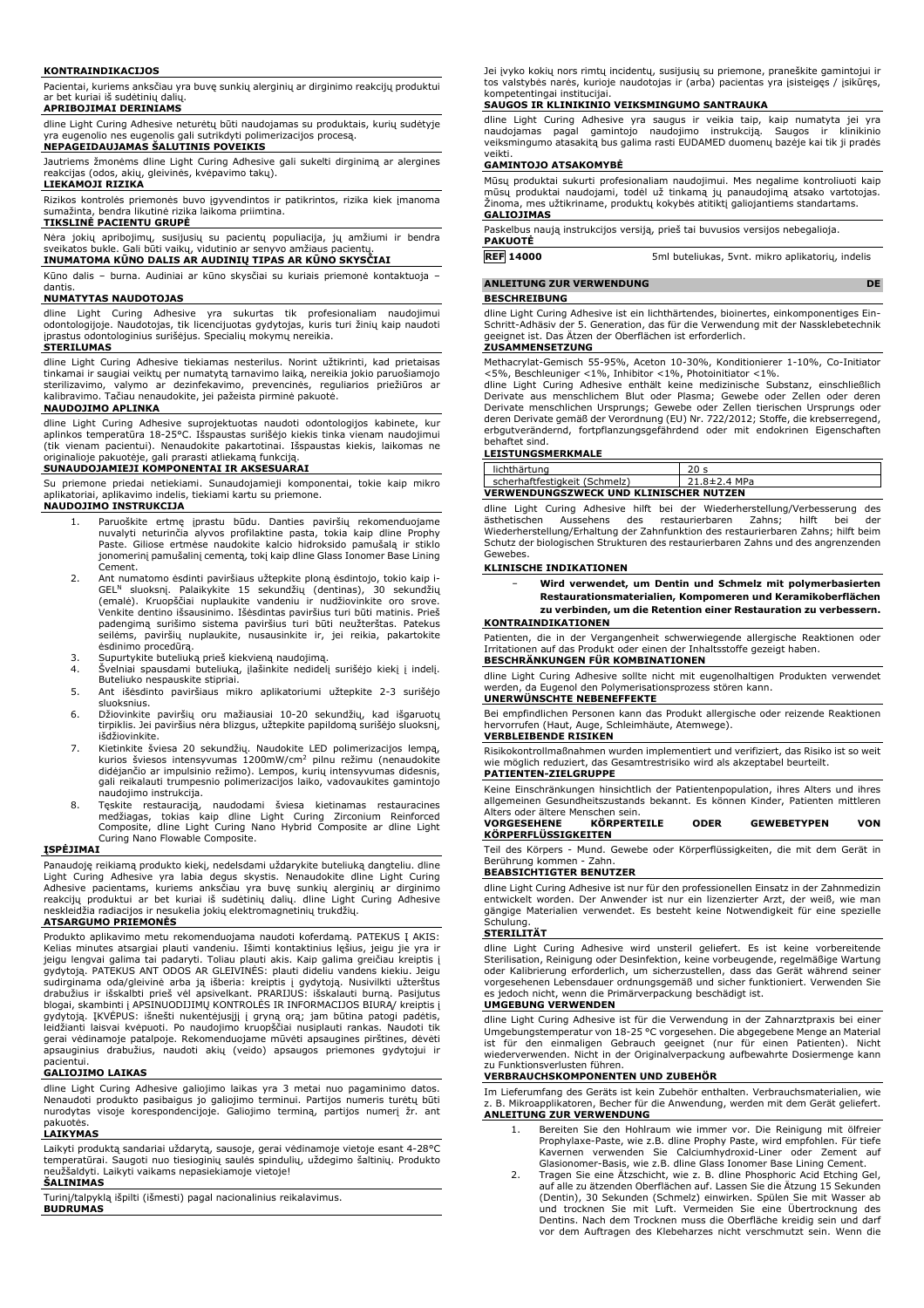Oberfläche mit Speichel verunreinigt ist, spülen Sie sie ab, trocknen Sie

- sie erneut und ätzen Sie sie erneut, falls erforderlich. 3. Schütteln Sie die Flasche vor jedem Gebrauch.
- 4. Sanftes Drücken auf die Flasche und Abgabe einer kleinen Menge Klebstoff in den Becher. Setzen Sie die Flasche nicht mit Gewalt ein.
- 5. Tragen Sie mit einem vollständig gesättigten Mikroapplikator 2-3 Schichten Klebstoff auf die geätzte Oberfläche auf.
- 6. Trocknen Sie mit Luft für 10-20 Sekunden, um das gesamte Lösungsmittel von der Oberfläche zu entfernen. Wenn die Oberfläche nicht glänzend ist, tragen Sie weitere Schichten Kleber auf und lassen Sie sie trocknen.
- 7. Aushärtung mit Licht für 20 Sekunden. Verwenden Sie eine LED-Polymerisationslampe mit einer Lichtintensität von 1200mW/cm<sup>2</sup>. Einige<br>Lampen mit höherer Intensität könnten eine kürzere Polymerisationszeit
- benötigen, beachten Sie die Gebrauchsanweisung des Herstellers. 8. Tragen Sie die Schicht des lichthärtenden Restaurationsmaterials, wie z. B. dline Light Curing Zirconium Reinforced Composite, dline Light Curing Nano Hybrid Composite oder dline Light Curing Nano Flowable Composite in die Kavität auf und stellen Sie die Restauration fertig.

#### **WARNUNGEN**

Nachdem die gewünschte Menge an Klebstoff extrudiert wurde, schließen Sie sofort die Flaschenkappe. dline Light Curing Adhesive ist eine leicht entzündliche Flüssigkeit. Verwenden Sie das Produkt nicht bei Patienten, bei denen es in der Vergangenheit zu schweren allergischen Reaktionen oder Reizungen auf das Produkt oder einen der Inhaltsstoffe gekommen ist. dline Light Curing Adhesive sendet keine Strahlung aus und verursacht keine elektromagnetischen Störungen.

#### **VORSICHTSMAßNAHMEN**

Es wird empfohlen, während der Anwendung des Produkts einen Kofferdamm zu verwenden. WENN IM AUGE: Spülen Sie einige Minuten lang vorsichtig mit Wasser. Entfernen Sie die Kontaktlinsen, falls vorhanden und leicht zu bewerkstelligen. Spülen Sie weiter. Wenn die Augenreizung anhält: Ärztlichen Rat einholen/ärztliche Hilfe in Anspruch nehmen. WENN AUF HAUT ODER SCHLEIMHAUT: Waschen Sie mit reichlich Wasser. Wenn Haut-/Schleimhautreizungen oder Ausschlag auftreten: Holen Sie sich ärztlichen Rat/ärztliche Hilfe. Kontaminierte Kleidung ausziehen und vor der Wiederverwendung waschen. WENN GESCHLUCKST: Spülen Sie den Mund aus. Rufen Sie eine Giftnotrufzentrale oder einen Arzt an, wenn Sie sich unwohl fühlen. WENN INHALIERT: Bringen Sie die Person an die frische Luft und halten Sie sie zum Atmen<br>bequem. Waschen Sie sich nach der Handhabung gründlich die Hände. Nur in einem<br>gut belüfteten Bereich verwenden. Es wird empfoh

#### **HALTBARKEITSDAUER**

Die Lagerfähigkeit des Produkts beträgt 3 Jahre ab dem Herstellungsdatum. Verwenden Sie es nicht nach Ablauf des Verfallsdatums. Die Chargennummer sollte in jeder Korrespondenz angegeben werden. Siehe Verpackung für Charge und Verfallsdatum.

#### **LAGERUNG**

Bewahren Sie das Produkt dicht verschlossen an einem trockenen, gut belüfteten Ort bei 4-28°C auf. Schützen Sie das Produkt vor direkter Sonneneinstrahlung und Wärmequellen. Nicht einfrieren. Außerhalb der Reichweite von Kindern aufbewahren! **ENTSORGUNG**

Entsorgen Sie den Inhalt/Behälter gemäß den nationalen behördlichen Vorschriften. **WACHSAMKEIT**

Wenn ein schwerwiegender Zwischenfall im Zusammenhang mit dem Produkt aufgetreten ist, melden Sie dies dem Hersteller und der zuständigen Behörde des Mitgliedstaats, in dem der Anwender und/oder Patient niedergelassen ist.

# **ZUSAMMENFASSUNG DER SICHERHEIT UND KLINISCHEN LEISTUNG**

dline Light Curing Adhesive ist sicher und verhält sich wie vorgesehen, wenn es gemäß der Gebrauchsanweisung des Herstellers verwendet wird. Die Zusammenfassung der Sicherheit und der klinischen Leistung wird in EUDAMED eingeführt, sobald es seine Arbeit aufnimmt.

## **VERANTWORTUNG DES HERSTELLERS**

Unsere Produkte sind für den professionellen Einsatz in der Zahnmedizin entwickelt worden. Da die Anwendung unserer Produkte außerhalb unserer Kontrolle liegt, ist der Anwender für die Anwendung voll verantwortlich. Selbstverständlich garantieren wir die Qualität unserer Produkte gemäß den angewandten Normen.

#### **GÜLTIGKEIT**

Mit Erscheinen dieser Gebrauchsanweisung werden alle vorherigen Versionen ungültig.

# **VERPACKUNG**

| <b>REF 14000</b> | 5ml Flasche, 5pcs Mikro-Applikatoren, Becher |
|------------------|----------------------------------------------|
|------------------|----------------------------------------------|

# **ИНСТРУКЦИЯ ЗА УПОТРЕБА BG**

**ОПИСАНИЕ**

dline Light Curing Adhesive е 5-то поколение, втвърдяващо светлина, биоинертно, еднокомпонентно едноетапно лепило, подходящо за използване с техника на мокро свързване. Необходимо е офорт на повърхностите. **СЪСТАВ**

Смес на метакрилат 55-95%, ацетон 10-30%, балсам 1-10%, съпоставител <5%, ускорител <1%, инхибитор <1%, фотоинициатор <1%.

dline Light Curing Adhesive не съдържа лекарствено вещество, включително производни на човешка кръв или плазма; тъкани или клетки, или техни производни от човешки произход; тъкани или клетки от животински произход или техни производни, както е посочено в Регламент (ЕС) № 722/2012; вещества, които са канцерогенни, мутагенни, токсични за възпроизводство или са с разрушаващи ендокринната система свойства. **ХАРАКТЕРИСТИКИ НА РАБОТА**

| AREANIEF HUITINILIIA FAPVIA                        |              |  |  |
|----------------------------------------------------|--------------|--|--|
|                                                    |              |  |  |
| Втвърдяване със светлина                           |              |  |  |
|                                                    |              |  |  |
| Якост на срязване на връзката                      | 21.8±2.4 мпа |  |  |
| (емайл)                                            |              |  |  |
| <b>MARRILLANILAILEILLE JA IZMIALILLILLA MARRIA</b> |              |  |  |

# **ПРЕДНАЗНАЧЕНИЕ И КЛИНИЧНИ ПОЛЗИ**

dline Light Curing Adhesive помага реставрацията / подобряването на естетическия вид на възстановявания зъб; помага за реставрацията / поддържането на зъбната функция на възстановявания зъб; помага за защита на биологичните структури на възстановявания зъб и тъканите около него. **КЛИНИЧНИ ПОКАЗАНИЯ**

− **Използва се за свързване на дентин и емайл с възстановителни материали на база полимер, компмери,** **керамични повърхности за подобряване на поддържането при възстановяване.**

#### **ПРОТИВОПОКАЗАНИЯ**

Пациенти, които имат история на тежки алергични или възпалителни реакции към продукта или към някоя от съставките му.

#### **ОГРАНИЧЕНИЯ ЗА КОМБИНАЦИИ**

dline Light Curing Adhesive не трябва да се използва с продукти, съдържащи евгенол, защото евгенолът може да наруши процеса на полимеризация.

# **НЕЖЕЛАНИ СТРАНИЧНИ ЕФЕКТИ**

При чувствителни лица продуктът може да причини алергични или възпалителни реакции (на кожата, очите, лигавицата, дихателните пътища). **ОСТАТЪЧНИ РИСКОВЕ**

Мерките за контрол на риска са приложени и проверени, рискът е намален, колкото е възможно, цялостният остатъчен риск се счита за допустим. **ЦЕЛЕВА ГРУПА НА ПАЦИЕНТИТЕ**

Не са известни ограничения по отношение на нациалността на пациентите, тяхната възраст и общо здравословно състояние. Те могат да са деца, пациенти на средна възраст или пациенти на възраст.

**ПРЕДВИДЕНА ЧАСТ НА ТЯЛОТО ИЛИ ВИДОВЕ ТЪКАНИ ИЛИ ТЕЛЕСНИ ТЕЧНОСТИ**

Част от тялото - уста. Тъкани или телесни течности, влизащи в контакт с устройството - зъб.

# **ЦЕЛЕВИ ПОТРЕБИТЕЛ**

dline Light Curing Adhesive е разработен единствено за професионална употреба в стоматологията. Неговият потребител е лицензиран лекар, който има знания как да използва обичайни стоматологични материали. Няма нужда от специално обучение.

#### **СТЕРИЛИТЕТ**

dline Light Curing Adhesive се доставя нестерилен. Няма нужда от предварителна стерилизация, почистване или дезинфекция, а от превантивна, редовна поддръжка или калибриране, за да се гарантира, че устройството работи правилно и безопасно през определения му живот. Не използвайте , ако първичната опаковка е повредена.

#### **СРЕДА НА ИЗПОЛЗВАНЕ**

dline Light Curing Adhesive е предназначен за използване в стоматологичен кабинет, където температурата на околната среда е 18-25 ° C. Разпределеното количество материал е подходящо за еднократна употреба (само за един пациент). Не използвайте повторно. Излишното количество, съхранявано в ,<br>лна опаковка, може да доведе до загуба на функцията муn. **КОНСУМАТИВИ И АКСЕСОАРИ**

### Kъм устройството не се предоставят аксесоари. Към устройството се доставят консумативи, такива като микро апликатори, чаша за нанасяне.

# **ИНСТРУКЦИЯ ЗА УПОТРЕБА**

- 1. Подгответе дупката както винаги. Препоръчва се почистване с безмаслена профилактична паста, като dline Prophy Paste. За дълбоки кухини използвайте подложка от калциев хидроксид или цимент на основата на стъклен йономер, като dline Glass Ionomer Base Lining Cement.
- 2. Нанесете слой ецване, като dline Phosphoric Acid Etching Gel върху цялата повърхност, която трябва да бъде ецвана. Оставете ецването на мястото за около 15 секунди (дентин), 30 секунди (емайл). Изплакнете с вода и подсушете с въздух. Избягвайте пресъхването на дентина. След изсъхване повърхността трябва да е варовита и да не се замърсява преди нанасяне на свързващата смола. Ако повърхността се замърси със слюнка, изплакнете и подсушете пак и повторете ецването , ако е необходимо.
- 3. Разклатете бутилката преди всяка употреба.
- 4. Деликатно натиснете бутилката и дозирайте малко количество лепило в чашата. Не натискайте силно бутилката.
- 5. С помощта на напълно напоен микро апликатор нанесете 2-3 слоя лепило върху ецваната повърхност. 6. Сушете на въздуха за около 10-20 секунди, за да изсъхне целият
- разтворител, който е на повърхността. Ако повърхността не е
- лъскава, нанесете допълнителни слоеве лепило и изсушете. 7. Втвърдяване със светлина за 20 секунди. Използвайте LED полимеризационна лампа с 1200mW / cm<sup>2</sup> интензитет на светлината. Някои лампи с по-висока интензивност могат да изискват по-малко време на полимеризация, затова моля, следвайте инструкциите на производителя за употреба.
- 8. Нанесете слоя от втвърдяващ се със светлина възстановителен материал, като dline Light Curing Zirconium Reinforced Composite, dline Light Curing Nano Hybrid Composite или dline Light Curing Nano Flowable Composite, в дупката и завършете възстановяването.

## **ПРЕДУПРЕЖДЕНИЯ**

След като желаното количество лепило се екструдира, незабавно затворете капачката на бутилката. dline Light Curing Adhesive е силно запалима течност. Не използвайте продукта за пациенти, които имат история с тежки алергични или възпалителни реакции към продукта или към някоя от съставките на продукта. dline Light Curing Adhesive не излъчва радиация и не води до електромагнитни смущения.

### **ПРЕДПАЗНИ МЕРКИ**

Препоръчва се използването на кофердам пи нанасянето на продукта. ПРИ ПОПАДАНЕ В ОЧИТЕ: Изплакнете внимателно с вода в продължение на няколко минути. Махнете си контактните лещи, ако имате такива и е лесно да го<br>направите. Продължете да изплаквате. Ако раздразнението на очите<br>продължава: Потърсете медицински съвет / помощ. ПРИ ПОПАДАНЕ ВЪРХУ<br>КОЖАТА ИЛИ Л кожата / лигавицата или обрив: Потърсете медицински съвет / помощ. Свалете замърсеното облекло и изперете преди следващата употреба. ПРИ ПОГЛЪЩАНЕ: Изплакнете устата. Обадете се на Центъра по отрови или на лекар / терапевт, ако се чувствате зле. ПРИ ВДИШВАНЕ: Изведете лицето на чист въздух и го подпомагайте при дишане. Измийте добре ръцете след работа. Използвайте само на добре проветриво място. Препоръчано носенето на защитни ръкавици / защитно облекло / предпазни средства за очи / защита на лицето за лекаря и пациента.

# **СРОК НА ГОДНОСТ**

Срок на годност на продукта е 3 години от датата на производство. Не използвайте след срока на годност. Партидният номер трябва да бъде цитиран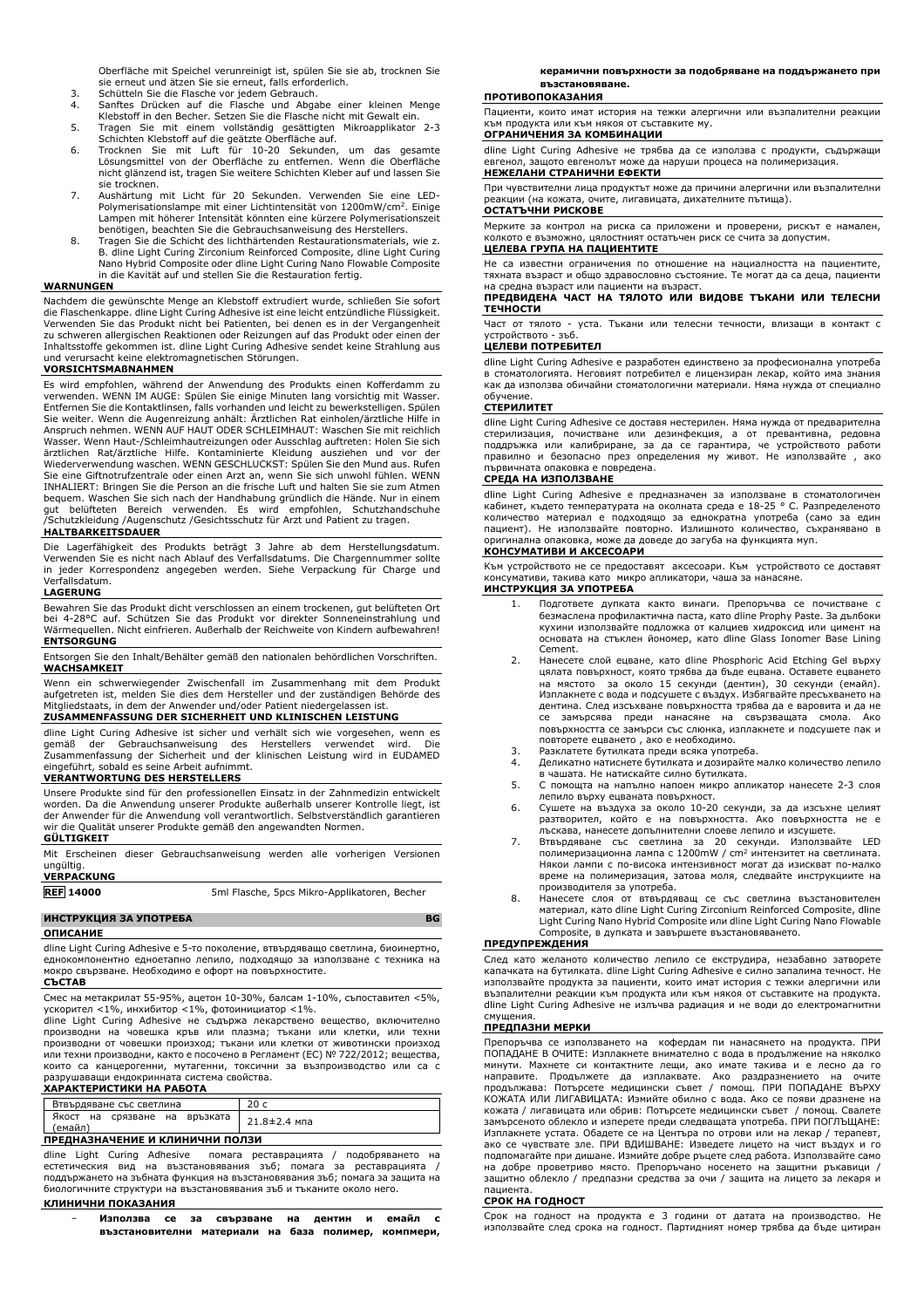при всяка кореспонденция. Погледнете опаковката за партиден номер и срок на годност.

# **СЪХРАНЕНИЕ**

Съхранявайте продукта добре затворен на сухо и добре проветриво място при 4-<br>28 ° C. Дръжте далеч от пряка слънчева светлина и източници на топлина. Не 28 ° C. Дръжте далеч от пряка слънчева светлина и източници на топлина. Не замразявайте. Да се пази от деца!

# **ИЗХВЪРЛЯНЕ**

Изхвърлете съдържанието / контейнера според националните нормативни

# изисквания. **БДИТЕЛНОСТ**

Ако възникне сериозен инцидент във връзка с устройството, съобщете това на производителя и на компетентния орган на държавата-членка, в която се намира потребителят и / или пациентът.

### **РЕЗЮМЕ НА БЕЗОПАСНОСТТА И КЛИНИЧНИТЕ РЕЗУЛТАТИ**

dline Light Curing Adhesive е безопасен и работи по предназначение, ако се използва в съответствие с инструкциите за употреба на производителя. Резюме на безопасността и клиничните показатели ще бъде представено в EUDAMED в щом започне работа

# **ОТГОВОРНОСТ НА ПРОИЗВОДИТЕЛИТЕ**

Продуктите ни са разработени за професионална употреба в стоматологията. Понеже приложението на нашите продукти е извън наш контрол, потребителят носи пълна отговорност за приложението на продукта. Разбира се, ние гарантираме за качеството на продуктите си в съответствие с приложимите стандарти.

#### **ВАЛИДНОСТ**

След публикуването на тази инструкция за употреба всички предишни версии се отменят.

**ОПАКОВКА**

**REF 14000** Бутилка 5мл, 5бр микро апликатори, чаша

**POPIS**

# **NÁVOD K POUŽITÍ CS**

dline Light Curing Adhesive je bioinertní jednosložkové lepidlo vytvrzované světlem 5. generace, vhodné pro použití metodou mokrého lepení. Je nutné leptat povrchy. **SLOŽENÍ**

Methakrylátová směs 55-95%, aceton 10-30%, kondicionér 1-10%, koiniciátor <5%,

urychlovač < 1%, inhibitor < 1%, fotoiniciátor < 1%.<br>dline Light Curing Adhesive neobsahuje léčivé látky, včetně derivátů lidské krve nebo<br>plazmy; tkáně nebo buňky nebo jejich deriváty lidského původu; tkáně nebo buňky živočišného původu nebo jejich deriváty podle Nařízení (EU) č. 722/2012; látky, které jsou karcinogenní, mutagenní, toxické pro reprodukci nebo mají vlastnosti narušující

# endokrinní systém. **VÝKONOVÉ CHARAKTERISTIKY**

| Vytvrzování světlem              | 20s          |  |
|----------------------------------|--------------|--|
| Peynost ve smyku (sklovina)      | 21.8±2.4 MPa |  |
| ZAMYSLENY UCEL A KLINICKÉ VÝHODY |              |  |

dline Light Curing Adhesive pomáhá obnovit/zlepšit estetický vzhled obnovitelného zubu; pomáhá obnovit/udržovat zubní funkci obnovitelného zubu; pomáhá chránit biologické struktury obnovitelného zubu a sousedních tkání.

# **KLINICKÉ INDIKACE**

#### − **Používá se k lepení dentinu a skloviny na polymerní výplňové materiály, kompomery, keramické povrchy ke zlepšení retence výplně.**

#### **KONTRAINDIKACE**

Pacienti, kteří mají v anamnéze závažné alergické nebo podrážděné reakce na produkt nebo na kteroukoli složku přípravku.

### **OMEZENÍ KOMBINACÍ**

dline Light Curing Adhesive by neměl být používán s produkty obsahujícími eugenol, protože eugenol může narušit proces polymerace. **NEŽÁDOUCÍ VEDLEJŠÍ ÚČINKY**

U citlivých jedinců může produkt způsobit alergické nebo dráždivé reakce (kůže, oči, sliznice, dýchací cesty).

## **ZBYTKOVÁ RIZIKA**

Byla implementována a ověřena opatření ke kontrole rizik, riziko je co nejvíce sníženo, celkové zbytkové riziko je považováno za přijatelné. **CÍLOVÁ SKUPINA PACIENTŮ**

Nejsou známa žádná omezení týkající se populace pacientů, jejich věku a celkového zdravotního stavu. Mohou to být i děti, pacienti středního věku nebo starší pacienti. **ZAMÝŠLENÁ ČÁST TĚLA NEBO TYPY TKÁNÍ TĚLESNÝCH TEKUTIN**

Část těla - ústa. Tkáně nebo tělesné tekutiny v kontaktu s přístrojem - zub.

# **ZAMÝŠLENÝ UŽIVATEL**

dline Light Curing Adhesive je vyvinut pouze pro profesionální použití ve stomatologii.<br>Použít jej může pouze lékař s licencí, který má znalosti o používání běžných<br>dentálních materiálů. Není potřeba zvláštního

#### **STERILITA**

dline Light Curing Adhesive je dodáván nesterilní. Není třeba provádět žádnou přípravnou sterilizaci, čištění nebo dezinfekci, preventivní, pravidelnou údržbu nebo kalibraci, aby bylo zajištěno, že zařízení pracuje správně a bezpečně po celou dobu jeho životnosti. Nepoužívejte však, pokud je primární balíček poškozený. **PROSTŘEDÍ POUŽITÍ**

# dline Light Curing Adhesive je určen k použití v zubní ordinaci, kde je okolní teplota 18-25 °C. Vydané množství kompozitu/cementu/lepidla/vložky/materiálu/roztoku je<br>vhodné pro jednorázové použití (pouze pro jednoho pacienta). Nepoužívejte znovu.<br>Vydané množství, které není v původním obalu, může vést ke zt

# **SPOTŘEBNÍ SOUČÁSTI A PŘÍSLUŠENSTVÍ**

K zařízení není dodáváno žádné příslušenství. Spotřební materiál, jako jsou aplikační hroty, se dodává se zařízením. **NÁVOD K POUŽITÍ**

- 1. Připravte dutinu jako vždy. Doporučuje se čištění profylaktickou pastou bez oleje, jako je dline Prophy Paste. Pro hluboké dutiny použijte hydroxid vápenatý nebo cement na bázi skloionomerů, jako je dline Glass Ionomer Base Lining Cement.
- 2. Naneste leptací vrstvu, jako je dline Phosphoric Acid Etching Gel, na všechny leptané plochy. Nechte leptat na místě po dobu 15 sekund

(dentin), 30 sekund (sklovina). Opláchněte vodou a osušte vzduchem. Vyvarujte se přílišnému vysychání dentinu. Po zaschnutí musí být povrch před aplikací pojicí pryskyřice křídový a nekontaminovaný. Pokud je povrch kontaminován slinami, opláchněte jej a znovu osušte a v případě

- 
- potřeby znovu leptejte. 3. Před každým použitím lahvičku protřepejte. 4. Jemně zatlačte na lahvičku a nadávkujte malé množství lepidla do kelímku. Láhev nestlačujte.
- 5. Pomocí plně nasyceného mikroaplikátoru naneste na naleptaný povrch 2-
- 3 vrstvy lepidla. 6. Vysoušejte vzduchem po dobu 10-20 sekund, aby se z povrchu vysušilo veškeré rozpouštědlo. Pokud povrch není lesklý, naneste další vrstvy
- lepidla a vysušte. 7. Vytvrzujte světlem po dobu 20 sekund. Použijte LED polymerační lampu s intenzitou světla 1200 mW/cm<sup>2</sup> . Některé žárovky s vyšší intenzitou mohou vyžadovat kratší dobu polymerace, postupujte podle pokynů výrobce.
- 8. Naneste vrstvu lehce tuhnoucího výplňového materiálu, jako je dline Light Curing Zirconium Reinforced Composite, dline Light Curing Nano Hybrid Composite nebo dline Light Curing Nano Flowable Composite, do dutiny a dokončete výplň.

#### **VAROVÁNÍ**

Po vytlačení požadovaného množství lepidla okamžitě uzavřete víčko lahve. dline Light Curing Adhesive je vysoce hořlavá kapalina. Nepoužívejte přípravek u pacientů, kteří v minulosti měli závažné alergické nebo podrážděné reakce na produkt nebo na kteroukoli ze složek. dline Light Curing Adhesive nevyzařuje záření a nezpůsobuje žádné elektromagnetické rušení.

#### **OPATŘENÍ**

Béhem aplikace produktu se doporučuje používat kofferdam. PRI ZASAZENI OCI:<br>Několik minut opatrně vyplachujte vodou. Vyjměte kontaktní čočky, jsou-il nasazeny<br>a je-li to snadné. Pokračujte ve vyplachování. Pokud podráždění čerstvý vzduch a ponechte ji v poloze usnadňující dýchání. Po manipulaci si důkladně<br>umyjte ruce. Používejte pouze na dobře větraném místě. Pro lékaře a pacienta se<br>doporučuje nosit ochranné rukavice/ochranný oděv/ochranu

# **SKLADOVATELNOST**

Doba použitelnosti produktu je 3 roky od data výroby. Nepoužívejte po uplynutí doby použitelnosti. Ve všech korespondencích by mělo být uvedeno číslo šarže. Šarže a datum spotřeby viz balení. **SKLADOVÁNÍ**

Uchovávejte produkt těsně uzavřený na suchém, dobře větraném místě při teplotě 4-28 °C. Chraňte před přímým slunečním zářením a zdroji tepla. Chraňte před mrazem. Udržujte mimo dosah dětí!

## **LIKVIDACE**

Obsah/obal zlikvidujte v souladu s požadavky národních předpisů.

**BDĚLOST**

Pokud se stane jakýkoli závažný incident, ke kterému došlo v souvislosti se zařízením, hlásí se to výrobci a příslušnému orgánu členského státu, ve kterém se uživatel nebo pacient nachází.

# **SOUHRN BEZPEČNOSTI A KLINICKÉHO VÝKONU**

dline Light Curing Adhesive je bezpečný a funguje tak, jak bylo zamýšleno, pokud je používán v souladu s pokyny výrobce k použití. Souhrn bezpečnosti a klinického výkonu bude do EUDAMED zaveden, jakmile začne pracovat.

#### **ODPOVĚDNOST VÝROBCŮ** Naše výrobky byly vyvinuty pro profesionální použití ve stomatologii. Protože aplikace

našich produktů je mimo naši kontrolu, je za aplikaci plně odpovědný uživatel. Samozřejmě garantujeme kvalitu našich produktů v souladu s platnými normami. **DOBA PLATNOSTI**

Po zveřejnění tohoto návodu k použití jsou nahrazeny všechny předchozí verze. **OBAL**

**REF 14000** 5ml láhev, 5 ks mikroaplikátorů, kelímek

**BRUGSANVISNING** DA

## **BESKRIVELSE**

dline Light Curing Adhesive er en 5. generations lyshærdning, bioaktiv, enkeltkomponent ettrins klæbemiddel, egnet til brug med vådbindingsteknik. Ætsning af overfladerne er påkrævet.

### **SAMMENSÆTNING**

Methacrylat blanding 55-95%, acetone 10-30%, conditioner 1-10%, coinitiator <5%,

accelerator <1%, inhibitor <1%, fotoinitiatior <1%. dline Light Curing Adhesive indeholder ikke medicinske stoffer, herunder blod eller plasmaafledning fra mennesker; væv eller celler eller deres afledning af menneskelig oprindelse væv eller celler af animalsk oprindelse eller deres afledning som omhandlet i forordning (EU) nr. kræftfremkaldende, mutagene, reproduktionstoksiske eller med hormonforstyrrende egenskaber.

# **EGENSKABER FOR YDEEVNE**

| Lys hærdning                          | 20 <sub>s</sub>     |
|---------------------------------------|---------------------|
| Forskydningsbindingsstyrke (emalie)   | $121.8 \pm 2.4$ MPa |
| TILSIGTEDE FORMÅL OG KLINISKE FORDELE |                     |

dline Light Curing Adhesive hjælper med at genoprette / forbedre æstetisk udseende af genoprettelig tand; hjælper med at genoprette/vedligeholde tandfunktionen af genoprettelig tand; hjælper med at beskytte biologiske strukturer af genoprettelige tænder og tilstødende væv.

**Kliniske indikationer**

− **Bruges til at binde dentin og emalje til polymerbaserede genoprettende materialer, kompensatoriske overflader, keramiske overflader for at forbedre opbevaringen af en restaurering.**

# **KONTRAINDIKATIONER**

Patienter, der tidligere har haft alvorlige allergiske eller irritationsreaktioner på produktet eller på nogen af ingredienserne.

**BEGRÆNSNINGER FOR KOMBINATIONER**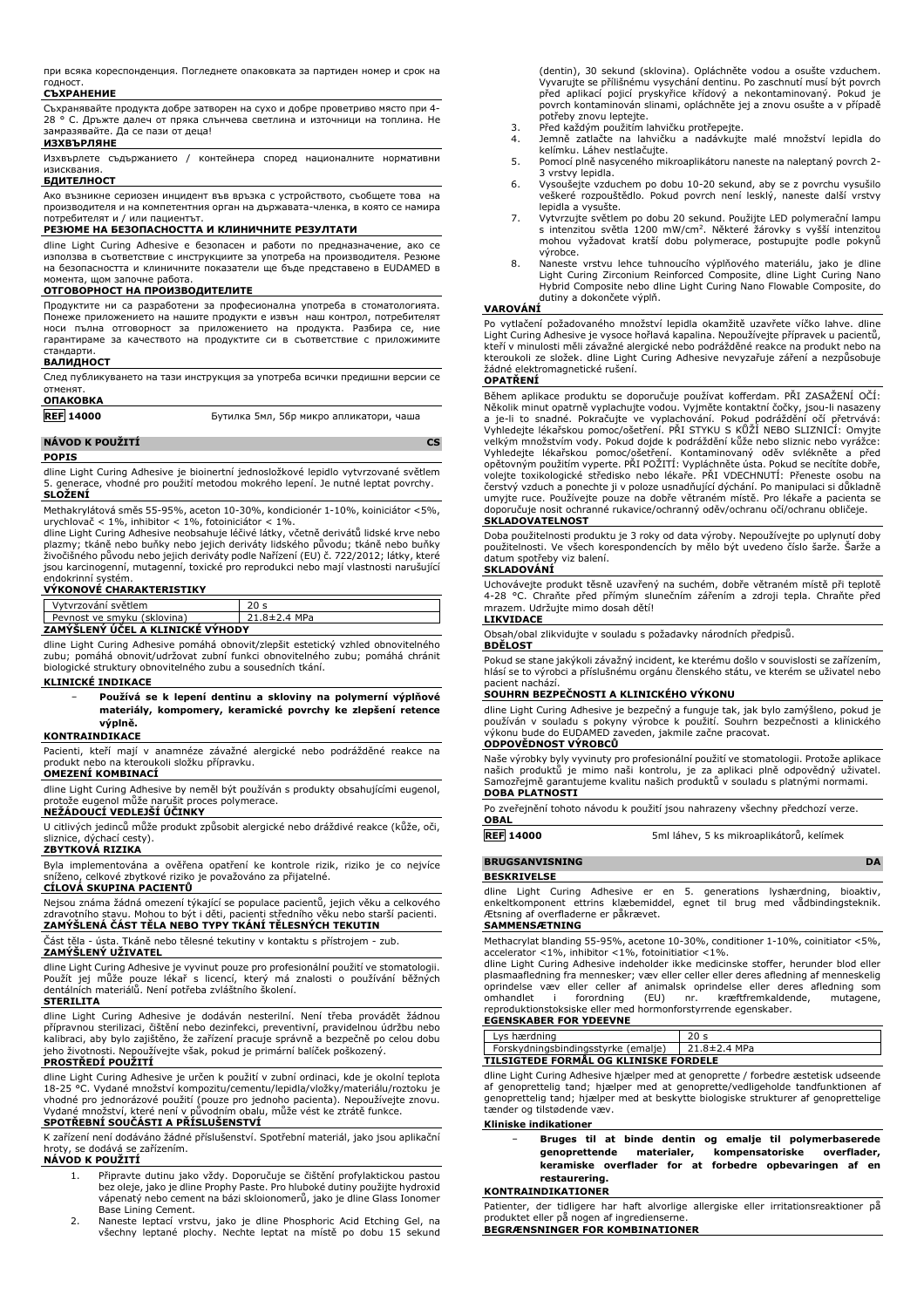dline Light Curing Adhesive bør ikke anvendes sammen med produkter, der indeholder eugenol, da eugenol kan forstyrre polymeriseringsprocessen.

### **UØNSKEDE BIVIRKNINGER**

Hos modtagelige personer kan produktet forårsage allergiske eller irritationsreaktioner (hud, øje, slimhinde, luftveje).

## **RESTERENDE RISICI**

Risikokontrolforanstaltninger er blevet gennemført og verificeret, risikoen er reduceret mest muligt, den samlede restrisiko anses for at være acceptabel. **MÅLGRUPPE FOR PATIENT**

Ingen begrænsninger kendt med hensyn til patientpopulation, deres alder og generelle sundhedsmæssige forhold. Der kan være børn, midaldrende eller ældre **natienter** 

#### **PÅTÆNKT DEL AF KROPPEN ELLER TYPER AF VÆV AF KROPSVÆSKER**

En del af kroppen – munden. Væv eller kropsvæsker kontaktet af enheden – tand. **TILSIGTET BRUGER**

dline Light Curing Adhesive er udviklet til professionel brug i tandplejen alene. Må kun bruges af licenseret læge, der har viden om, hvordan du bruger fælles dental materialer. Der er ikke behov for specifik uddannelse.

# **STERILITET**

dline Light Curing Adhesive leveres ikke-sterilt. Der er ikke behov for nogen forberedende sterilisering, rengøring eller desinfektion, forebyggende, regelmæssig vedligeholdelse eller kalibrering for at sikre, at enheden fungerer korrekt og sikkert i løbet af den tilsigtede levetid. Brug dog ikke, hvis den primære pakke er beskadiget. **BRUG MILJØ**

dline Light Curing Adhesive er designet til at blive brugt på tandklinik, hvor omgivelsestemperaturen er 18-25°C. Dispenseret mængde materiale er egnet til engangsbrug (kun til én patient). Må ikke genbruges. Udleveret beløb, der ikke opbevares i den oprindelige pakke, kan føre til tab af funktion.

# **FORBRUGSVARER KOMPONENTER OG TILBEHØR**

Der følger ikke tilbehør med enheden. Tilbehør, såsom mikroapplikatorer, kop til påføring, leveres med enheden. **BRUGSANVISNING**

- 1. Forbered hulrum som altid. Rengøring med oliefri profylaksepasta, såsom dline Prophy Paste, anbefales. Til dybe hulrum anvendes calciumhydroxid liner eller glasionomer baseret cement, såsom dline Glass Ionomer Base Lining Cement.
- 2. Påfør ætselag, f.eks. Lad ætset være på plads i 15 sekunder (dentin), 30 sekunder (emalje). Skyl med vand og tør med luft. Undgå overtørring af<br>dentin. Efter tørring skal overfladen være kridtagtig og ikke forurenet,<br>inden limharpiksen påføres. Hvis overfladen bliver forurenet med spyt,<br>skal du
- 3. Ryst flasken før hver brug.<br>4. Delikat tryk på flasken oc
- 4. Delikat tryk på flasken og dispenser lille mængde klæbemiddel i kop. Tving ikke flasken.
- 5. Ved hjælp af en fuldt fyldt mikroapplikator påføres 2-3 lag klæbemiddel
- på ætset overflade. 6. Tør med luft i 10-20 sekunder for at tørre alt opløsningsmiddel fra overfladen. Hvis overfladen ikke er blank, skal du anvende et yderligere lag af klæbemiddel og tørre.
- 7. Hærdning med lys i 20 sekunder. Brug LED polymeriseringslampe med lysintensitet 1200mW/cm<sup>2</sup> . Nogle lamper med højere intensitet kan kræve mindre polymeriseringstid, følg producentens brugsanvisning.
- 8. Påfør laget af lyshærdningsgennemtrængende genoprettende materiale, såsom dline Light Curing Zirconium Reinforced Composite, dline Light Curing Nano Hybrid Composite eller dline Light Curing Nano Flowable Composite i hulrum og færdiggør restaurering.

#### **ADVARSLER**

Efter den ønskede mængde klæbemiddel ekstruderet, skal du straks lukke flaskehætten. dline Light Curing Adhesive er en meget brandfarlig væske. Brug ikke produktet til patienter, der tidligere har haft alvorlige allergiske eller irritationsreaktioner på produktet eller nogen af ingredienserne. dline Light Curing Adhesive udsender ikke stråling og forårsager ingen elektromagnetisk interferens. **FORHOLDSREGLER**

Det anbefales at bruge cofferdam under påføring af produktet. HVIS I ØJNENE: Skyl forsigtigt med vand i flere minutter. Fjern kontaktlinser, hvis de er til stede og nemme at tage af. Hvis øjenirritationen fortsætter: Få lægehjælp/tjek. HVIS PÅ HUDEN ELLER SLIMHINDEN: Vask rigeligt med vand. Hvis hud/slimhindeirritation eller udslæt opstår: Få lægelig rådgivning/opmærksomhed. Tag forurenet tøj af og vask før genbrug. HVIS SLUGT: Skyl munden. Ring til et giftcenter eller læge/tjek, hvis du føler dig utilpas. VED INDÅNDING: Fjern personen til frisk luft og hold dig komfortabel til vejrtrækning. Vask hænderne grundigt efter håndtering. Må kun bruges i et godt ventileret område. Det anbefales at bære beskyttelseshandsker /beskyttelsesbeklædning /øjenværn /ansigtsbeskyttelse til læge og patient.

#### **HOLDBARHED**

Holdbarheden af produktet er 3 år fra fremstillingsdatoen. Må ikke bruges efter udløbsdatoen. Batchnummeret skal anføres i al korrespondance. Se emballage for parti og udløbsdato.

# **OPLAGRING**

Hold produktet tæt lukket på et tørt godt ventileret sted ved 4-28°C. Beskyt mod direkte sollys og varmekilder. Må ikke fryses. Hold uden for børns rækkevidde! **BORTSKAFFELSE**

Indhold/beholder skal bortskaffes på samme betingelser som krævet i de nationale lovkrav. **ÅRVÅGENHED**

Hvis der er indtruffet alvorlige hændelser i forbindelse med udstyrsrapporten til fabrikanten og den kompetente myndighed i den medlemsstat, hvor brugeren og/eller patienten er etableret.

#### **RESUMÉ AF SIKKERHED OG KLINISKE PRÆSTATIONER**

dline Light Curing Adhesive er sikkert og fungerer efter hensigten, hvis det anvendes i overensstemmelse med producentens brugsanvisning. Resumé af sikkerhed og kliniske præstationer vil blive indført i EUDAMED, så snart det begynder at virke. **PRODUCENTERNES ANSVAR**

Vores produkter er udviklet til professionel brug i tandplejen. Da anvendelsen af vores produkter er uden for vores kontrol, er brugeren fuldt ansvarlig for applikationen. Vi garanterer naturligvis kvaliteten af vores produkter i overensstemmelse med de anvendte standarder. **VALIDITET**

Når denne brugsanvisning udgives, tilsidesættes alle tidligere versioner.

| EMBALLAGE             |                                             |  |
|-----------------------|---------------------------------------------|--|
| <b>REF 14000</b>      | 5 ml flaske, 5 stk. mikro applikatorer, kop |  |
| --------------------- |                                             |  |

# **KASUTUSJUHEND**

**KIRJELDUS** dline Light Curing Adhesive on 5. põlvkonna valguskõvastuv, bioinertne, ühekomponentne üheastmeline adhesiiv, mis sobib kasutamiseks märgliimimistehnikaga. Vajalik on pindade söövitamine.

#### **KOOSTIS**

Metakrülaadi segu 55–95%, atsetoon 10–30%, konditsioneer 1–10%, koinitsiaator

<5%, kiirendi 1%, inhibiitor 1%, fotoinitsiaator 1%.<br>dline Light Curing Adhesive ei sisalda ravimainet, sealhulgas inimverd ega<br>vereplasma derivaate; inimpäritolu kudesid, rakke ega nende derivaate; loomset<br>päritolu kudesi 722/2012; kantserogeenseid, mutageenseid, reproduktiivtoksilisi ega endokriinseid häireid põhjustavaid aineid.

## **TÖÖOMADUSED**

| Valguskõvenev                          |                    |
|----------------------------------------|--------------------|
| Sideme nihketugevus (email)            | $21.8 \pm 2.4$ MPa |
| ETTENAHTUD OTSTARVE JA KLIINILINE KASU |                    |

dline Light Curing Adhesive aitab taastada/parandada restaureeritava hamba esteetilist välimust; aitab taastada/säilitada restaureeritava hamba funktsiooni; aitab kaitsta restaureeritava hamba ja külgnevate kudede bioloogilisi struktuure.

#### **KLIINILISED NÄIDUSTUSED**

− **Kasutatakse dentiini ja emaili sidumiseks polümeeril põhinevate restauratsioonimaterjalide, kompomeeride ja keraamiliste pindadega, et parandada restauratsiooni säilimist.**

# **VASTUNÄIDUSTUSED**

Patsiendid, kellel on varem olnud toote või selle mõne koostisosa suhtes tõsiseid allergilisi või ärritusreaktsioone.

## **KOMBINATSIOONIDE PIIRANGUD**

dline Light Curing Adhesive ei tohi kasutada koos eugenooli sisaldavate toodetega, kuna eugenool võib polümerisatsiooniprotsessi häirida. **SOOVIMATUD KÕRVALTOIMED**

Tundlikel inimestel võib toode põhjustada allergilisi või ärritusreaktsioone (nahk, silmad, limaskestad, hingamisteed).

# **JÄÄKRISKID**

Riskikontrollimeetmed on rakendatud ja kontrollitud, riski vähendatakse nii palju kui võimalik, üldist jääkriski peetakse vastuvõetavaks. **PATSIENTIDE SIHTGRUPP**

#### Patsientide populatsiooni, nende vanuse ja üldise terviseseisundi osas pole teada mingeid piiranguid. Võib olla lapsi, keskealisi või eakaid patsiente.

### **ETTENÄHTUD KEHAOSA VÕI KEHAVEDELIKE KUDEDE TÜÜBID**

Kehaosa - suu. Koed või kehavedelikud, millega seade kokku puutub - hammas. **ETTENÄHTUD KASUTAJA**

dline Light Curing Adhesive on välja töötatud ainult professionaalseks kasutamiseks hambaravis. Selle kasutajaks on ainult litsentseeritud arst, kes on teadlik, kuidas kasutatakse tavalisi materjale. Spetsiaalne koolitus pole vajalik. **STERIILSUS**

dline Light Curing Adhesive tarnitakse mittesteriilselt. Seadme ettenähtud eluea jooksul nõuetekohase ja ohutu töö tagamiseks pole vaja ettevalmistavat steriliseerimist, puhastamist ega desinfitseerimist; ennetavat, regulaarset hooldust ega kalibreerimist. Ärge kasutage, kui seadme primaarne pakend on kahjustatud.

#### **KASUTUSKESKKOND**

dline Light Curing Adhesive on mõeldud kasutamiseks hambaravikabinetis, kus<br>ümbritsev temperatuur on 18-25 ° C. Väljastatud materjal sobib ühekordseks<br>kasutamiseks (ainult ühele patsiendile). Ärge taaskasutage. Väljastatud mida pole hoitud originaalpakendis, võib kaotada oma funktsionaalsuse. **KULUMATERJALID JA TARVIKUD**

Seadmega ei ole kaasas tarvikuid. Seadmega on kaasas kulumaterjalid, näiteks mikroaplikaatorid ja tops pealekandmiseks. **KASUTUSJUHEND**

- 1. Valmistage kaviteet ette nagu alati. Soovitatav on puhastamine õlivaba profülaktikapastaga, näiteks dline Prophy Paste. Sügavate kaviteetide jaoks kasutage kaltsiumhüdroksiid voodrit või klaasionomeer tsementi, näiteks dline Glass Ionomer Base Lining Cement.
- 2. Kandke kiht söövitusainet, näiteks dline Phosphoric Acid Etching Gel, kogu söövitatavale pinnale. Jätke söövitusaine pinnale 15 sekundiks (dentiin), 30 sekundiks (email). Loputage veega ja kuivatage õhuga. Vältige dentiini ülekuivamist. Pärast kuivamist peab pind olema siduva vaigu pealekandmiseks kriidine ja mitte saastunud. Kui pind saastub süljega, siis loputage ja kuivatage uuesti ning söövitage vajadusel uuesti. 3. Enne iga kasutamist loksutage pudelit.
- 4. Suruge õrnalt pudelile ja väljastage väike kogus adhesiivi topsi. Ärge
- kasutage pudelil jõudu. 5. Täielikult küllastunud mikroaplikaatori abil kandke söövitatud pinnale 2- 3 kihti adhesiivi.
- 6. Kuivatage õhu käes 10-20 sekundit, et eemaldada pinnalt kogu lahusti. Kui pind ei ole läikiv, kandke peale täiendav kiht adhesiivi ja kuivatage.
- 7. Kõvastage valgusega 20 sekundit. Kasutage LED-polümerisatsioonilampi valgustugevusega 1200mW / cm<sup>2</sup> . Mõned kõrgema intensiivsusega lambid võivad vajada lühemat polümerisatsiooniaega, järgige tootja
- kasutusjuhiseid. 8. Kandke kaviteeti valguskõvenev restauratsioonimaterjali kiht, näiteks dline Light Curing Zirconium Reinforced Composite, dline Light Curing Nano Hybrid Composite või dline Light Curing Nano Flowable Composite, ja viimistlege restauratsioon.

#### **HOIATUSED**

Pärast soovitud koguse väljastamist sulgege kohe pudeli kork. dline Light Curing Adhesive on väga tuleohtlik vedelik. Mitte kasutada patsientidel, kellel on varem olnud toote või selle mõne koostisosa suhtes tõsiseid allergilisi või ärritusreaktsioone. dline Light Curing Adhesive ei eralda kiirgust ega põhjusta elektromagneetilisi häireid. **ETTEVAATUSABINÕUD**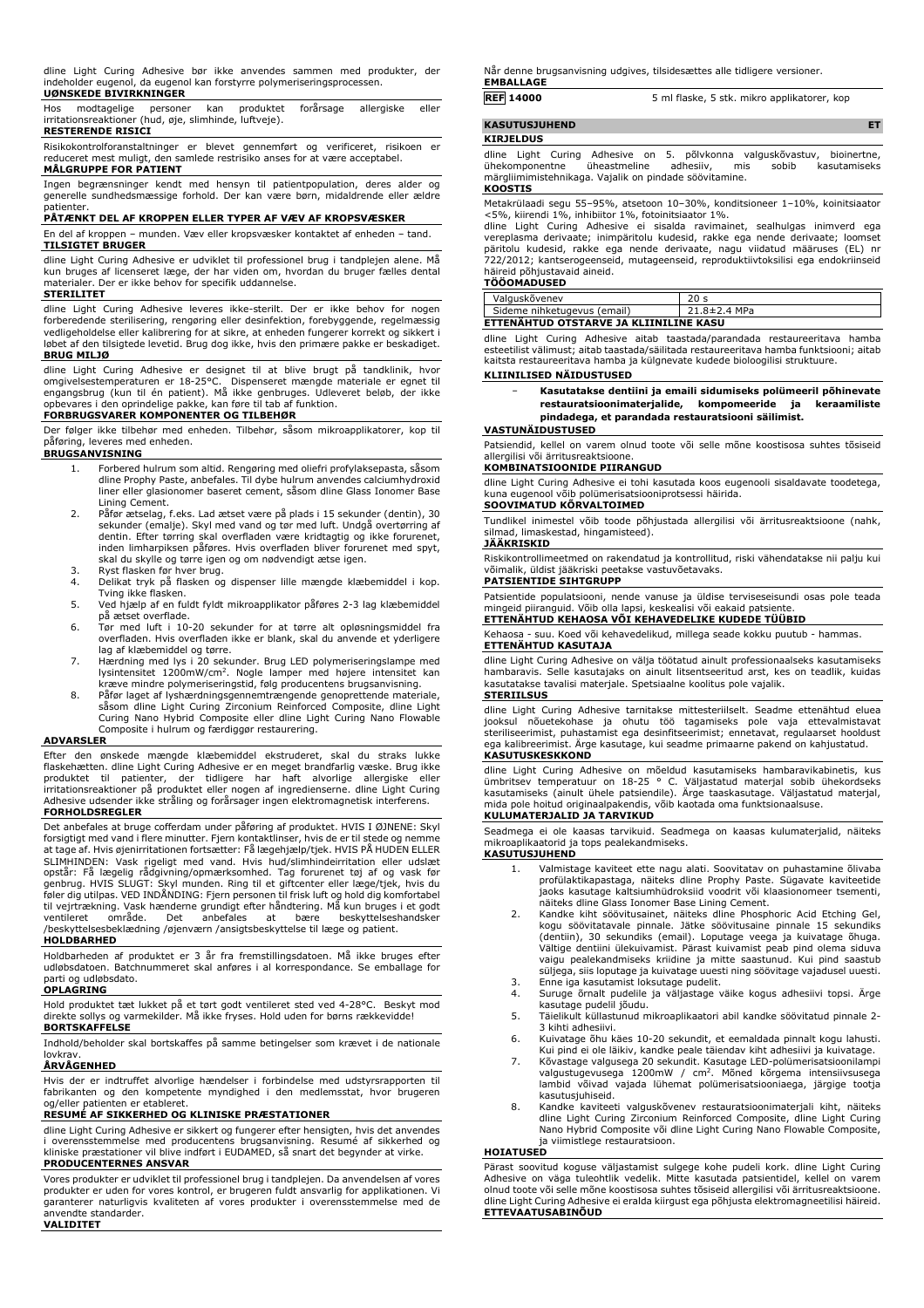Toote pealekandmise ajal on soovitatav kasutada kofferdami. SILMA SATTUMISE KORRAL: Loputage mitme minuti jooksul ettevaatlikult veega. Eemaldage kontaktläätsed, kui neid kasutatakse ja kui neid on kerge eemaldada. Jätkake loputamist. Kui silmade ärritus püsib, pöörduge arsti poole. NAHALE SATTUMISE KORRAL: Peske rohke veega. Naha/limaskesta ärrituse või lööbe korral pöörduge<br>arsti poole. Võtke seljast kõik saastunud rõivad ja peske neid enne järgmist<br>kasutuskorda. ALLANEELAMISE KORRAL: Loputage suud. Halva enesetunde võtke ühendust mürgistusteabekeskuse või arstiga. SISSEHINGAMISE KORRAL: Toimetage isik värske õhu kätte ja hoidke neid asendis, mis võimaldab kergesti hingata. Pärast kasutamist peske hoolikalt käsi. Kasutage ainult hästiventileeritavas kohas. Arstil ja patsiendil soovitame kanda kaitsekindaid/kaitserõivastust/kaitseprille/kaitsemaski.

#### **KÕLBLIKKUSAEG**

Toote kõlblikkusaeg on 3 aastat alates valmistamise kuupäevast. Mitte kasutada pärast kõlblikkusaja lõppu. Partii numbrit tuleb tsiteerida kogu kirjavahetuses. Partii numbrit ja kõlblikkusaega vaadake pakendilt.

#### **HOIUSTAMINE**

Hoidke toodet tihedalt suletuna kuivas, hästi ventileeritavas kohas temperatuuril 4- 28 ° C. Kaitske otsese päikesevalguse ja soojusallikate eest. Mitte lasta külmuda. Hoida laste eest kättesaamatus kohas!

### **JÄÄTMEHOOLDUS**

Sisust/pakendist tuleb vabaneda vastavalt riiklikele õigusaktidele.

### **VALVSUS**

Kui seadmega seoses on toimunud mõni tõsine vahejuhtum, teatatakse sellest tootjale ja selle liikmesriigi pädevale asutusele, kus kasutaja ja/ või patsient asub. **KOKKUVÕTE OHUTUSEST JA KLIINILISEST TOIMIVUSEST**

dline Light Curing Adhesive on ohutu ja toimib ettenähtud viisil, kui seda kasutatakse vastavalt tootja kasutusjuhendile. Ohutuse ja kliinilise toimivuse kokkuvõte lisatakse EUDAMED-i kohe, kui see tööle hakkab.

#### **TOOTJA VASTUTUS**

Meie tooted on välja töötatud professionaalseks kasutamiseks hambaravis. Kuna toodete rakendus on väljaspool meie kontrolli, vastutab selle eest täielikult kasutaja. Loomulikult garanteerime oma toodete kvaliteedi vastavalt kohaldatavatele standarditele.

#### **VALIIDSUS**

Käesoleva kasutusjuhendi avaldamine muudab kehtetuks kõik varasemad versioonid. **PAKEND**

**REF 14000** 5ml pudel, 5 mikroaplikaatorit, tops

### **INSTRUCTIONS D'UTILISATION FR**

#### **DESCRIPTION**

dline Light Curing Adhesive est un adhésif de 5ème génération, bioinerte, monocomposant, en une seule étape, adapté à la technique de collage humide. Le mordançage des surfaces est nécessaire.

#### **COMPOSITION**

Mélange de méthacrylate 55-95%, acétone 10-30%, conditionneur 1-10%,<br>coinitiateur <5%, accélérateur <1%, inhibiteur <1%, photoinitiateur <1%.<br>dline Light Curing Adhesive ne contient pas de substance médicinale, y compris d

sang humain ou un dérivé du plasma; des tissus ou des cellules, ou leurs dérivés, d'origine humaine; des tissus ou des cellules d'origine animale, ou leurs dérivés, tels que visés dans le règlement (UE) n° 722/2012; des substances cancérigènes, mutagènes, toxiques pour la reproduction ou ayant des propriétés de perturbation endocrinienne.

#### **CARACTÉRISTIQUES DE PERFORMANCE**

| photopolymérisation                    |                    |  |  |
|----------------------------------------|--------------------|--|--|
| Résistance au cisaillement (émail)     | $21.8 \pm 2.4$ MPa |  |  |
| <b>OBJECTIF ET AVANTAGES CLINIOUES</b> |                    |  |  |

dline Light Curing Adhesive aide à restaurer/améliorer l'aspect esthétique de la dent restaurable; aide à restaurer/maintenir la fonction dentaire de la dent restaurable; aide à protéger les structures biologiques de la dent restaurable et des tissus adjacents.

# **INDICATIONS CLINIQUES**

− **Utilisé pour coller la dentine et l'émail aux matériaux de restauration à base de polymères, aux compomères, aux surfaces céramiques pour améliorer la rétention d'une restauration.**

## **CONTRE-INDICATIONS**

Patients ayant des antécédents de réactions allergiques ou d'irritation graves au produit ou à l'un de ses ingrédients.

#### **RESTRICTIONS AUX COMBINAISONS**

dline Light Curing Adhesive ne doit pas être utilisé avec des produits contenant de l'eugénol, car l'eugénol peut perturber le processus de polymérisation. **EFFETS SECONDAIRES INDÉSIRABLES**

Chez les personnes sensibles, dline Light Curing Adhesive peut provoquer des réactions allergiques ou d'irritation (peau, yeux, muqueuses, voies respiratoires). **RISQUES RÉSIDUELS**

Des mesures de contrôle du risque ont été mises en oeuvre et vérifiées, le risque est réduit autant que possible, le risque résiduel global est jugé acceptable.

# **GROUPE CIBLE DE PATIENTS**

Aucune restriction connue concernant la population de patients, leur âge et leur état de santé général. Il peut convenir à des enfants, des patients d'âge moyen ou des personnes âgées.

# **PARTIE DU CORPS OU TYPES DE TISSUS OU DE FLUIDES CORPORELS VISÉS** Partie du corps - bouche. Tissus ou fluides corporels en contact avec l'appareil: dent. **UTILISATEUR VISÉ**

dline Light Curing Adhesive est conçu pour un usage professionnel en dentisterie uniquement. Son utilisateur doit être un médecin agréé qui sait comment utiliser les matériaux dentaires courants. Il n'est pas nécessaire de suivre une formation

# spécifique. **STÉRILITÉ**

dline Light Curing Adhesive est livré non stérile. Il n'est pas nécessaire de procéder à une stérilisation, un nettoyage ou une désinfection préparatoire, à une maintenance préventive et régulière ou à un étalonnage pour garantir que le dispositif fonctionne correctement et de façon sécurisée pendant sa durée de vie prévue. Toutefois, ne pas utiliser si l'emballage primaire est endommagé. **ENVIRONNEMENT D'UTILISATION**

dline Light Curing Adhesive est conçu pour être utilisé dans un cabinet dentaire où la température ambiante est de 18-25°C. La quantité de matériau distribuée est adaptée à un usage unique (pour un seul patient). Ne pas réutiliser. La quantité distribuée conservée en dehors de l'emballage d'origine peut entraîner une perte de fonction.

# **COMPOSANTS CONSOMMABLES ET ACCESSOIRES**

Aucun accessoire n'est fourni avec l'appareil. Les consommables, tels que les micro-applicateurs, le godet pour l'application, sont fournis avec le dispositif. **INSTRUCTIONS D'UTILISATION**

- 1. Préparer la cavité comme d'habitude. Il est recommandé de nettoyer avec une pâte prophylactique sans huile, telle que dline Prophy Paste. Pour les cavités profondes, utiliser un revêtement d'hydroxyde de calcium ou un ciment à base de verre ionomère, tel que dline Glass Ionomer Base Lining Cement.
- 2. Appliquer une couche de mordant, tel que dline Phosphoric Acid Etching Gel, sur toute la surface à mordre. Laisser le mordant en place pendant 15 secondes (dentine), 30 secondes (émail). Rincer à l'eau et sécher à l'air. Éviter de sursécher la dentine. Après le séchage, la surface doit être crayeuse et ne doit pas être contaminée avant l'application de la résine de collage. Si la surface est contaminée par de la salive, rincer et sécher à nouveau, et réalisez un mordançage si nécessaire.
- 3. Agiter le flacon avant chaque utilisation.<br>4. Appuyez délicatement sur le flacon et
- Appuyez délicatement sur le flacon et distribuez une petite quantité d'adhésif dans le godet. Ne pas forcer le flacon.
- 5. À l'aide d'un micro-applicateur entièrement saturé, appliquer 2 à 3 couches d'adhésif sur la surface gravée.
- 6. Sécher à l'air pendant 10 à 20 secondes afin d'éliminer tout solvant de la surface. Si la surface n'est pas brillante, appliquer des couches supplémentaires d'adhésif et sécher.
- 7. Polymérisation à la lumière pendant 20 secondes. Utiliser une lampe de polymérisation LED avec une intensité lumineuse de 1200mW/cm<sup>2</sup> . Certaines lampes avec une intensité plus élevée pourraient nécessiter moins de temps de polymérisation, suivre les instructions d'utilisation du fabricant.
- 8. Appliquer une couche de matériau de restauration photopolymérisable, tel que dline Light Curing Zirconium Reinforced Composite, dline Light Curing Nano Hybrid Composite ou dline Light Curing Nano Flowable Composite dans la cavité et terminer la restauration.

#### **AVERTISSEMENTS**

Après avoir extrudé la quantité désirée d'adhésif, refermer immédiatement le bouchon de la bouteille. dline Light Curing Adhesive est un liquide hautement inflammable. Ne pas utiliser le produit chez les patients ayant des antécédents de réactions allergiques ou d'irritation graves au produit ou à l'un de ses ingrédients. dline Light Curing Adhesive n'émet pas de radiation et ne provoque pas d'interférences électromagnétiques.

#### **PRÉCAUTIONS**

Il est recommandé d'utiliser une digue dentaire pendant l'application du produit. EN CAS DE CONTACT AVEC LES YEUX : Rincer avec précaution à l'eau pendant plusieurs minutes. Enlever les lentilles de contact, si elles sont présentes et faciles à faire. Continuer à rincer. Si l'irritation des yeux persiste : Obtenir des conseils/une attention médicale. EN CAS DE CONTACT AVEC LA PEAU OU LA MUCOSE : Laver abondamment à l'eau. En cas d'irritation de la peau/muqueuse ou d'éruption cutanée : Consulter un médecin. Enlever les vêtements contaminés et les laver avant de les réutiliser. EN CAS D'INGESTION : Rincer la bouche. Appeler un centre antipoison ou un médecin<br>en cas de malaise. EN CAS D'INHALATION : Transporter la personne à l'air frais et la<br>maintenir à l'aise pour respirer. Se laver soigneusement l lunettes de protection et un masque de protection pour le médecin et le patient. **DURÉE DE CONSERVATION**

La durée de conservation du produit est de 3 ans à partir de la date de fabrication. Ne pas utiliser après la date de péremption. Le numéro de lot doit être mentionné dans toute correspondance. Voir l'emballage pour le lot et la date de péremption. **STOCKAGE**

Conserver le produit hermétiquement fermé dans un endroit sec et bien ventilé, à une température de 4-28°C. Protéger de la lumière directe du soleil et des sources de chaleur. Ne pas congeler. Tenir hors de portée des enfants! **ÉLIMINATION**

Éliminer le contenu/récipient conformément aux exigences réglementaires nationale

# **VIGILANCE**

Si un incident grave est survenu en rapport avec le dispositif, le signaler au fabricant et à l'autorité compétente de l'État membre dans lequel l'utilisateur et/ou le patient est établi.

### **RÉSUMÉ DE LA SÉCURITÉ ET DES PERFORMANCES CLINIQUES**

dline Light Curing Adhesive est sûr et fonctionne comme prévu s'il est utilisé conformément aux instructions d'utilisation du fabricant. Un résumé de la sécurité et des performances cliniques sera introduit dans EUDAMED dès qu'il commencera à fonctionne

# **RESPONSABILITÉ DES FABRICANTS**

Nos produits sont destinés à une utilisation professionnelle en dentisterie. Comme l'application de nos produits échappe à notre contrôle, l'utilisateur en est entièrement responsable. Bien entendu, nous garantissons la qualité de nos produits conformément aux normes en vigueur. **VALIDITÉ**

Dès la publication de ces instructions d'utilisation, toutes les versions précédentes sont remplacées.

# **EMBALLAGE**

**REF 14000** Flacon de 5ml, 5pcs micro applicateurs, gobelet

# **ΟΔΗΓΊΕΣ ΧΡΉΣΗΣ EL**

#### **ΠΕΡΙΓΡΑΦΉ**

Το dline Light Curing Adhesive είναι ένα φωτοπολυμεριζόμενο υλικό συγκόλλησης 5ης γενιάς, αδρανές, ενός συστατικού και ενός βήματος, κατάλληλο για χρήση με υγρές τεχνικές συγκόλλησης. Είναι απαραίτητη η αδροποίηση της επιφάνειας. **ΣΎΣΤΑΣΗ**

Μείγμα μεθακρυλικού 55-95%, ακετόνη 10-30%, μαλακτικό 1-10%, συνυπολογιστής <5%, επιταχυντής <1%, αναστολέας <1%, φωτοεκκινητής <1%.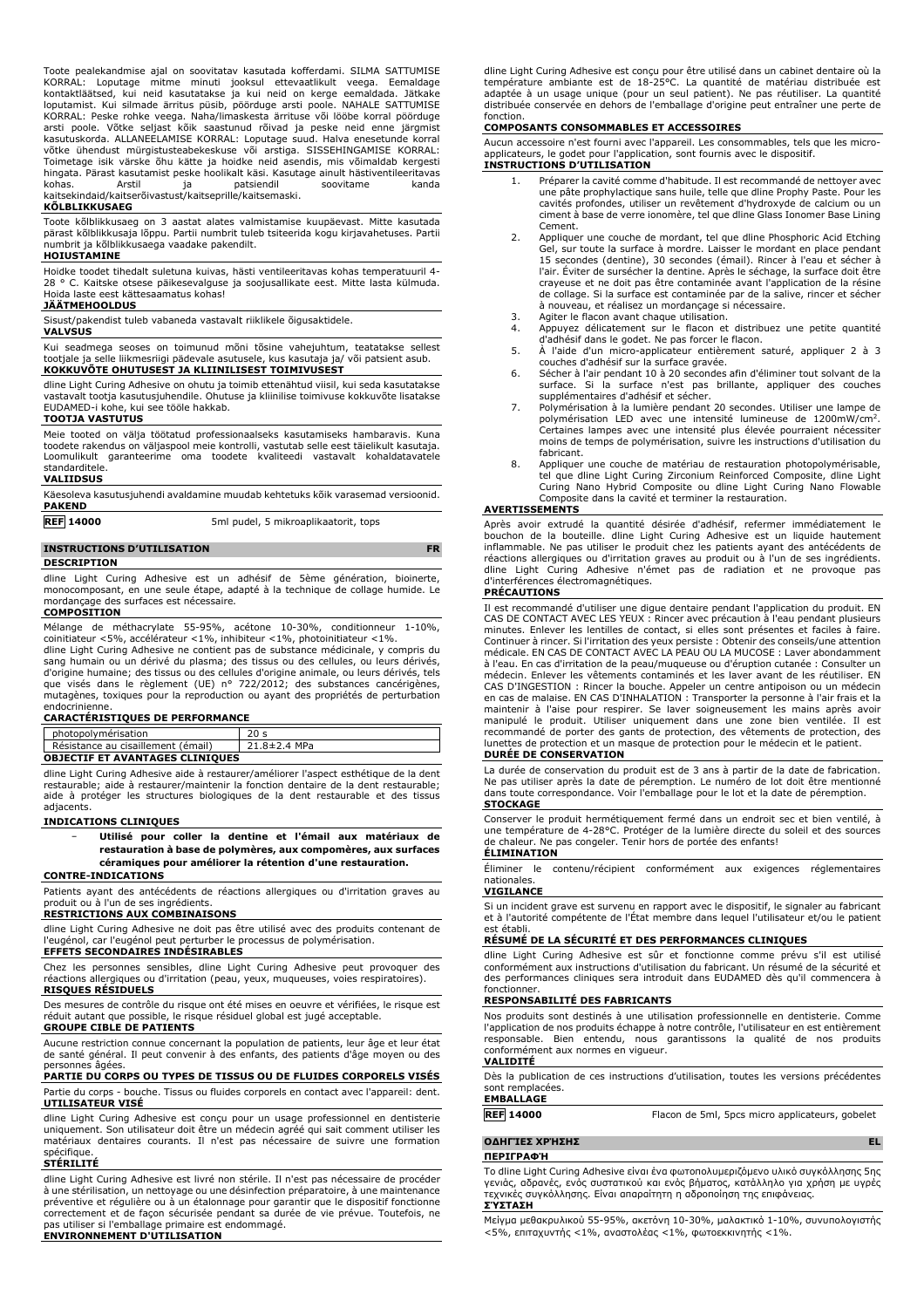dline Light Curing Adhesive δεν περιλαμβάνει ιατρικές ουσίες, συμπεριλαμβανομένων και ανθρώπινου αίματος ή παράγωγο πλάσματος· ιστούς ή κύτταρα, ή τα παράγωγά<br>τους, ανθρώπινης προέλευσης· ιστούς ή κύτταρα ζωικής προέλευσης, ή παράγωγά<br>τους, όπως αυτά αναφέρονται στον Κανονισμό (EU) Αρ. 722/2012· ουσίες καρκινογόνες, μεταλλαξιογόνες, τοξικές στην αναπαραγωγή, ή που να έχουν ιδιότητες που διαταράσσουν τους ενδοκρινικούς αδένες.

# **ΧΑΡΑΚΤΗΡΙΣΤΙΚΆ ΕΠΊΔΟΣΗΣ**

| Φωτοπολυμεριζόμενο                      | 20 <sub>s</sub> |
|-----------------------------------------|-----------------|
| Αντοχή δεσμού στην διάτμηση<br>(σμάλτο) | 21.8±2.4 MPa    |

**ΠΡΟΟΡΙΖΌΜΕΝΗ ΧΡΉΣΗ ΚΑΙ ΚΛΙΝΙΚΆ ΟΦΈΛΗ**

dline Light Curing Adhesive βοηθάει στην αποκατάσταση/βελτίωση της αισθητικής<br>εμφάνισης του δοντιού που αποκαθίσταται· βοηθάει στην αποκατάσταση/βελτίωση της<br>οδοντικής λειτουργίας του δοντιού που αποκαθίσταται· βοηθάει στ

#### **ΚΛΙΝΙΚΈΣ ΕΝΔΕΊΞΕΙΣ**

− **Χρησιμοποιείται για δεσμούς οδοντίνης και σμάλτου με υλικά αποκατάστασης με βάση πολυμερή, κονίες έμφραξης, κεραμικές επιφάνειες για την βελτίωση της συγκόλλησης του υλικού αποκατάστασης.**

#### **ΑΝΤΕΝΔΕΊΞΕΙΣ**

Οι ασθενείς που έχουν ιστορικό σοβαρής αλλεργίας ή αντιδράσεις ερεθισμού στο προϊόν ή σε οποιοδήποτε από τα συστατικά του.

#### **ΠΕΡΙΟΡΙΣΜΟΊ ΣΥΝΔΥΑΣΜΏΝ**

dline Light Curing Adhesive δεν πρέπει να χρησιμοποιείται με προϊόντα που περιέχουν ευγενόλη, καθώς η ευγενόλη μπορεί να διαταράξει την διαδικασία του πολυμερισμού. **ΑΝΕΠΙΘΎΜΗΤΕΣ ΠΑΡΕΝΈΡΓΕΙΕΣ**

Σε ευαίσθητα άτομα, το προϊόν μπορεί να προκαλέσει αλλεργικές ή ερεθιστικές αντιδράσεις (δέρμα, οφθαλμοί, βλεννογόνοι, αναπνευστική οδός).

# **ΚΊΝΔΥΝΟΙ ΠΟΥ ΠΑΡΑΜΈΝΟΥΝ**

Έχουν υλοποιηθεί και επαληθευτεί μέτρα ελέγχου κινδύνου, έχει μειωθεί ο κίνδυνος όσο περισσότερο γίνεται, ο συνολικός κίνδυνος που απομένει έχει κριθεί αποδεκτός. **ΟΜΆΔΑ ΣΤΌΧΟΣ ΑΣΘΕΝΏΝ**

Δεν υπάρχουν γνωστοί περιορισμοί σχετικά με πληθυσμούς ασθενών, την ηλικία τους, και την γενική τους κατάσταση υγείας. Μπορεί να υπάρχουν παιδιά, ενήλικες, ή ηλικιωμένοι ασθενείς. **ΠΡΟΟΡΙΖΌΜΕΝΟ ΜΈΡΟΣ ΣΏΜΑΤΟΣ Ή ΤΎΠΟΣ ΙΣΤΟΎ ΚΑΙ ΥΓΡΏΝ ΣΏΜΑΤΟΣ**

Μέρος του σώματος—στόμα. Ιστοί ή σωματικά υγρά που έρχονται σε επαφή με την συσκευή—δόντια.

#### **ΠΡΟΟΡΙΖΌΜΕΝΟΣ ΧΡΉΣΤΗΣ**

dline Light Curing Adhesive έχει δημιουργηθεί για επαγγελματική χρήση στην οδοντιατρική και μόνο. Χρήστης μπορεί να είναι μόνο αδειούχος γιατρός που έχει γνώσει πάνω στην χρήση κοινών οδοντικών σύνθετων υλικών. Δεν υπάρχει ανάγκη για συγκεκριμένη εκπαίδευση.

#### **ΑΠΟΣΤΕΙΡΩΜΈΝΟ**

dline Light Curing Adhesive παραδίδεται μη αποστειρωμένο. Δεν υπάρχει ανάγκη για αποστείρωση προετοιμασίας, καθαρισμό, ή απολύμανση, προληπτική και τακτική συντήρηση ή βαθμονόμηση για την εξασφάλιση της ομαλής λειτουργίας της συσκευής και ασφάλειας κατά την διάρκεια της προβλεπόμενης διάρκειας ζωής της. Ωστόσο, μην χρησιμοποιήσετε αν η κύρια συσκευασία έχει πάθει ζημιά. **ΠΕΡΙΒΆΛΛΟΝ ΧΡΉΣΗΣ**

dline Light Curing Adhesive είναι σχεδιασμένο για χρήση σε οδοντιατρείο όπου η θερμοκρασία του περιβάλλοντος είναι 18–25°C. Η ποσότητα που διανέμεται από την σύνθετη υλικό είναι κατάλληλη για μια χρήση (για έναν ασθενή μόνο). Μην χρησιμοποιείτε ξανά. Η ποσότητα που διανέμεται και δεν κρατιέται στην αρχική της συσκευασία μπορεί να χάσει την λειτουργία της. **ΑΝΑΛΏΣΙΜΑ ΜΈΡΗ ΚΑΙ ΑΞΕΣΟΥΆΡ**

Δεν παρέχονται αξεσουάρ με την συσκευή. Αναλώσιμα υλικά, όπως εργαλείο εφαρμογής, κύπελο εφαρμογής, παρέχονται με την συσκευή. **ΟΔΗΓΊΕΣ ΧΡΉΣΗΣ**

- 1. Προετοιμάστε την κοιλότητα όπως πάντα. Προτείνεται ο καθαρισμός με προφυλακτική πάστα χωρίς έλαια, όπως την dline Prophy Paste. Για βαθιές κοιλότητες, χρησιμοποιήστε ως πρώτο στρώμα υλικό έμφραξης με υδροξείδιο του ασβεστίου, ή υαλοϊονομερή κονία, όπως το dline Glass Ionomer Base Lining Cement.
- 2. Εφαρμόστε ένα στρώμα αδροποιητικού υλικού, όπως το dline Phosphoric Acid Etching Gel στην επιφάνεια για την αδροποίηση. Αφήστε το<br>αδροποιητικό για 15 δευτερόλειπτα (οδοντίνη), ή 30 δευτερόλεπτα<br>(σμάλτο).Ξεπλύνετε με νερό και στεγνώστε με τον αέρα.Αποφύγετε την<br>υπερβολική ξηρότητα της οδον να είναι στεγνή και να μην μολυνθεί πριν την εφαρμογή της ρητίνης<br>συγκόλλησης. Αν η επιφάνεια μολυνθεί από σάλιο, ξεπλύνετε και<br>στεγνώστε ξανά, και εφαρμόστε αδροποιητικό ξανάαν χρειάζεται.
- 
- 3. Ανακινήστε το δοχείο πριν την χρήση. 4. Πιέστε απαλά το δοχείο και τοποθετήστε την απαραίτητη ποσότητα συγκολλητικού υλικού στο κύπελλο. Μην πιέσετε πολύ το δοχείο. 5. Χρησιμοποιήστε ένα πλήρως κορεσμένο εργαλείο εφαρμογής και
- εφαρμόστε 2-3 στρώματα συγκολλητικού υλικού στην αδροποιημένη επιφάνεια.
- 6. Στεγνώστε με τον αέρα για 10–20 δευτερόλεπτα για να στεγνώσει όλο το διαλυτικό μέσο από την επιφάνεια. Αν η επιφάνεια δεν γυαλίζει, εφαρμόστε περισσότερα στρώματα συγκολλητικού μέσου και στεγνώστε.
- 7. Φωτοπολυμερίστε για 20 δευτερόλεπτα. Χρησιμοποιήστε λάμπα πολυμερισμού LED με ένταση φωτός 1200mW/cm<sup>2</sup> . Κάποιες λάμπες με μεγαλύτερη ένταση μπορεί να χρειάζονται λιγότερο χρόνο πολυμερισμού,
- ακολουθήστε τις οδηγίες χρήσης του κατασκευαστή.<br>8. Εφαρμόστε ένα στρώμα φωτοπολυμεριζόμενου υλικού αποκατάστασης,<br>όπως το dline Light Curing Zirconium Reinforced Composite, το dline Light<br>Curing Nano Hybrid Composite Composite μέσα στην κοιλότητα, και ολοκληρώστε την αποκατάσταση.

#### **ΠΡΟΕΙΔΟΠΟΙΉΣΕΙΣ**

Αφού έχετε εξάγει το επιθυμητό ποσό υλικού συγκόλλησης, κλείστε αμέσως το καπάκι.<br>Το dline Light Curing Adhesive είναι πολύ εύφλεκτο υγρό. Μην χρησιμοποιείτε το<br>προϊόν σε ασθενείς που έχουν ιστορικό σοβαρής αλλεργίας ή αν στο προϊόν ή σε οποιοδήποτε από τα συστατικά του. dline Light Curing Adhesive δεν εκπέμπει ακτινοβολία, και δεν προκαλεί ηλεκτρομαγνητικές παρεμβολές. **ΠΡΟΦΥΛΆΞΕΙΣ**

Προτείνεται η χρήση απομονωτήρα κατά την διάρκεια της εφαρμογής του προϊόντος. ΣΕ ΠΕΡΙΠΤΩΣΗ ΕΠΑΦΗΣ ΜΕ ΤΑ ΜΑΤΙΑ: Ξεπλύνετε προσεκτικά με νερό για αρκετά λεπτά. Αν υπάρχουν φακοί επαφής, αφαιρέστε τους, αν είναι εύκολο. Συνεχίστε να ξεπλένετε. ΣΕ ΠΕΡΙΠΤΩΣΗ ΕΠΑΦΗΣ ΜΕ ΤΟ ΔΕΡΜΑ Ή ΒΛΕΝΝΟΓΟΝΟΥΣ: Πλύντε με άφθονο νερό. Αν υπάρξει ερεθισμός ή κοκκίνισμα δέρματος/βλεννογόνων:<br>Αναζητήστε ιατρική προσοχή/βοήθεια. Αφαιρέστε μολυσμένο ρουχισμό και πλύνετε<br>πριν την χρήση. ΣΕ ΠΕΡΙΠΤΩΣΗ ΚΑΤΑΠΟΣΗΣ: Ξεπλύνετε το στόμα. Καλέστε το<br>Κέντ για την αναπνοή. Πλύνετε τα χέρια σας διεξοδικά πριν τον χειρισμό. Χρησιμοποιείστε μόνο σε καλά αεριζόμενο χώρο. Προτείνεται να χρησιμοποιείται γάντια προστασίας/ρουχισμό προστασίας/γυαλιά προστασίας/εξοπλισμό προστασίας προσώπου για τον γιατρό και τον ασθενή. **ΔΙΆΡΚΕΙΑ ΖΩΉΣ**

Η διάρκεια ζωής του προϊόντος είναι 3 χρόνια από την ημερομηνία κατασκευής. Μην χρησιμοποιείτε μετά την ημερομηνία λήξης. Ο αριθμός παρτίδας πρέπει να αναφέρεται σε κάθε δήλωση. Δείτε την συσκευασία για τον αριθμό παρτίδας και την ημερομηνία λήξης.

# **ΑΠΟΘΉΚΕΥΣΗ**

Κρατήστε dline Light Curing Adhesive ερμητικά κλειστό σε ξηρό και καλά αεριζόμενο χώρο, σε θερμοκρασία 4–28°C. Προστατέψτε από απευθείας έκθεση στο ηλιακό φως και πηγές θερμότητας. Μην παγώσετε. Κρατήστε μακριά από παιδιά!

# **ΔΙΆΘΕΣΗ**

Η διάθεση των περιεχομένων και του περιέκτη να γίνεται σύμφωνα με τους εθνικούς κανονισμούς. **ΠΡΟΣΟΧΉ**

Αν οποιοδήποτε σοβαρό περιστατικό λάβει χώρα σε σχέση με την συσκευή, να το αναφέρετε στον κατασκευαστή και την αρμόδια αρχή της χώρας ή της πολιτείας στην οποία ο χρήστης και/ή ο ασθενής βρίσκονται.

### **ΠΕΡΊΛΗΨΗ ΑΣΦΆΛΕΙΑΣ ΚΑΙ ΚΛΙΝΙΚΉΣ ΕΠΊΔΟΣΗΣ**

dline Light Curing Adhesive είναι ασφαλές και αποδίδει όπως προορίζεται αν χρησιμοποιείται σύμφωνα με τις οδηγίες χρήσης του κατασκευαστή. Η περίληψη της ασφάλειας και της κλινικής επίδοσης θα εισαχθεί στο σύστημα EUDAMED μόλις

# ξεκινήσει να λειτουργεί. **ΥΠΕΥΘΥΝΌΤΗΤΑ ΚΑΤΑΣΚΕΥΑΣΤΉ**

Τα προϊόντα μας έχουν αναπτυχθεί για επαγγελματική χρήση στην οδοντιατρική. Καθώς η εφαρμογή των προϊόντων μας είναι πέρα από τον έλεγχό μας, ο χρήστης είναι πλήρως υπεύθυνος για την εφαρμογή τους. Προφανώς, εγγυόμαστε ότι η ποιότητα των προϊόντων μας είναι σε συμφωνία με τα πρότυπα που εφαρμόζονται. **ΕΓΚΥΡΌΤΗΤΑ**

Κατά την έκδοση του παρόντος εγχειριδίου χρήσης, όλες οι προηγούμενες εκδόσεις αντικαθίστανται.

# **ΣΥΣΚΕΥΑΣΊΑ** κύπελο

**REF 14000** δοχείο 5ml, 5 τεμάχια εργαλείο εφαρμογής,

### **HASZNÁLATI UTASÍTÁS HU**

**LEÍRÁS**

Az dline Light Curing Adhesive egy 5. generációs fénykeményedő, bioinert, egykomponensű, egylépéses ragasztó, amely nedves ragasztási technikával használható. A felületek maratása szükséges.

#### **ÖSSZETÉTEL**

Metakrilát keverék 55-95%, aceton 10-30%, kondicionáló 1-10%, koiniciátor <5%,

gyorsító <1%, inhibitor <1%, fotoiniciátor <1%. dline Light Curing Adhesive nem tartalmaz gyógyászati anyagot, beleértve az emberi vért vagy plazmaszármazékot; emberi eredetű szöveteket vagy sejteket vagy azok származékait; a 722/2012/EU rendeletben említett állati eredetű szöveteket vagy sejteket vagy azok származékait; rákkeltő, mutagén, reprodukciót károsító vagy endokrin károsító tulajdonságokkal rendelkező anyagokat.

#### **TELJESÍTMÉNYJELLEMZŐK**

| Fénykeményedés                                 | 20 s         |
|------------------------------------------------|--------------|
| Nyírási kötésszilárdság (zománc)               | 21.8±2.4 MPa |
| RENDELTETÉSSZERŰ HASZNÁLAT ÉS KLINIKAI ELŐNYÖK |              |
|                                                |              |

dline Light Curing Adhesive segít helyreállítani/javítani a helyreállítható fog esztétikai megjelenését; segít helyreállítani/megőrizni a helyreállítható fog fogászati funkcióját; segít megvédeni a helyreállítható fog és a szomszédos szövetek biológiai struktúráit. **KLINIKAI JAVALLATOK**

− **A dentin és a zománc polimer alapú restaurációs anyagokhoz, kompomerekhez, kerámiafelületekhez való kötésére szolgál a restauráció megtartásának javítása érdekében.**

#### **ELLENJAVALLATOK**

Azok a betegek, akiknek a kórtörténetében a termékre vagy bármely összetevőre súlyos allergiás vagy irritációs reakciót észleltek.

### **A KOMBINÁCIÓKRA VONATKOZÓ KORLÁTOZÁSOK**

dline Light Curing Adhesive nem használható eugenolt tartalmazó termékekkel együtt, mivel az eugenol megzavarhatja a polimerizációs folyamatot.

#### **NEMKÍVÁNATOS MELLÉKHATÁSOK**

Az arra fogékony egyéneknél a termék allergiás vagy irritációs reakciókat okozhat (bőr, szem, nyálkahártya, légutak). **MARADÉK KOCKÁZATOK**

A kockázatcsökkentő intézkedéseket végrehajtották és ellenőrizték, a kockázatot a lehető legnagyobb mértékben csökkentették, az általános maradék kockázatot elfogadhatónak ítélték.

#### **BETEGEK CÉLCSOPORTJA**

A betegpopulációra, életkorukra és általános egészségi állapotukra vonatkozóan nem ismertek korlátozások. Lehetnek gyermekek, középkorú vagy idős betegek. **A TEST TERVEZETT RÉSZE VAGY A TESTFOLYADÉKOK SZÖVETTÍPUSAI**

Testrész - száj. Az eszközzel érintkező szövetek vagy testnedvek - fog. **RENDELTETÉSSZERŰ FELHASZNÁLÓ**

dline Light Curing Adhesive kizárólag professzionális fogorvosi használatra fejlesztették ki. Felhasználója csak engedéllyel rendelkező orvos, aki ismeri a szokásos fogászati ragasztók sok használatát. Nincs szükség speciális képzésre. **STERILITÁS**

dline Light Curing Adhesive nem steril módon szállítják. Nincs szükség semmilyen előkészítő sterilizálásra, tisztításra vagy fertőtlenítésre, megelőző, rendszeres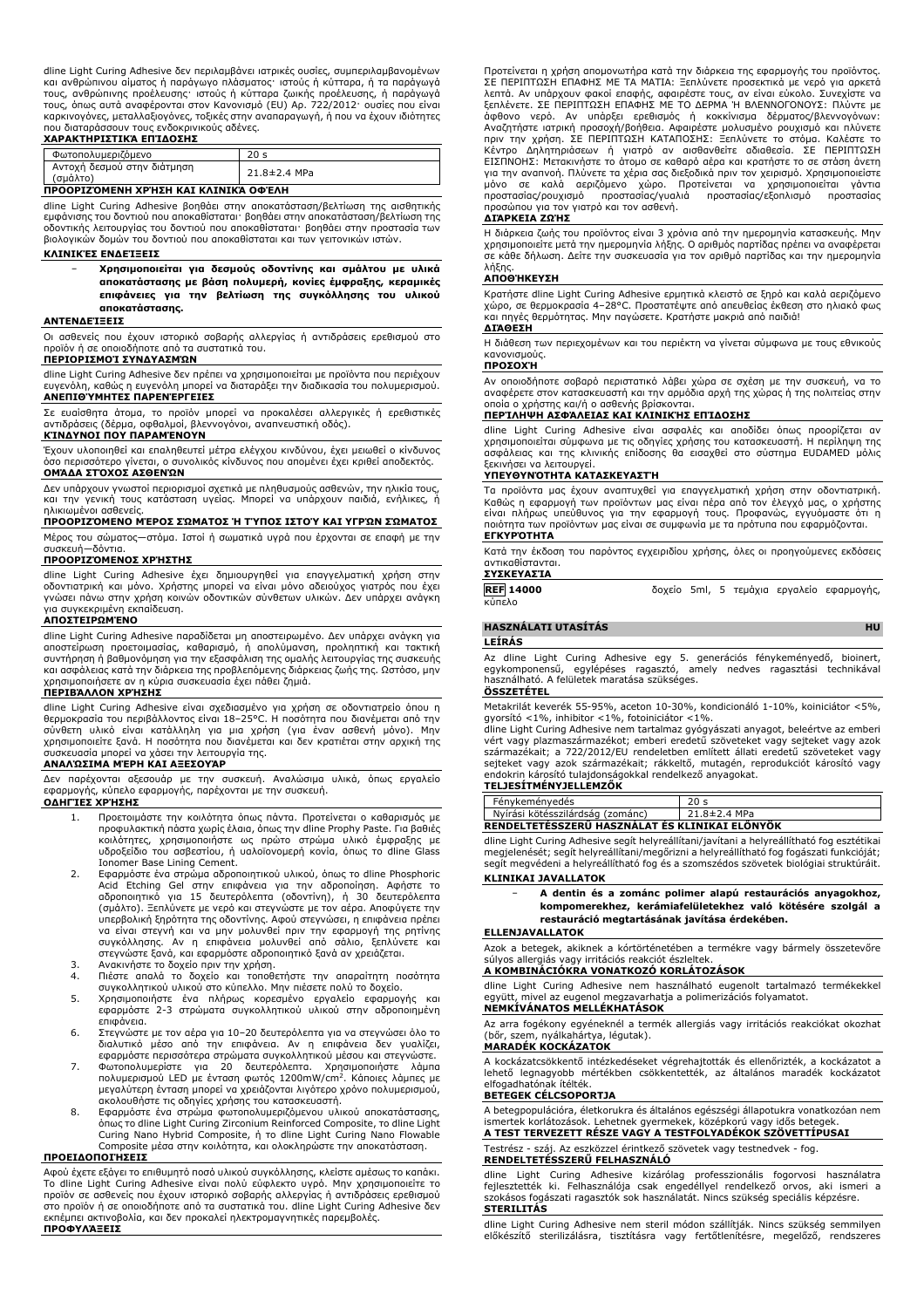karbantartásra vagy kalibrálásra annak érdekében, hogy az eszköz rendeltetésszerű élettartama alatt megfelelően és biztonságosan működjön. Ne használja azonban, ha az elsődleges csomagolás sérült.

## **FELHASZNÁLÁSI KÖRNYEZET**

dline Light Curing Adhesive fogorvosi rendelőben való használatra tervezték, ahol a környezeti hőmérséklet 18-25°C. Az adagolt ragasztó mennyisége egyszeri használatra alkalmas (csak egy páciens számára). Ne használja fel újra. A nem az eredeti csomagolásban tárolt adagolt mennyiség funkcióvesztéshez vezethet. **FOGYASZTHATÓ ÖSSZETEVŐK ÉS TARTOZÉKOK**

A készülékhez nem mellékelnek tartozékokat. A készülékhez szükséges kellékeket, mint például mikroapplikátorokat, az alkalmazáshoz szükséges csészét, a készülékkel

# együtt szállítják. **Használati utasítás**

- 1. Készítse elő az üreget a szokásos módon. A tisztítás olajmentes profilaktikus pasztával, például dline Prophy Paste-vel ajánlott. Mély üregek esetén használjon kalcium-hidroxid bélést vagy üvegionomer
- alapú cementet, például dline Glass Ionomer Base Lining Cement-t. 2. Vigyen fel egy réteg marószert, például dline Phosphoric Acid Etching Gelt az összes marandó felületre. Hagyja a marószert a helyén 15<br>másodpercig (dentin), 30 másodpercig (zománc). Öblítse le vízzel és<br>szárítsa meg levegővel. Kerülje a dentin túlszárítását. Szárítás után a<br>felületnek meszesnek
- újra, és ha szükséges, ismételje meg a felszínt. 3. Minden használat előtt rázza fel a flakont.
- 4. Finoman nyomja meg a palackot, és adagoljon kis mennyiségű ragasztót a csészébe. Ne erőltesse a flakont. 5. Teljesen átitatott mikroapplikátorral vigyen fel 2-3 réteg ragasztót a
- 
- maratott felületre. 6. Szárítsa levegővel 10-20 másodpercig, hogy az összes oldószer kiszáradjon a felületről. Ha a felület nem fényes, vigyen fel további réteg
- ragasztót és szárítsa meg.<br>7. Megszilárdítás fénnyel 20 másodpercig. Használjon LED-polimerizációs<br>– lámpát 1200mW/cm<sup>2</sup> fényintenzitással. Néhány nagyobb intenzitású<br>– lámpa rövidebb polimerizációs –időt –igényelh használati utasítását.
- 8. Vigye fel a fénykeményedő restaurációs anyag, például dline Light Curing Zirconium Reinforced Composite, dline Light Curing Nano Hybrid Composite vagy dline Light Curing Nano Flowable Composite rétegét az üregbe, és fejezze be a restaurációt.

### **FIGYELMEZTETÉSEK**

Miután a kívánt mennyiségű ragasztóanyag extrudálódott, azonnal zárja le a flakon kupakját. Az dline Light Curing Adhesive erősen gyúlékony folyadék. Ne használja a terméket olyan betegeknél, akiknek a kórtörténetében súlyos allergiás vagy irritációs reakciót észleltek a termékre vagy bármely összetevőre. dline Light Curing Adhesive nem bocsát ki sugárzást és nem okoz elektromágneses zavarokat.

#### **ÓVINTÉZKEDÉSEK**

A termék alkalmazása során ajánlott a kofferdam használata. HA SZEMBEN: Óvatosan öblítse ki vízzel néhány percig. Távolítsa el a kontaktlencsét, ha van és könnyen elvégezhető. Folytassa az öblítést. Ha a szemirritáció továbbra is fennáll: Kérjen orvosi tanácsot/ellátást. HA BORRE VAGY MUCOSARA: Bő vízzel mossa le. Ha<br>bőr/nyálkahártya irritáció vagy kiütés lép fel: Kérjen orvosi tanácsot/ellátást. Vegye<br>le a szennyezett ruházatot, és újrahasználat előtt moss kényelmesen a légzéshez. A termék kezelése után alaposan mosson kezet. Csak jól szellőztetett helyen használja. Az orvos és a beteg számára védőkesztyű/védő ruházat/szem- és arcvédő viselése ajánlott.

#### **SZAVATOSSÁGI IDŐ**

dline Light Curing Adhesive eltarthatósági ideje a gyártástól számított 4 év. A lejárati idő után ne használja fel. A tételszámot minden levelezésben fel kell tüntetni. A tétel és a lejárati dátumot lásd a csomagoláson.

# **TÁROLÁS**

A terméket szorosan lezárva, száraz, jól szellőző helyen, 4-28 °C-on tartsa. Védje a közvetlen napfénytől és hőforrásoktól. Ne fagyassza le. Gyermekek elől elzárva tartandó!

# **MEGSEMMISÍTÉS**

A tartalmat/tartályt a nemzeti jogszabályi előírásoknak megfelelően ártalmatlanítsa. **ÉBERSÉG**

Ha az eszközzel kapcsolatban bármilyen súlyos esemény történt, jelentse a gyártónak és a felhasználó és/vagy a beteg letelepedése szerinti tagállam illetékes hatóságának.

# **A BIZTONSÁGOSSÁG ÉS A KLINIKAI TELJESÍTMÉNY ÖSSZEFOGLALÁSA**

dline Light Curing Adhesive biztonságos és rendeltetésszerűen működik, ha a gyártó használati utasításának megfelelően használják. A biztonságosság és a klinikai teljesítmény összefoglalása az EUDAMED-ben kerül bevezetésre, amint az megkezdi

# működését. **A GYÁRTÓ FELELŐSSÉGE**

Termékeinket a fogászatban történő professzionális használatra fejlesztettük ki. Mivel termékeink alkalmazása nem áll a mi ellenőrzésünk alatt, a felhasználó teljes mértékben felelős az alkalmazásért. Természetesen garantáljuk termékeink minőségét az alkalmazott szabványoknak megfelelően. **ÉRVÉNYESSÉG**

A jelen használati utasítás megjelenésével minden korábbi változat hatályát veszti. **CSOMAGOLÁS**

**REF 14000** 5ml-es flakon, 5db mikro applikátor, pohár

### **ISTRUZIONI PER L'USO IT**

**DESCRIZIONE**

dline Light Curing Adhesive è un adesivo monocomponente monocomponente, bioinerte, fotopolimerizzante di quinta generazione, adatto all'uso con la tecnica di incollaggio a umido. È richiesta la mordenzatura delle superfici. **COMPOSIZIONE**

Miscela di metacrilato 55-95%, acetone 10-30%, condizionatore 1-10%, coiniziatore <5%, acceleratore <1%, inibitore <1%, fotoiniziatore <1%.

dline Light Curing Adhesive non contiene sostanze medicinali, compresi sangue umano o derivati del plasma; tessuti o cellule, o loro derivati, di origine umana; tessuti o cellule di origine animale, o loro derivati, come indicato nel regolamento (UE) n. 722/2012; sostanze cancerogene, mutagene, tossiche per la riproduzione o con proprietà di alterazione del sistema endocrino. **CARATTERISTICHE DELLE PRESTAZIONI**

| Fotopolimerizzazione                     |              |  |  |  |
|------------------------------------------|--------------|--|--|--|
| Forza di adesione al taglio (smalto)     | 21.8±2.4 MPa |  |  |  |
| <b>SCOPO PREVISTO E BENEFICI CLINICI</b> |              |  |  |  |

dline Light Curing Adhesive aiuta a ripristinare/migliorare l'aspetto estetico del dente riparabile; aiuta a ripristinare/mantenere la funzione dentale del dente riparabile; aiuta a proteggere le strutture biologiche del dente riparabile e i tessuti adiacenti.

# **INDICAZIONI CLINICHE**

− **Usato per legare la dentina e lo smalto a materiali da restauro a base di polimeri, compomeri, superfici ceramiche per migliorare la ritenzione di un restauro.**

#### **CONTROINDICAZIONI**

Pazienti che hanno una storia di gravi reazioni allergiche o di irritazione al prodotto o a uno qualsiasi degli ingredienti.

# **RESTRIZIONI ALLE COMBINAZIONI**

dline Light Curing Adhesive non deve essere usato con prodotti contenenti eugenolo, in quanto l'eugenolo può disturbare il processo di polimerizzazione. **EFFETTI COLLATERALI INDESIDERATI**

In individui suscettibili, dline Light Curing Adhesive può causare reazioni allergiche o di irritazione (pelle, occhi, mucose, vie respiratorie).

#### **RISCHI RESIDUI**

Le misure di controllo del rischio sono state implementate e verificate, il rischio è ridotto il più possibile, il rischio residuo complessivo è giudicato accettabile. **GRUPPO TARGET DEL PAZIENTE**

Non sono note restrizioni per quanto riguarda la popolazione dei pazienti, la loro età e le condizioni generali di salute. Possono essere bambini, pazienti di mezza età o anziani.

#### **PARTE DEL CORPO PREVISTA O TIPI DI TESSUTI O FLUIDI CORPOREI**

Parte del corpo - bocca. Tessuti o fluidi corporei a contatto con il dispositivo - dente. **UTILIZZATORE PREVISTO**

dline Light Curing Adhesive è sviluppato solo per uso professionale in odontoiatria. Il suo utilizzatore è solo un medico autorizzato che ha la conoscenza di come usare i comuni materiali dentali. Non c'è bisogno di una formazione specifica.

## **STERILITÀ**

dline Light Curing Adhesive viene consegnato non sterile. Non c'è bisogno di alcuna sterilizzazione preparatoria, pulizia o disinfezione, manutenzione preventiva e regolare o calibrazione per garantire che il dispositivo funzioni correttamente e in sicurezza durante la sua vita prevista. Tuttavia, non utilizzare se la confezione primaria è danneggiata.

#### **AMBIENTE DI UTILIZZO**

dline Light Curing Adhesive è progettato per essere usato in studi dentistici dove la temperatura ambiente è di 18-25°C. La quantità erogata di materiale è adatta all'uso singolo (solo per un paziente). Non riutilizzare. La quantità erogata conservata non nella confezione originale può portare alla perdita di funzionalità.

#### **COMPONENTI DI CONSUMO E ACCESSORI**

Non vengono forniti accessori con il dispositivo. I materiali di consumo, come i micro applicatori, la tazza per l'applicazione, sono forniti con il dispositivo. **ISTRUZIONI PER L'USO**

- 1. Preparare la cavità come solito fare. Si raccomanda la pulizia con una pasta di profilassi senza olio, come dline Prophy Paste. Per cavità<br>profonde, utilizzare un liner all'idrossido di calcio o un cemento a base di<br>vetroionomero, come l'dline Glass Ionomer Base Lining Cement.
- 2. Applicare uno strato di mordenzante, come dline Phosphoric Acid Etching Gel su tutta la superficie da mordenzare. Lasciare la mordenzatura in posizione per 15 secondi (dentina), 30 secondi (smalto). Risciacquare con acqua e asciugare all'aria. Evitare di asciugare troppo la dentina. Dopo l'asciugatura, la superficie deve essere gessosa e non contaminata prima dell'applicazione della resina adesiva. Se la superficie si contamina con la saliva, risciacquare e asciugare di nuovo e rimordenzare se necessario. 3. Agitare il flacone prima di ogni utilizzo.
- 4. Spingere delicatamente il flacone ed erogare una piccola quantità di
- adesivo nella tazza. Non forzare la bottiglia. 5. Utilizzando un micro applicatore completamente saturo, applicare 2-3
- strati di adesivo sulla superficie incisa. 6. Asciugare all'aria per 10-20 secondi per asciugare tutto il solvente dalla superficie. Se la superficie non è lucida, applicare ulteriori strati di adesivo
- e asciugare. 7. Polimerizzare con la luce per 20 secondi. Utilizzare la lampada di<br>polimerizzazione a LED con intensità di luce 1200mW/cm<sup>2</sup>.Alcune<br>lampade con intensità superiore potrebbero richiedere meno tempo di<br>polimerizzazione, s
- 8. Applicare lo strato di materiale da restauro fotopolimerizzante, come dline Light Curing Zirconium Reinforced Composite, dline Light Curing Nano Hybrid Composite o dline Light Curing Nano Flowable Composite nella cavità e finire il restauro.

#### **AVVERTENZE**

Dopo la quantità desiderata di adesivo estruso, chiudere immediatamente il tappo della bottiglia. dline Light Curing Adhesive è un liquido altamente infiammabile. Non utilizzare il prodotto in pazienti che hanno precedenti di gravi reazioni allergiche o di irritazione al prodotto o a uno qualsiasi degli ingredienti. dline Light Curing Adhesive non emette radiazioni e non causa interferenze elettromagnetiche. **PRECAUZIONI**

# Si raccomanda l'uso di un cofferdam durante l'applicazione del prodotto. IN CASO DI CONTATTO CON GLI OCCHI: sciacquare con cautela con acqua per diversi minuti. Rimuovere le lenti a contatto, se presenti e facili da fare. Continuare a risciacquare.<br>Se l'irritazione oculare persiste: Richiedere l'intervento di un medico. IN CASO DI<br>CONTATTO CON PELLE O MUCOSA: lavare abbondantement dosso gli indumenti contaminati e lavarli prima di riutilizzarli. IN CASO DI<br>INGESTIONE: Sciacquare labocca. Chiamare un centro antivelenio un medico se non<br>cisisente bene. INCASODIINALAZIONE: Portare la persona all'aria a a proprio agio per la respirazione. Lavare accuratamente le mani dopo la manipolazione. Utilizzare solo in una zona ben ventilata. Si raccomanda di indossare guanti protettivi/abbigliamento protettivo/protezione per gli occhi/viso per il medico e il paziente.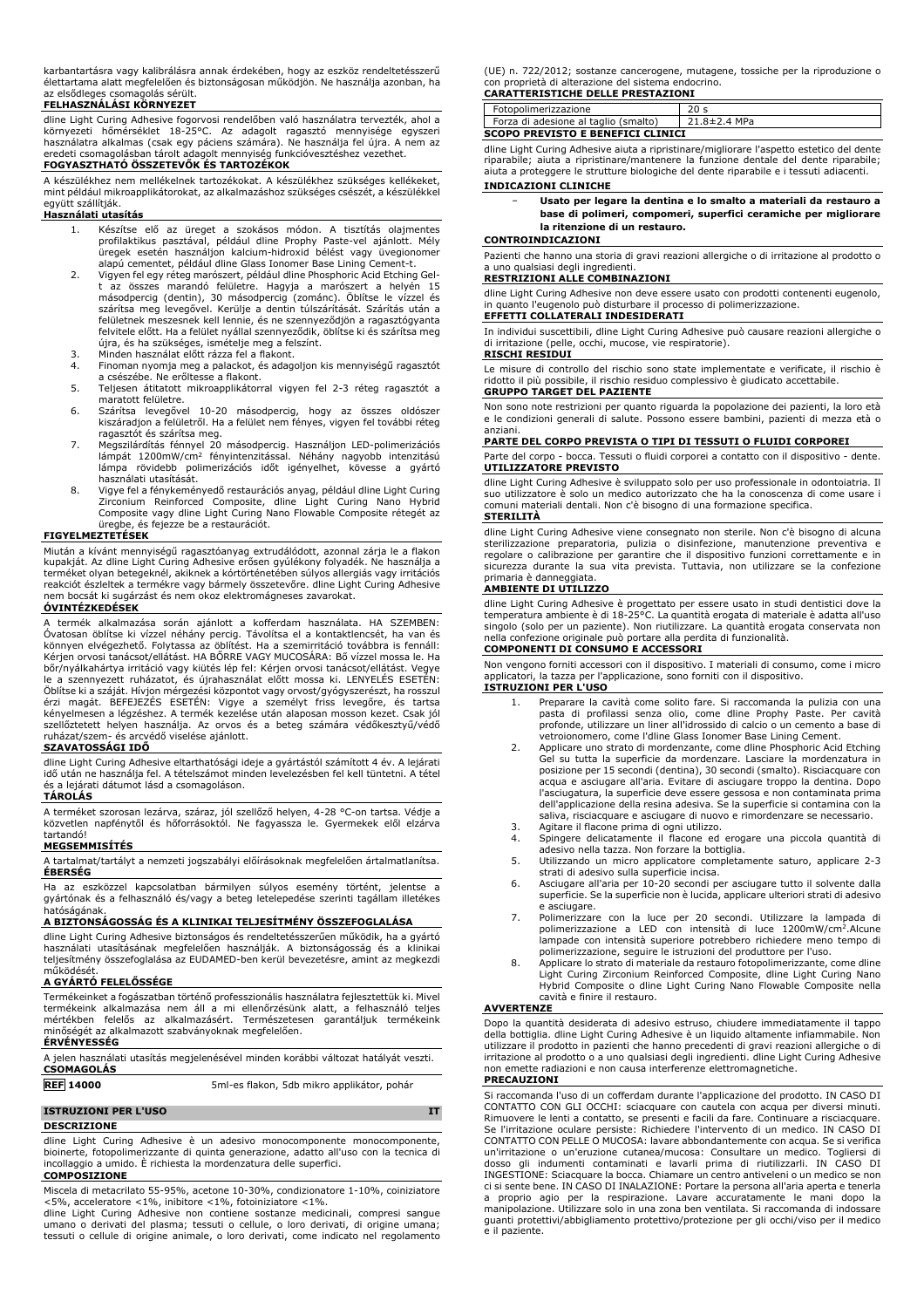#### **DURATA DI CONSERVAZIONE**

La durata di conservazione del prodotto è di 3 anni dalla data di fabbricazione. Non utilizzare dopo la data di scadenza. Il numero di lotto deve essere citato in tutta la corrispondenza. Vedere la confezione per il lotto e la data di scadenza. **CONSERVAZIONE**

Tenere il prodotto ben chiuso in un luogo asciutto e ben ventilato a 4-28°C. Proteggere dalla luce diretta del sole e da fonti di calore. Non congelare. Tenere fuori dalla portata dei bambini!

### **SMALTIMENTO**

Smaltire il contenuto/contenitore come richiesto dai requisiti normativi nazionali. **VIGILANZA**

Se si è verificato un incidente grave in relazione al dispositivo, riferirlo al fabbricante e all'autorità competente dello Stato Membro in cui è stabilito l'utente e/o il paziente. **RIASSUNTO DELLA SICUREZZA E DELLE PRESTAZIONI CLINICHE**

dline Light Curing Adhesive è sicuro e funziona come previsto se utilizzato secondo le istruzioni d'uso del fabbricante. La sintesi della sicurezza e delle prestazioni cliniche sarà introdotta in EUDAMED non appena inizierà a funzionare.

### **RESPONSABILITÀ DEI PRODUTTORI**

I nostri prodotti sono stati sviluppati per l'uso professionale in odontoiatria. Poiché l'applicazione dei nostri prodotti è al di fuori del nostro controllo, l'utente è completamente responsabile dell'applicazione. Naturalmente, garantiamo la qualità dei nostri prodotti secondo le norme applicate.

#### **VALIDITÀ**

Con la pubblicazione di queste istruzioni per l'uso, tutte le versioni precedenti vengono sostituite.

# **IMBALLAGGIO**

**REF 14000** Flacone da 5ml, 5pz micro applicatori, tazza

**LIETOŠANAS INSTRUKCIJA LV**

# **APRAKSTS**

dline Light Curing Adhesive ir 5. paaudzes gaismā cietējoša, bioinerta vienkomponenta vienpakāpes līmviela, kas ir piemērota lietošanai ar mitrās sasaistes metodi. Nepieciešama virsmu kodināšana.

#### **SASTĀVS**

Metakrilāta maisījums 55–95%, acetons 10–30%, kondicionieris 1–10%, koiniciators <5%, paātrinātājs <1%, inhibitors <1%, fotoiniciators <1%.

dline Light Curing Adhesive nesatur ārstnieciskas vielas, tostarp cilvēka asinis vai plazmas atvasinājumus, cilvēka izcelsmes audus, šūnas vai to atvasinājumus, dzīvnieku izcelsmes audus, šūnas vai to atvasinājumus, kā minēts Regulā (ES) Nr.<br>722/2012, vielas, kas ir kancerogēnas, mutagēnas, toksiskas attiecībā pret<br>reproduktīvo sistēmu vai kurām piemīt endokrīno sistēmu grau

#### **SNIEGUMA RAKSTURLIELUMI**

|                                | Cietēšana gaismā                         | 20 <sub>s</sub> |
|--------------------------------|------------------------------------------|-----------------|
| Bīdes saites stiprība (emalja) |                                          | 21.8±2.4 MPa    |
|                                | PAREDZĒTAIS MĒRKIS UN KLĪNISKIE IEGUVUMI |                 |

dline Light Curing Adhesive palīdz atjaunot/uzlabot atjaunojamā zoba estētisko izskatu, palīdz atjaunot/uzturēt atjaunojamā zoba darbību, palīdz aizsargāt atjaunojamā zoba un blakus esošo audu bioloģiskās struktūras.

#### **KLĪNISKĀS INDIKĀCIJAS**

− **Izmanto, lai dentīnu un emalju piesaistītu polimēra bāzes restaurācijas materiāliem, kompomēriem, keramikas virsmām, uzlabojot restaurācijas noturību.**

#### **KONTRINDIKĀCIJAS**

Pacienti, kuriem anamnēzē ir bijušas smagas alerģiskas vai kairinošas reakcijas pret izstrādājumu vai kādu no sastāvdaļām.

#### **IEROBEŽOJUMI KOMBINĀCIJĀM**

dline Light Curing Adhesive nedrīkst lietot kopā ar produktiem, kas satur eigenolu, jo eigenols var traucēt polimerizācijas procesu. **NEVĒLAMĀS BLAKUSPARĀDĪBAS**

Jutīgiem cilvēkiem izstrādājums var izraisīt alerģiskas vai kairinājuma reakcijas (āda,

# acs, gļotāda, elpceļi). **PĀRĒJIE RISKI**

Riska kontroles pasākumi ir ieviesti un pārbaudīti, risks ir samazināts, ciktāl iespējams, kopējais atlikušais risks tiek uzskatīts par pieņemamu.

#### **PACIENTU MĒRĶGRUPA**

Nav zināmu ierobežojumu attiecībā uz pacientu populāciju, viņu vecumu un vispārējo veselības stāvokli. Var būt bērni, vidēja vecuma vai gados vecāki pacienti. **PAREDZĒTĀ ĶERMEŅA DAĻA VAI ĶERMEŅA ŠĶIDRUMU AUDU VEIDI**

Ķermeņa daļa — mute. Audu vai ķermeņa šķidrumu saskare ar ierīci — zobs.

### **PAREDZĒTAIS LIETOTĀJS**

dline Light Curing Adhesive ir paredzēts profesionālai lietošanai tikai zobārstniecībā. Tā lietotājs ir tikai licencēts ārsts, kurš zina, kā lietot parastos zobu materiālus. Nav nepieciešama specifiska apmācība.

#### **STERILITĀTE**

dline Light Curing Adhesive tiek piegādāts nesterils. Lai nodrošinātu ierīces pareizu un drošu darbību paredzētajā kalpošanas laikā, nav nepieciešama nekāda sagatavojoša sterilizācija, tīrīšana vai dezinfekcija, profilaktiska, regulāra apkope vai kalibrēšana. Tomēr nelietojiet, ja primārais iepakojums ir bojāts.

### **IZMANTOŠANAS VIDE**

dline Light Curing Adhesive ir paredzēts lietošanai zobārstniecības kabinetā, kur vides temperatūra ir 18–25 °C. Dozētais materiāla daudzums ir piemērots vienreizējai lietošanai (tikai vienam pacientam). Nelietojiet atkārtoti. Dozētais daudzums, kas<br>netiek glabāts oriģinālajā iepakojumā, var izraisīt funkcijas zudumu.<br>**PALĪGMATERIĀLI UN PIEDERUMI** 

Ierīces piegādes komplektā nav iekļauti piederumi. Ierīces piegādes komplektā ir palīgmateriāli, piemēram, mikroaplikatori un trauciņš uzklāšanai.

# **LIETOŠANAS INSTRUKCIJA**

- 1. Sagatavojiet dobumu kā parasti. Ieteicama tīrīšana ar eļļu nesaturošu profilaktisko pastu, piemēram, dline Prophy Paste. Dziļiem dobumiem izmantojiet kalcija hidroksīda oderējumu vai stikla jonomēru bāzes cementu, piemēram, dline Glass Ionomer Base Lining Cement.
- 2. Uz visas kodināmās virsmas uzklājiet kodinājuma slāni, piemēram, dline Phosphoric Acid Etching Gel. Atstājiet kodinājumu vietā uz 15 sekundēm (dentīnam), 30 sekundēm (emaljai). Noskalojiet ar ūdeni un nožāvējiet

ar gaisu. Izvairieties no dentīna pārmērīgas žāvēšanas. Pēc žāvēšanas un pirms saistošo sveķu uzklāšanas virsmai ir jābūt kaļķainai un nepiesārņotai. Ja virsma ir piesārņota ar siekalām, vēlreiz noskalojiet un nožāvējiet, pēc tam, ja nepieciešams, atkārtojiet kodināšanu.

- 3. Pirms katras lietošanas sakratiet pudelīti.
- 4. Viegli saspiediet pudelīti un dozējiet nedaudz līmvielas trauciņā. Nespiediet pudelīti ar spēku.
- 5. Izmantojot pilnībā piesātinātu mikroaplikatoru, uz kodinātās virsmas uzklājiet 2–3 līmvielas slāņus.
- 6. Žāvējiet ar gaisu 10–20 sekundes, lai nožāvētu visu šķīdinātāju uz virsmas. Ja virsma nav spīdīga, uzklājiet papildu līmvielas slāņus un nožāvējiet.
- 7. Cietināšana ar gaismu 20 sekundes. Izmantojiet LED polimerizācijas lampu ar 1200 mW/cm<sup>2</sup> gaismas intensitāti. Dažām lampām ar lielāku intensitāti polimerizācijas laiks var būt īsāks; ievērojiet ražotāja lietošanas instrukciju.
- 8. Ieklājiet dobumā gaismā cietējoša restaurācijas materiāla slāni, piemēram, dline Light Curing Zirconium Reinforced Composite, dline Light Curing Nano Hybrid Composite vai dline Light Curing Nano Flowable Composite, un pabeidziet restaurāciju.

### **BRĪDINĀJUMI**

Pēc nepieciešamā līmes daudzuma ekstrudēšanas nekavējoties aizveriet pudeles<br>vāciņu. dline Light Curing Adhesive ir viegli uzliesmojošs šķidrums. Nelietojiet šo<br>izstrādājumu pacientiem, kuriem anamnēzē ir bijušas sma kairinājuma reakcijas pret izstrādājumu vai kādu tā sastāvdaļu. dline Light Curing Adhesive neizdala starojumu un nerada elektromagnētiskus traucējumus. **PIESARDZĪBAS PASĀKUMI**

Izstrādājuma uzklāšanas laikā ieteicams lietot koferdamu. PĒC SASKARES AR ACĪM: Uzmanīgi skalojiet ar ūdeni vairākas minūtes. Ja ievietotas kontaktlēcas, izņemiet tās (ja tas nav sarežģīti). Turpiniet skalot. Ja acu kairinājums turpinās: konsultējieties ar ārstu / saņemiet medicīnisku palīdzību. PĒC SASKARES AR ĀDU VAI GĻOTĀDU: Mazgāt ar lielu daudzumu ūdens. Ja rodas ādas/gļotādas kairinājums vai izsitumi:<br>Konsultēties ar ārstu / saņemt medicīnisku palīdzību. Novilkt piesārņoto apģērbu un<br>pirms atkārtotas lietošanas izmazgāt. NORĪŠANAS GADĪJUMĀ: pašsajūtas gadījumā nekavējoties sazināties ar Saindēšanās kontroles centru vai ārstu. IEELPOŠANAS GADĪJUMĀ: Nogādāt cietušo svaigā gaisā un nodrošināt ērtu elpošanu. Pēc lietošanas rūpīgi nomazgājiet rokas. Lietojiet tikai labi vēdināmā vietā. Ārstam un pacientam ieteicams valkāt aizsargcimdus / aizsargapģērbu / acu aizsargus / sejas aizsargu.

#### **GLABĀŠANAS ILGUMS**

Produkta derīguma termiņš ir 3 gadi kopš ražošanas datuma. Nelietojiet pēc derīguma termiņa beigām. Partijas numurs ir jānorāda visā sarakstē. Partiju un derīguma termiņu skatīt uz iepakojuma.

### **GLABĀŠANA**

Glabāt izstrādājumu cieši noslēgtu sausā, labi vēdināmā vietā 4–28 °C temperatūrā. Sargāt no tiešiem saules stariem un siltuma avotiem. Nesasaldēt. Glabāt bērniem nepieejamā vietā!

### **ATBRĪVOŠANĀS NO IZSTRĀDĀJUMA**

Atbrīvojieties no satura/konteinera atbilstoši valsts normatīvajām prasībām.

# **MODRĪBA**

Par jebkuru nopietnu incidentu, kas noticis saistībā ar ierīci, jāziņo ražotājam un tās dalībvalsts kompetentajai iestādei, kurā ir reģistrēts lietotājs un/vai pacients. **DROŠĪBAS UN KLĪNISKĀ SNIEGUMA KOPSAVILKUMS**

dline Light Curing Adhesive ir drošs un darbojas kā paredzēts, ja to lieto saskaņā ar ražotāja lietošanas instrukciju. Drošības un klīniskā snieguma kopsavilkums tiks ievadīts EUDAMED, tiklīdz tas sāks darbu.

## **RAŽOTĀJA PIENĀKUMI**

Mūsu izstrādājumi ir izstrādāti profesionālai lietošanai zobārstniecībā. Tā kā mūsu izstrādājumu lietošana nav mūsu kontrolē, lietotājs ir pilnībā atbildīgs par izmantošanu. Protams, mēs garantējam savu izstrādājumu kvalitāti saskaņā ar piemērotajiem standartiem.

# **DERĪGUMS**

Pēc šīs lietošanas instrukcijas publicēšanas visas iepriekšējās versijas tiek aizstātas. **IEPAKOJUMS**

**REF 14000** 5 ml pudelīte, 5 mikroaplikatori, trauciņš

# **BRUKSANVISNING NO**

**BESKRIVELSE**

dline Light Curing Adhesive er en femtegenerasjons lysherding, bioinert, enkeltkomponent ett-trinns lim, egnet for bruk med våt bindingsteknikk. Etsning av overflatene er nødvendig.

## **SAMMENSETNING**

Methacrylate blanding 55-95%, aceton 10-30%, balsam 1-10%, coinitiator <5%,

akselerator <1%, hemmer <1%, fotoinitiator <1%. dline Light Curing Adhesive inneholder ikke medisinsk stoff, inkludert blod eller plasmaavledning; vev eller celler, eller deres derivater, av menneskelig opprinnelse; vev eller celler av animalsk opprinnelse, eller deres derivater, som referert til i forordning (EU) nr. stoffer som er kreftfremkallende, mutagene, giftige for reproduksjon eller har endokrine forstyrrende egenskaper. **YTELSESEGENSKAPER**

| $\overline{\phantom{a}}$<br>harr | --        |
|----------------------------------|-----------|
| . .<br>'emalie:<br>∽l∕≏<br>ם מ   | MPa<br>∸∙ |
| $\sim$                           |           |

| TILTENKTE FORMÅL OG KLINISKE FORDELER |  |
|---------------------------------------|--|
|                                       |  |

dline Light Curing Adhesive bidrar til å gjenopprette / forbedre estetisk utseende av gjenopprettelig tann; bidrar til å gjenopprette / opprettholde tannfunksjonen til gjenopprettelig tann; bidrar til å beskytte biologiske strukturer av gjenopprettelig tann og tilstøtende vev.

#### **KLINISKE INDIKASJONER**

− **Brukes til å binde dentin og emalje til polymerbaserte restaureringsmaterialer, komomerer, keramiske overflater for å forbedre oppbevaringen av en restaurering.**

### **KONTRAINDIKASJONER**

Pasienter som tidligere har hatt alvorlige allergiske reaksjoner eller irritasjonsreaksjoner på produktet eller noen av innholdsstoffene. **BEGRENSNINGER FOR KOMBINASJONER**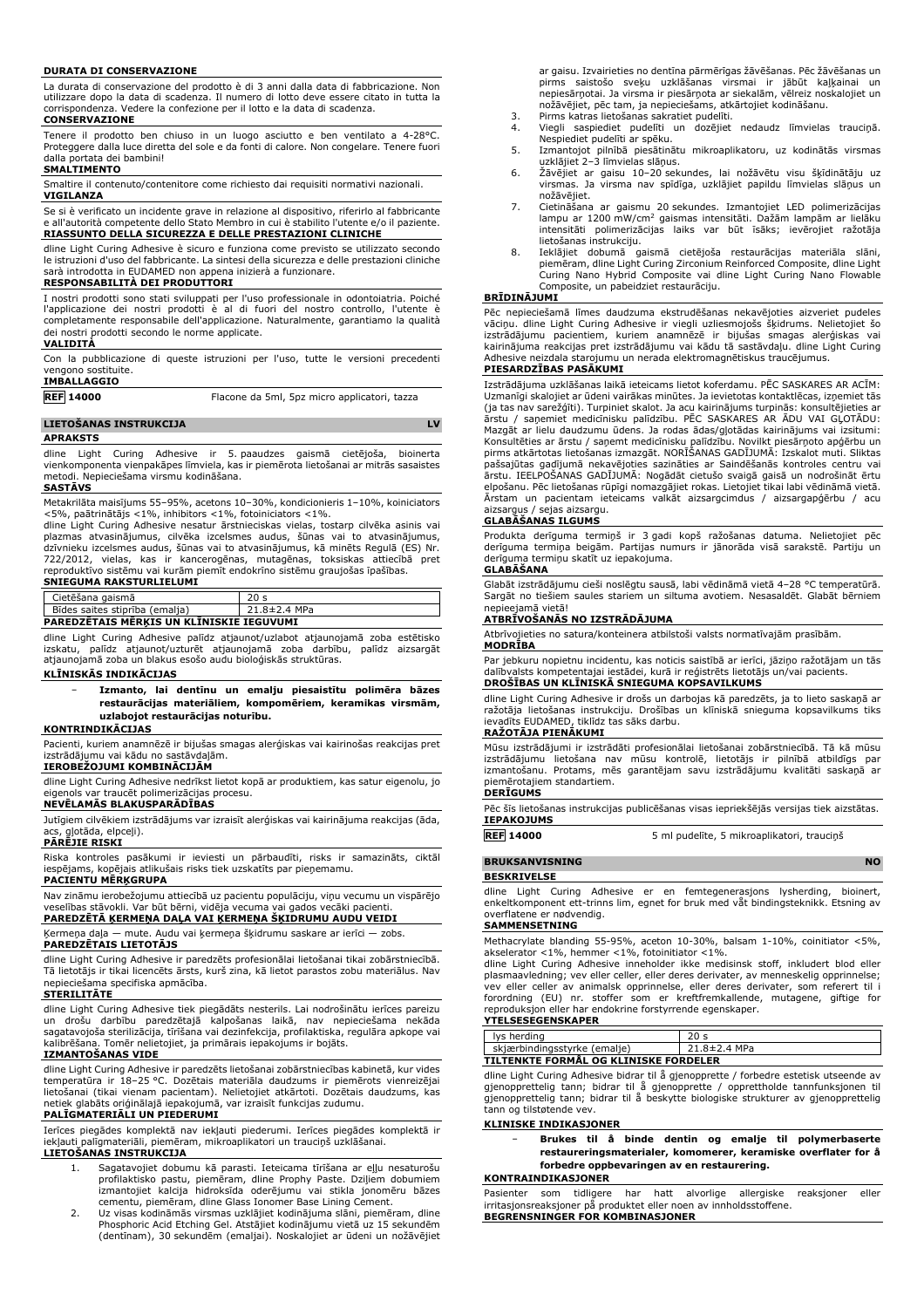dline Light Curing Adhesive skal ikke brukes sammen med produkter som inneholder eugenol, da eugenol kan forstyrre polymerisasjonsprosessen.

### **UØNSKEDE BIVIRKNINGER**

Hos utsatte personer kan produktet forårsake allergiske reaksjoner eller irritasjonsreaksjoner (hud, øye, slimhinne, luftveier).

# **RESTRISIKOER**

Risikokontrolltiltak ble implementert og verifisert, risikoen reduseres mest mulig, den samlede restrisikoen anses å være akseptabel.

## **PASIENTMÅLGRUPPE**

Ingen restriksjoner kjent om pasientpopulasjon, alder og generelle helsetilstander. Det kan være barn, middelaldrende eller eldre pasienter.

#### **TILTENKT DEL AV KROPPEN ELLER TYPER VEV AV KROPPSVÆSKER**

En del av kroppen – munn. Vev eller kroppsvæsker kontaktet av enheten - tann.

# **TILTENKT BRUKER**

dline Light Curing Adhesive er kun utviklet til profesjonell bruk innen tannpleie. Brukeren kan kun være lisensiert lege som har kunnskap om hvordan man bruker vanlige materialer. Det er ikke behov for spesifikk utdannelse.

#### **STERILITET**

dline Light Curing Adhesive leveres ikke-sterilt. Det er ikke behov for forberedende sterilisering, rengjøring eller desinfeksjon, forebyggende, regelmessig vedlikehold eller kalibrering for å sikre at enheten fungerer riktig og trygt i løpet av den tiltenkte levetiden. Bruk imidlertid ikke hvis primærpakken er skadet.

#### **BRUK MILJØ**

dline Light Curing Adhesive er designet for å brukes på tannlegekontor der omgivelsestemperaturen er 18-25°C. Dispensert mengde materiale er egnet for engangsbruk (kun for én pasient). Skal ikke brukes på nytt. Dispensert mengde som ikke oppbevars i originalpakningen kan føre til tap av funksjon.

#### **FORBRUKSKOMPONENTER OG TILBEHØR**

Det følger ikke med tilbehør med apparatet. Forbruksvarer, for eksempel mikroapplikatorer, kopp for påføring, leveres med enheten.

#### **BRUKSANVISNING**

- 1. Forbered hulrommet som alltid. Rengjøring med oljefri profylaksepasta, for eksempel dline Prophy Paste anbefales. For dype hulrom bruk kalsiumhydroksidforing eller glassionomerbasert sement, for eksempel
- dline Glass Ionomer Base Lining Cement. 2. Påfør lag av etsning, for eksempel dline Phosphoric Acid Etching Gel på alle overflater som skal etset. La etse på plass i 15 sekunder (dentin), 30 sekunder (emalje). Skyll med vann og tørk med luft. Unngå over tørking dentin. Etter tørking må overflaten være kalkaktig og ikke forurenset før påføring av bindeharpiksen. Hvis overflaten blir forurenset med spytt, skyll og tørk igjen og sett den på nytt om nødvendig.
- 3. Rist flasken før hver bruk.<br>4. Delikat trykk på flasken o
- 4. Delikat trykk på flasken og dispenser liten mengde lim i koppen. Ikke tving flasken.
- 5. Bruk en fullstendig mettet mikroapplikator påfør 2-3 lag lim på etset overflate.
- 6. Tørk med luft i 10-20 sekunder for å tørke alt løsningsmiddel fra<br>- overflaten. Hvis overflaten ikke er blank, påfør flere lag med lim og tørk.<br>7. Herding med lys i 20 sekunder. Bruk LED-polymerisasjonslampe med
- lysintensitet 1200 mW/cm<sup>2</sup>. Noen lamper med høyere intensitet kan<br>kreve mindre polymeriseringstid, følg produsentens bruksanvisning.
- 8. Påfør laget av lysherdende restaureringsmateriale, for eksempel dline Light Curing Zirconium Reinforced Composite, dline Light Curing Nano Hybrid Composite eller dline Light Curing Nano Flowable Composite i hulrom og fullfør restaurering.

#### **ADVARSLER**

Etter ønsket mengde lim ekstrudert, lukk flaskekorken umiddelbart. dline Light Curing Adhesive er svært brannfarlig væske. Ikke bruk produktet til pasienter som tidligere har hatt alvorlige allergiske eller irritasjonsreaksjoner på produktet eller noen av innholdsstoffene. dline Light Curing Adhesive avgir ikke stråling og forårsaker ingen elektromagnetiske forstyrrelser.

#### **FORHOLDSREGLER**

Det anbefales å bruke cofferdam under påføring av produktet. VED KONTAKT MED<br>ØYNE: Skyll forsiktig med vann i flere minutter. Fjern kontaktlinser, hvis de er til<br>stede og enkle å ta ut. Fortsett skyllingen. Hvis ø medisinsk rådgivning/oppmerksomhet. VED HUD ELLER SLIMHINNE KONTAKT: Vask med rikelig med vann. Hvis hud/slimhinneirritasjon eller oppstär: Fä medisinsk<br>råd/hjelp. Ta av forurensede klær og vask før gjenbruk. VED SVELGING: Skyll<br>munnen. Ring et giftsenter eller lege/lege hvis du føler deg uvel.

Fjern personen til frisk luft og hold deg komfortabel med å puste.<br>Vask hendene grundig etter håndtering. Skal kun brukes i et godt ventilert område.<br>Det anbefales å bruke vernehansker/verneklær/vernebriller/ansiktsbeskytt lege og pasient.

#### **HOLDBARHET**

Holdbarhet for dline Light Curing Adhesive er 3 år fra produksjonsdato. Skal ikke brukes etter utløpsdatoen. Partinummeret skal oppgis i all korrespondanse. Se emballasje for batch- og utløpsdato.

# **OPPBEVARING**

Hold produktet tett lukket på et tørt, godt ventilert sted ved 4-28 °C. Beskyttes mot direkte sollys og varmekilder. Skal ikke fryses. Oppbevars utilgjengelig for barn! **BORTSKAFFELSE**

### Kast innhold/beholder slik beskrevet i nasjonale forskriftskrav.

**ÅRVÅKENHET**

Hvis det har skjedd en alvorlig hendelse i forbindelse med enhetsrapporten til produsenten og den kompetente myndigheten i medlemsstaten der brukeren og/eller pasienten er etablert.

#### **OPPSUMMERING AV SIKKERHET OG KLINISK YTELSE**

dline Light Curing Adhesive er trygt og fungerer som det skal hvis det brukes i henhold til produsentens bruksanvisning. Oppsummering av sikkerhet og klinisk ytelse vil bli introdusert i EUDAMED så snart det vil starte arbeidet.

## **PRODUSENTENS ANSVAR**

Våre produkter er kun utviklet til profesjonell bruk innen tannpleie. Siden bruken av våre produkter er utenfor vår kontroll, er brukeren fullt ut ansvarlig for applikasjonen. Selvfølgelig garanterer vi kvaliteten på våre produkter i samsvar med de anvendte standardene.

#### **GYLDIGHET**

Ved publisering av denne bruksanvisningen er alle tidligere versjoner erstattet.

#### **EMBALLASJE**

**REF 14000** 5ml flaske, 5pcs mikroapplikatorer, kopp

# **INSTRUKCJA UŻYTKOWANIA PL**

### **OPIS**

dline Light Curing Adhesive to światłoutwardzalny, biopasywny, jednoetapowy klej 5 generacji, odpowiedni do stosowania w technice klejenia na mokro. Wymagane jest wytrawianie powierzchni.

# **KOMPOZYCJA**

Mieszanina metakrylanów 55-95%, acetonu 10-30%, odżywki 1-10%, koinicjatora <5%, przyspieszacza <1%, inhibitora <1%, fotoinicjatora <1%.

dline Light Curing Adhesive nie zawiera substancji leczniczych, w tym pochodnych ludzkiej krwi lub osocza; tkanek lub komórek pochodzenia ludzkiego lub ich pochodnych; tkanek lub komórek pochodzenia zwierzęcego lub ich pochodnych, o których mowa w rozporządzeniu (UE) nr 722/2012; substancji rakotwórczych, mutagenów, działających szkodliwie na rozrodczość lub mających właściwości zaburzające funkcjonowanie układu hormonalnego.

### **CHARAKTERYSTYKA WYDAJNOŚCI**

| Swiatłoutwardzalny                        |                    |  |  |  |
|-------------------------------------------|--------------------|--|--|--|
| Wytrzymałość na ścinanie (szkliwo)        | $21.8 \pm 2.4$ MPa |  |  |  |
| <b>PRZEZNACZENIE I KORZYŚCI KLINICZNE</b> |                    |  |  |  |

dline Light Curing Adhesive pomaga przywrócić/poprawić estetyczny wygląd odbudowywanego zęba; pomaga przywrócić/utrzymać funkcje zębowe odbudowywanego zęba; pomaga chronić struktury biologiczne odbudowywanego zęba i sąsiadujących tkanek.

#### **WSKAZANIA KLINICZNE**

| $\overline{\phantom{0}}$ | Służy do wiązania zębiny i szkliwa z polimerowymi materiałami |
|--------------------------|---------------------------------------------------------------|
|                          | do wypełnień, kompomerami, powierzchniami ceramicznymi w      |
|                          | celu poprawy retencji uzupełnienia.                           |

#### **PRZECIWWSKAZANIA**

Pacjenci, u których w przeszłości występowały ciężkie reakcje alergiczne lub podrażnienia na produkt lub którykolwiek ze składników. **OGRANICZENIA DOTYCZĄCE ŁĄCZENIA**

dline Light Curing Adhesive nie należy stosować z produktami zawierającymi eugenol, poniewanie zakłocać proces polimeryzacji.

### **NIEPOŻĄDANE SKUTKI UBOCZNE**

U osób podatnych produkt może wywoływać reakcje alergiczne lub podrażnienia (skóra, oczy, błony śluzowe, drogi oddechowe). **RYZYKO RESZTKOWE**

Wdrożono i zweryfikowano środki kontroli ryzyka, ryzyko jest ograniczone w jak największym stopniu, całkowite ryzyko szczątkowe ocenia się jako akceptowalne. **GRUPA DOCELOWA PACJENTÓW**

Brak znanych ograniczeń dotyczących populacji pacjentów, ich wieku i ogólnego stanu zdrowia. Mogą to być dzieci, pacjent w średnim lub podeszłym wieku. **PRZEZNACZONA CZĘŚĆ CIAŁA LUB RODZAJE TKANEK PŁYNÓW USTROJOWYCH**

Część ciała - usta. Tkanki lub płyny ustrojowe, z którymi styka się urządzenie - ząb. **DOCELOWY UŻYTKOWNIK**

dline Light Curing Adhesive przeznaczony wyłącznie do użytku profesjonalnego w stomatologii. Licencjonowany tylko dla lekarza, który ma wiedzę, jak używać popularnych materiałów. Nie ma potrzeby specjalnego szkolenia. **STERYLNOŚĆ**

dline Light Curing Adhesive dostarczany jest w stanie niesterylnym. Nie ma potrzeby jakiejkolwiek wstępnej sterylizacji, czyszczenia lub dezynfekcji, profilaktycznej,<br>regularnej konserwacji lub kalibracji, aby zapewnić prawidłowe i bezpieczne działanie<br>urządzenia w całym przewidzianym okresie użytkowania. **MIEJSCE UŻYCIA**

dline Light Curing Adhesive przeznaczony do użytku w gabinecie stomatologicznym, w którym panuje temperatura otoczenia 18-25°C. Dozowana ilość materiału nadaje się do jednorazowego użytku (tylko dla jednego pacjenta). Nie używać ponownie. Dozowana ilość przechowywana nie w oryginalnym opakowaniu może prowadzić do utraty funkcjonalności.

#### **MATERIAŁY EKSPLOATACYJNE I AKCESORIA**

Z urządzeniem nie są dostarczane żadne akcesoria. Wraz z urządzeniem dostarczane są materiały eksploatacyjne, takie jak mikroaplikatory, kubek do aplikacji. **INSTRUKCJA UŻYTKOWANIA**

- 1. Przygotować ubytek jak zawsze. Zaleca się czyszczenie bezolejową pastą profilaktyczną, taką jak dline Prophy Paste. W przypadku głębokich ubytków należy użyć podkładu z wodorotlenku wapnia lub cementu glasjonomerowego, takiego jak dline Glass Ionomer Base Lining Cement. 2. Nałożyć warstwę wytrawiania, np. dline Phosphoric Acid Etching Gel na
- całą wytrawioną powierzchnię. Pozostaw materiał wytrawiający na miejscu przez 15 sekund (zębina), 30 sekund (szkliwo). Opłukać wodą i osuszyć powietrzem. Unikać przesuszenia zębiny. Po wyschnięciu<br>powierzchnia-musi być-kredowalinie zanieczyszczona przed nałożeniem<br>żywicy wiążącej. Jeśli powierzchnia zostanie zanieczyszczona śliną,<br>ponownie-opłukaći-wysus
- 3. Wstrząsnąć butelkę przed każdym użyciem. 4. Delikatnie nacisnąć butelkę i wlać niewielką ilość kleju do kubka. Nie
- wyciskać butelki na siłę. 5. Za pomocą w pełni nasyconego mikroaplikatora nanieść 2-3 warstwy
- za pomocą w pominacy somego miniscepinace.<br>kleju na wytrawioną powierzchnię.<br>Suszyć powietrzem przez 10-20 sekund,
- 6. Suszyć powietrzem przez 10-20 sekund, aby wysuszyć cały rozpuszczalnik na powierzchnia nie jest błyszcząca,<br>nałożyć dodatkowe warstwy kleju i wysuszyć.<br>7. Utwardzanie światłem przez 20 sekund. Użyć lampy polimeryzacyjn
- 8. Nałożyć warstwę światłoutwardzalnego materiału do wypełnień, takiego jak dline Light Curing Zirconium Reinforced Composite, dline Light Curing Nano Hybrid Composite lub dline Light Curing Nano Flowable Composite, do ubytku i zakończyć odbudowę.

### **OSTRZEŻENIA**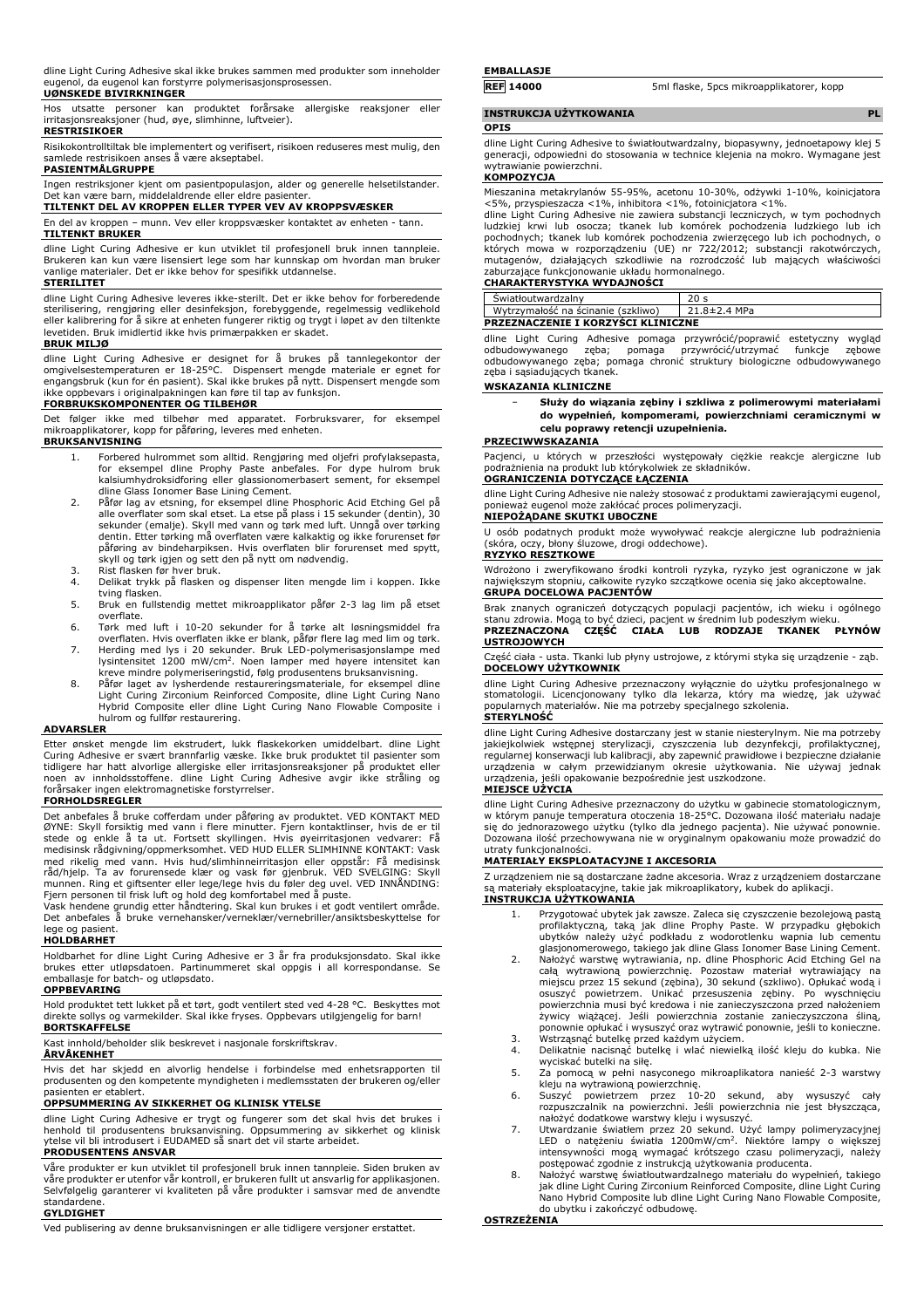Po wytłoczeniu żadanej ilości kleju należy natychmiast zamknąć zakrętkę butelki. dline Light Curing Adhesive jest wysoce łatwopalną cieczą. Nie należy stosować produktu u pacjentów, u których w przeszłości występowały ciężkie reakcje alergiczne lub podrażnienia na produkt lub którykolwiek ze składników. dline Light Curing Adhesive nie emituje promieniowania i nie powoduje żadnych zakłóceń

# elektromagnetycznych. **ŚRODKI OSTROŻNOŚCI**

Podczas aplikacji produktu zaleca się stosowanie koferdamu. W PRZYPADKU DOSTANIA SIĘ PRODUKTU DO OCZU: Ostrożnie płukać wodą przez kilka minut. Zdjąć soczewki kontaktowe, jeśli są obecne. Kontynuować płukanie. Jeśli podrażnienie oczu<br>utrzymuje się: Zasięgnąć porady/zgłosić się pod opiekę lekarza. W PRZYPADKU<br>KONTAKTU ZE SKÓRĄ LUB BŁONĄ ŚLUZOWĄ: Umyć dużą ilością opiekę lekarza. Zdjąć zanieczyszczoną odzież i wyprać przed ponownym użyciem. W<br>PRZYPADKU - POŁKNIĘCIA: wypłukać usta. W przypadku złego samopoczucia<br>skontaktować się z Centrum Zatruć lub lekarzem. W PRZYPA wyprowadzić osobę na świeże powietrze i zapewnić swobodne oddychanie.

Dokładnie umyć ręce po użyciu. Stosować tylko w dobrze wentylowanych pomieszczeniach. Zaleca się noszenie rękawic ochronnych/odzieży ochronnej/ochrony oczu/ochrony twarzy dla lekarza i pacjenta.

#### **OKRES TRWAŁOŚCI**

Okres trwałości produktu wynosi 3 lata od daty produkcji. Nie używać po upływie terminu ważności. W całej korespondencji należy podawać numer partii. Data serii i data ważności znajduje się na opakowaniu.

# **PRZECHOWYWANIE**

Przechowywać produkt szczelnie zamknięty w suchym, dobrze wentylowanym miejscu w temperaturze 4-28°C. Chronić przed bezpośrednim działaniem promieni słonecznych i źródeł ciepła. Nie zamrażać. Trzymać z dala od dzieci!

# **UTYLIZACJA**

Zawartość/pojemnik usuwać do zgodnie z krajowymi wymogami prawnymi.

# **CZUJNOŚĆ**

Jeżeli jakikolwiek poważny incydent, który miał miejsce w związku z urządzeniem, zgłaszany jest producentowi i właściwemu organowi państwa członkowskiego, w którym użytkownik i/lub pacjent ma siedzibę.

### **PODSUMOWANIE BEZPIECZEŃSTWA I WYNIKÓW KLINICZNYCH**

dline Light Curing Adhesive jest bezpieczny i działa zgodnie z przeznaczeniem, jeśli jest używany zgodnie z instrukcją użytkowania producenta. Podsumowanie bezpieczeństwa i wyników klinicznych zostanie wprowadzone do EUDAMED, gdy tylko zacznie działać.

## **ODPOWIEDZIALNOŚĆ PRODUCENTA**

Nasze produkty zostały stworzone z myślą o profesjonalnym zastosowaniu w stomatologii. Ponieważ zastosowanie naszych produktów jest poza naszą kontrolą, użytkownik jest w pełni odpowiedzialny za aplikację. Oczywiście gwarantujemy jakość naszych produktów zgodną z obowiązującymi normami. **WAŻNOŚĆ**

Wraz z opublikowaniem niniejszej instrukcji użytkowania wszystkie poprzednie wersje tracą ważność.

### **OPAKOWANIE**

**REF 14000** Butelka 5 ml, mikroaplikatory 5 szt., kubek

#### **INSTRUÇÕES DE USO PT**

**DESCRIÇÃO**

dline Light Curing Adhesive é um adesivo fotopolimerizável de 5ª geração, bioinerte, monocomponente, adequado para uso com a técnica de colagem húmida. É necessária a gravação das superfícies.

# **COMPOSIÇÃO**

Mistura de metacrilato 55-95%, acetona 10-30%, condicionador 1-10%, coiniciador

<5%, acelerador <1%, inibidor <1%, fotoiniciador <1%.<br>dline Light Curing Adhesive não contém substâncias médicas, incluindo sangue<br>humano ou derivados de plasma; tecidos ou células, ou seus derivados, de origem humana; tecidos ou células de origem animal, ou seus derivados, conforme referido no Regulamento (UE) n.º 722/2012; substâncias cancerígenas, mutagénicas, tóxicas para a reprodução ou com propriedades de desregulação endócrina.

#### **CARACTERÍSTICAS DE PERFORMANCE**

| fotopolimerizável                                  | 20 s               |  |  |
|----------------------------------------------------|--------------------|--|--|
| Resistência ao cisalhamento<br>(esmalte)           | $21.8 \pm 2.4$ MPa |  |  |
| <b>FINALIDADE PRETENDIDA E BENEFÍCIOS CLÍNICOS</b> |                    |  |  |

dline Light Curing Adhesive ajuda a restaurar/melhorar a aparência estética do dente restaurável; ajuda a restaurar/manter a função dentária do dente restaurável; ajuda a proteger as estruturas biológicas do dente restaurável e dos tecidos adjacentes. **INDICAÇÕES CLÍNICAS**

#### − **Usado para unir dentina e esmalte a materiais restauradores à base de polímeros, compómeros, superfícies cerâmicas para melhorar a retenção de uma restauração.**

### **CONTRA-INDICAÇÕES**

Pacientes com histórico de reações alérgicas graves ou irritação ao produto ou a qualquer um dos ingrediente

#### **RESTRIÇÕES A COMBINAÇÕES**

dline Light Curing Adhesive não deve ser usado com produtos que contenham eugenol, já que o eugenol pode prejudicar o processo de polimerização.

# **EFEITOS COLATERAIS INDESEJÁVEIS**

Em indivíduos que sejam suscetíveis, dline Light Curing Adhesive pode causar reações alérgicas ou de irritação (pele, olhos, mucosa, trato respiratório). **RISCOS RESIDUAIS**

Foram implementadas e verificadas medidas de controlo de risco, o risco foi reduzido tanto quanto possível, o risco residual geral é considerado aceitável. **GRUPO-ALVO DE PACIENTES**

Não há restrições conhecidas em relação à população de pacientes, a sua idade e condições gerais de saúde. Pode destinar-se a crianças, pacientes de meia-idade ou idosos.

## **PARTE PRETENDIDA DO CORPO OU TIPOS DE TECIDOS DE FLUIDOS CORPORAIS**

Parte do corpo - boca. Tecidos ou fluidos corporais em contacto com o dispositivo dente.

#### **UTILIZADOR PRETENDIDO**

dline Light Curing Adhesive desenvolvido exclusivamente para o uso profissional em odontologia. O seu utilizador deve ser um médico licenciado que tenha conhecimentos sobre como usar materiais odontológicas comuns. Não há necessidade de formação específica.

### **ESTERILIDADE**

dline Light Curing Adhesive é entregue não esterilizado. Não há necessidade de qualquer esterilização preparatória, limpeza ou desinfecção, manutenção preventiva regular ou calibração para garantir que o dispositivo opere de forma adequada e segura durante a sua vida útil prevista. No entanto, não use se a embalagem principal estiver danificada.

#### **AMBIENTE DE USO**

dline Light Curing Adhesive foi desenvolvido para ser usado em consultório<br>odontológico onde-a-temperatura-ambiente-é-de-18-25 °C. A-quantidade-dispensada<br>de-material é-adequada-para-uso-único-(apenas-para-um-paciente). Nã Quantidade dispensada mantida fora da embalagem original pode levar à perda de função.

# **COMPONENTES CONSUMÍVEIS E ACESSÓRIOS**

Não é fornecido nenhum acessório com o dispositivo. São fornecidos consumíveis com o dispositivo, como micro aplicadores, copo para aplicação. **INSTRUÇÕES DE USO**

- 1. Prepare a cavidade normalmente. Recomenda-se a limpeza com pasta de profilaxia sem óleo, como dline Prophy Paste. Para cavidades profundas, use liner de hidróxido de cálcio ou cimento à base de ionómero de vidro, como dline Glass Ionomer Base Lining Cement.
- 2. Aplique uma camada de corrosão, como dline Phosphoric Acid Etching Gel em toda a superfície a ser atacada. Deixe o condicionamento ácido durante 15 segundos (dentina), 30 segundos (esmalte). Enxagúe com água e seque com ar. Evite secar demais a dentina. Após a secagem, a superfície deve estar calcária e não contaminada antes da aplicação da resina de colagem. Se a superfície ficar contaminada com saliva, enxágue e seque novamente e faça o condicionamento ácido se necessário.
- 3. Agite o frasco antes de cada uso.<br>4. Empurre delicadamente o frasco e
- 4. Empurre delicadamente o frasco e dispense uma pequena quantidade de adesivo no copo. Não force a garrafa.
- 5. Usando um micro aplicador totalmente saturado, aplique 2-3 camadas de adesivo na superfície atacada.
- 6. Seque com ar durante 10-20 segundos para secar todo o solvente da superfície. Se a superfície não for brilhante, aplique camadas adicionais de adesivo e seque.
- 7. Cura com luz durante 20 segundos. Use lâmpada LED de polimerização com intensidade de luz 1200mW/cm<sup>2</sup> . Algumas lâmpadas com maior intensidade podem exigir menos tempo de polimerização, siga as
- instruções do fabricante para o seu uso.<br>8. Aplique a camada de material restaurador fotopolimerizável, como dline<br>Light Curing Zirconium Reinforced Composite, dline Light Curing Nano<br>Hybrid Composite ou dline Light Cu cavidade e termine a restauração.

### **AVISOS**

Após a extrusão da quantidade desejada de adesivo, feche imediatamente o frasco com a tampa. dline Light Curing Adhesive é um líquido altamente inflamável. Não use o produto com pacientes com histórico de reações alérgicas graves ou irritação ao produto ou a qualquer um dos ingredientes. dline Light Curing Adhesive não emite radiação e não causa interferências eletromagnéticas.

### **PRECAUÇÕES**

Recomenda-se o uso de uma ensecadeira durante a aplicação do produto. SE ENTRAR EM CONTACTO COM OS OLHOS: enxague cuidadosamente com água durante vários minutos. Remova as lentes de contacto, se presentes e fáceis de retirar. Continue a enxaguar. Se a irritação nos olhos persistir: Procure orientação/atenção médica. SE ENTRAR EM CONTACTO COM A PELE OU MUCOSA: lavar abundantemente com água. Se ocorrer irritação da pele/mucosa ou erupção: consulte um médico. Tire a roupa contaminada e lave-a antes de a reutilizar. EM CASO DE INGESTÃO: Enxaguar a boca. Ligue para um centro de intoxicação ou médico/médico se não se sentir bem. SE INALADO: Remova a pessoa para o ar fresco e mantenha-a confortável para respirar. Lave bem as mãos após manusear. Use apenas numa área bem ventilada. Recomenda-se o uso de luvas de proteção/roupas de proteção/proteção ocular/proteção facial para médico e paciente.

### **VALIDADE**

O prazo de validade do produto é de 3 anos a partir da data de fabrico. Não use após a data de validade. O número do lote deve ser citado em toda a correspondência. Verifique a embalagem para ver o lote e data de validade. **ARMAZENAMENTO**

Manter o produto bem fechado em local seco e bem ventilado a 4-28 °C. Proteja da luz solar direta e de fontes de calor. Não congele. Mantenha fora do alcance das crianças!

# **ELIMINAÇÃO**

Descarte o conteúdo/recipiente conforme exigido pelos requisitos regulamentares nacionais.

# **VIGILÂNCIA**

Se qualquer incidente grave ocorrer em relação ao dispositivo, informe o fabricante e a autoridade competente do Estado-Membro em que o utilizador e/ou paciente está estabelecido.

# **RESUMO DE SEGURANÇA E DESEMPENHO CLÍNICO**

dline Light Curing Adhesive é seguro e tem o desempenho esperado se for usado de acordo com as instruções de uso do fabricante. O resumo de segurança e desempenho clínico será introduzido no EUDAMED assim que começar a funcionar. **RESPONSABILIDADE DO FABRICANTE**

Os nossos produtos foram desenvolvidos para uso profissional em odontologia. Como a aplicação dos nossos produtos está além do nosso controlo, o utilizador é totalmente responsável pela aplicação. Garantimos, naturalmente, a qualidade dos nossos produtos de acordo com as normas aplicadas.

# **VALIDADE**

Após a publicação destas instruções de uso, todas as versões anteriores são substituídas.

# **EMBALAGEM**

# **INSTRUCȚIUNI DE UTILIZARE RO**

**REF 14000** Frasco de 5ml, micro aplicadores 5unids, copo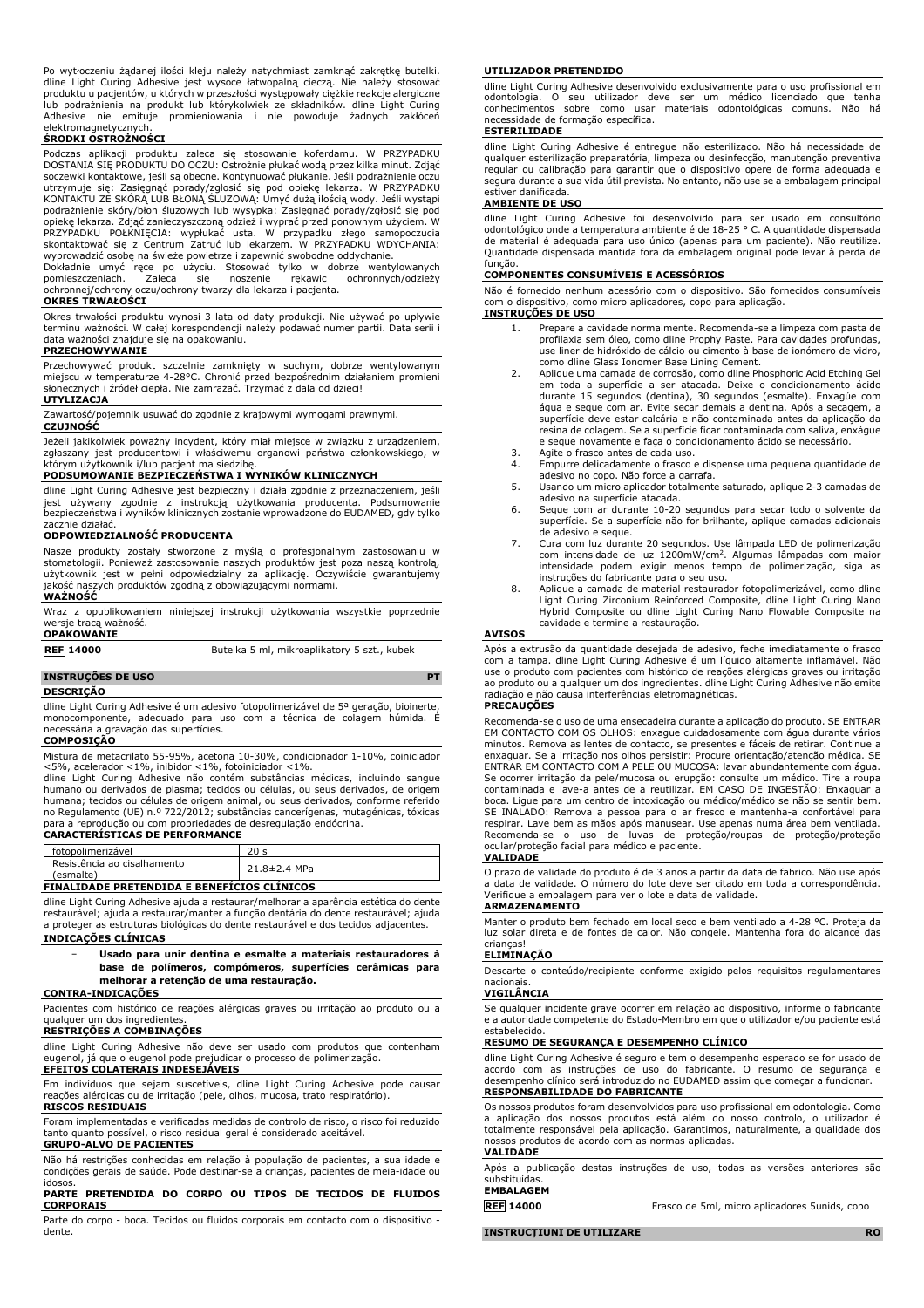#### **DESCRIERE**

dline Light Curing Adhesive este un adeziv foto-polimerizabil de a V-a generație, bioinert, cu o singură componentă, într-un singur pas, potrivit pentru tehnica de aderență umedă. Este necesară demineralizarea suprafețelor. **COMPOZIȚIE**

Amestec de metacrilat 55-95%, acetonă 10-30%, agent de condiționare 1-10%,

coinițiator <5%, accelerator <1%, inhibitor <1%, fotoinițiator <1%. dline Light Curing Adhesive nu conține substanțe medicinale, inclusiv sânge uman sau derivate din plasmă; țesuturi sau celule de origine umană sau derivatele lor;<br>țesuturi sau celule de origine animală sau derivatele lor, conform Reglementării (UE)<br>Nr. 722/2012; substanțe cancerigene, mutagene, toxice proprietăți destructive pentru sistemul endocrin.

| <b>CARACTERISTICI DE PERFORMANTÀ</b> |              |  |  |
|--------------------------------------|--------------|--|--|
| Fotopolimerizare                     |              |  |  |
| Rezistentă la forfecare (smalt)      | 21.8±2.4 MPa |  |  |
|                                      |              |  |  |

## **UTILIZARE DESTINATĂ ȘI BENEFICII CLINICE**

dline Light Curing Adhesive ajută la îmbunătățirea aspectului dintelui recuperabil; ajută la restabilirea/menținerii funcției dintelui recuperabil; ajută la protejarea structurilor biologice ale dintelui recuperabil și ale țesuturilor adiacente.

# **INDICAȚII CLINICE**

− **Folosită pentru crearea adeziunii între dentină/smalț și materialele restauratoare polimerizabile, compomeri, suprafețe de ceramică, în vederea îmbunătățirii retenției unei restaurări.**

## **CONTRAINDICAȚII**

Pacienți cu un istoric de alergii severe sau reacții de iritație la produs sau la unul din ingredientele sale.

### **REACȚII LA COMBINAȚII**

dline Light Curing Adhesive nu trebuie folosit cu produse ce conțin eugenol, deoarece eugenolul ar putea afecta procesul de polimerizare.

#### **EFECTE ADVERSE NEPLĂCUTE**

Produsul ar putea cauza reacții alergice sau de iritație (piele, ochi, mucoasă, tract respirator) indivizilor susceptibili.

## **RISCURI REZIDUALE**

Au fost implementate și verificate măsuri de control al riscului pentru a-l reduce cât mai mult posibil; riscul rezidual general este considerat ca fiind unul acceptabil. **GRUPUL DE PACIENȚI-ȚINTĂ**

| <b>CORESPUNZĂTOARE</b>                                                                |  |  |  |
|---------------------------------------------------------------------------------------|--|--|--|
| PARTEA CORPULUI SAU TIPURI DE TESUTURI SI FLUIDE                                      |  |  |  |
| generală. Acestia pot fi copii, adulti de vârstă mijlocie sau persoane în vârstă.     |  |  |  |
| Nu există restrictii cu privire la populatia de pacienti, vârstă și stare de sănătate |  |  |  |
|                                                                                       |  |  |  |

Părți ale corpului – cavitatea bucală. Țesuturi sau fluide care intră în contact cu dispozitivul – dinte.

### **UTILIZATOR DESTINAT**

dline Light Curing Adhesive este destinat exclusiv utilizării stomatologice profesionale. Utilizatorii săi pot fi medici care au dobândit cunoștința necesară utilizării materialelor dentare. Nu este nevoie de un instructaj specific.

#### **STERILITATE**

dline Light Curing Adhesive is este livrat nesteril. Nu este nevoie de nicio sterilizare preparatoare, curățare sau dezinfecție, mentenanță preventivă, regulată sau calibrare pentru ca acest dispozitiv să fie utilizat în siguranță pe parcursul duratei sale de viață. Cu toate acestea, a nu se utiliza dacă pachetul este deteriorat. **MEDIU DE UTILIZARE**

# dline Light Curing Adhesive este destinat folosirii în cabinetele dentare unde temperatura ambientală este cuprinsă între 18 și 25 °C. Cantitatea eliberată de material este suficientă pentru o singură utilizare (la un singur pacient). A nu se refolosi acestea. Cantitatea eliberată păstrată altundeva decât în pachetul original își

# poate pierde proprietățile de funcționare. **COMPONENTE ȘI ACCESORII CONSUMABILE**

Nu sunt furnizate accesorii cu dispozitivul. Consumabilele, cum ar fi micro-aplicatorii și cana pentru aplicare, sunt furnizate cu dispozitivul.

#### **INSTRUCȚIUNI DE UTILIZARE**

- 1. Pregătiți caria, ca de obicei. Se recomandă curățarea cu o pastă profilactică fără ulei, cum ar fi dline Prophy Paste. Pentru cariile profunde, folosiți un liner cu hidroxid de calciu sau un ciment glasionomer, cum ar fi dline Glass Ionomer Base Lining Cement.
- 2. Aplicați un strat de gel demineralizant, cum ar fi dline Phosphoric Acid Etching Gel pe toată suprafața care urmează a fi gravată. Lăsați gelul să stea timp de 15 secunde (dentină), 30 de secunde (smalț). Clătiți cu apă și uscați cu aer. Evitați uscarea excesivă a dentinei. După uscare, suprafața trebuie să fie albă, necontaminată înainte de aplicarea rășinii. Dacă suprafața este contaminată cu salivă, clătiți și uscați din nou, aplicând un nou strat de gel demineralizant dacă este nevoie.
- 3. Agitați sticluța înainte de fiecare folosire.
- 4. Apăsați foarte ușor pe sticluță și scoateți cantitatea necesară de catalizator adeziv și bază pe plăcuța pentru amestecare. Nu forțați sticluța.
- 5. Folosind un micro-aplicator complet saturat, aplicați 2-3 straturi de adeziv peste suprafața demineralizată.
- 6. Uscați cu aer timp de 10-20 de secunde pentru a înlătura solventul de pe suprafață. Dacă suprafața nu lucește, aplicați noi straturi de adeziv și uscați.
- 7. Fotopolimerizați timp de 20 de secunde. Folosiți polimerizarea cu lampa LED la o intensitate a luminii de 1200mW/cm<sup>2</sup>. Unele lămpi cu intensitate mai mare pot necesita mai puțin timp de polimerizare – urmați instrucțiunile de utilizare ale producătorului.
- 8. Aplicați un strat de material restaurator fotopolimerizabil, cum ar fi dline Light Curing Zirconium Reinforced Composite, dline Light Curing Nano Hybrid Composite sau dline Light Curing Nano Flowable Composite în cavitate și finisați restaurarea.

#### **AVERTISMENTE**

După ce se eliberează cantitatea dorită de adeziv, închideți imediat sticluța. dline Light Curing Adhesive este un lichid extrem de inflamabil. A nu se utiliza la pacienții cu un istoric de alergii severe sau reacții cu iritație la produs sau la orice din ingredientele sale. dline Light Curing Adhesive nu emite radiații și nu cauzează interferențe electromagnetice. **PRECAUȚII**

Este recomandată folosirea digii dentare în timpul aplicării produsului. LA CONTACTUL CU OCHII: Clătiți atent cu apă timp de câteva minute. Înlăturați lentilele de contact dacă sunt prezente. Continuați clătirea. Dacă iritația ochilor persistă, consultați medicul. LA CONTACTUL CU PIELEA SAU MUCOASA: Spălați cu multă apă. Dacă apare o iritație sau urticarie a pielii sau mucoasei, consultați medicul. Îndepărtați îmbrăcămintea contaminată și spălați-o înainte de a o refolosi. LA ÎNGHIȚIRE: Clătiți gura. Dacă vă simțiți rău, consultați medicul. LA INHALARE: Ieșiți la aer curat, unde puteți respira confortabil. Spălați-vă bine mâinile după folosire. Folosiți doar într-o zonă bine aerisită. Este recomandată folosirea echipamentului de protecție pentru mâini, corp, ochi și față, atât pentru medic cât și pentru pacient. **DURATĂ DE VIAȚĂ**

Durata de viață a produsului este de 3 ani de la data fabricării. A nu se folosi după data expirării. Numărul lotului trebuie menționat în orice corespondență. Vedeți pe ambalaj lotul și data expirării. **DEPOZITARE**

#### Țineți produsul etanș într-un loc uscat, bine aerisit, la 4-28 °C. A se proteja de lumina directă a soarelui și de surse de căldură. A nu se lăsa la îndemâna copiilor!

**DEBARASARE**

Aruncați conținutul/recipientul conform reglementărilor naționale.

#### **VIGILENȚĂ**

Dacă a avut loc orice incident serios legat de dispozitiv, raportați-l la autoritatea competentă din Statul Membru în care este stabilit utilizatorul și/sau brevetul. **REZUMAT SIGURANȚĂ ȘI PERFORMANȚĂ CLINICĂ**

dline Light Curing Adhesive este sigur și se comportă conform utilizării destinate atunci când se folosește conform instrucțiunilor producătorului. Sumarul siguranței și al performanței clinice vor fi introduse în EUDAMED imediat după începerea utilizării. **RESPONSABILITATEA PRODUCĂTORULUI**

Produsele noastre au fost dezvoltate exclusiv în scopul utilizării stomatologice<br>profesionale. Având în vedere că nu putem controla modul de aplicare a produselor<br>noastre, utilizatorul este pedeplin responsabil de acesta. produselor noastre, raportată la standardele în vigoare. **VALABILITATE**

Odată cu publicarea acestor instrucțiuni de utilizare, toate versiunile anterioare sunt anulate.

# **AMBALAJ**

**REF 14000** 5ml sticluță, 5buc micro-aplicatori, cană

# **POPIS**

**NÁVOD NA POUŽITIE SK**

dline Light Curing Adhesive je bioinertný jednozložkové lepidlo vytvrdzované svetlom 5. generácie, vhodné pre použitie metódou mokrého lepenia. Je nutné leptať povrchy. **ZLOŽENIE**

Metakrylátová zmes 55-95%, acetón 10-30%, kondicionér 1-10%, koiniciátor <5%, urýchľovač <1%, inhibítor <1%, fotoiniciátor <1%.

dline Light Curing Adhesive neobsahuje liečiva, vrátane derivátov ľudskej krvi alebo plazmy; tkanivá alebo bunky alebo ich deriváty ľudského pôvodu; tkanivá alebo bunky živočíšneho pôvodu alebo ich deriváty podľa Nariadenia (EÚ) č. 722/2012; látky, ktoré sú karcinogénne, mutagénne, toxické pre reprodukciu alebo majú<br>vlastnosti narušujúce endokrinný systém.<br>**VÝKONOVÉ CHARAKTERISTIKY** 

| vytyrdzovanie svetlom            |                    |
|----------------------------------|--------------------|
| Pevnosť v šmyku (sklovina)       | $21.8 \pm 2.4$ MPa |
| ZAMYŚĽANÝ ÚČEL A KLINICKE VYHODY |                    |

dline Light Curing Adhesive pomáha obnoviť/zlepšiť estetický vzhľad obnoviteľného zuba; pomáha obnoviť/udržiavať zubnú funkciu obnoviteľného zuba; pomáha chrániť biologické štruktúry obnoviteľného zuba a susedných tkanív.

### **KLINICKÉ INDIKÁCIE**

− **Používa sa na lepenie dentínu a skloviny na polymérne výplňové materiály, kompomery, keramické povrchy k zlepšeniu retencie výplne.**

#### **KONTRAINDIKÁCIE**

Pacienti, ktorí majú v anamnéze závažné alergické alebo podráždené reakcie na produkt alebo na ktorúkoľvek zložku prípravku.

# **OBMEDZENIE KOMBINÁCIÍ** dline Light Curing Adhesive by nemal byť používaný s produktmi obsahujúcimi eugenol, pretože eugenol môže narušiť proces polymerizácie.

### **NEŽIADUCE VEDĽAJŠIE ÚČINKY**

U citlivých jedincov môže produkt spôsobiť alergické alebo dráždivé reakcie (koža, oči, sliznice, dýchacie cesty).

# **ZVYŠKOVÉ RIZIKÁ**

Bola implementovaná a overená opatrení na kontrolu rizík, riziko je čo najviac znížilo, celkové zvyškové riziko je považované za prijateľné.

# **CIEĽOVÁ SKUPINA PACIENTOV**

Nie sú známe žiadne obmedzenia týkajúce sa populácie pacientov, ich veku a celkového zdravotného stavu. Môžu to byť aj deti, pacienti stredného veku alebo starší pacienti.

# **ZAMÝŠĽANÁ ČASŤ TELA ALEBO TYPY TKANÍV TELESNÝCH TEKUTÍN**

Časť tela - ústa. Tkanivá alebo telesné tekutiny v kontakte s prístrojom - zub. **URČENÝ POUŽÍVATEĽ**

dline Light Curing Adhesive je vyvinutý len pre profesionálne použitie v stomatológii. Použiť ho môže iba lekár s licenciou, ktorý má znalosti o používaní bežných dentálnych materiálov. Nie je potreba zvláštneho školenia. **STERILITA**

dline Light Curing Adhesive je dodávaný nesterilný. Nie je potrebné vykonávať žiadnu prípravnú sterilizáciu, čistenie alebo dezinfekciu, preventívnu, pravidelnú údržbu alebo kalibráciu, aby bolo zaistené, že zariadenie pracuje správne a bezpečne po celú dobu jeho životnosti. Nepoužívajte však, ak je primárny balíček poškodený.

## **PROSTREDIE POUŽITIA**

dline Light Curing Adhesive je určený na použitie v zubnej ordinácii, kde je teplota okolia 18-25 °C. Vydané množstvo materiálu je vhodné pre jednorazové použitie (iba pre jedného pacienta). Nepoužívajte znova. Vydané množstvo, ktoré nie je v pôvodnom obale, môže viesť k strate funkcie. **SPOTREBNÉ SÚČASTI A PRÍSLUŠENSTVO**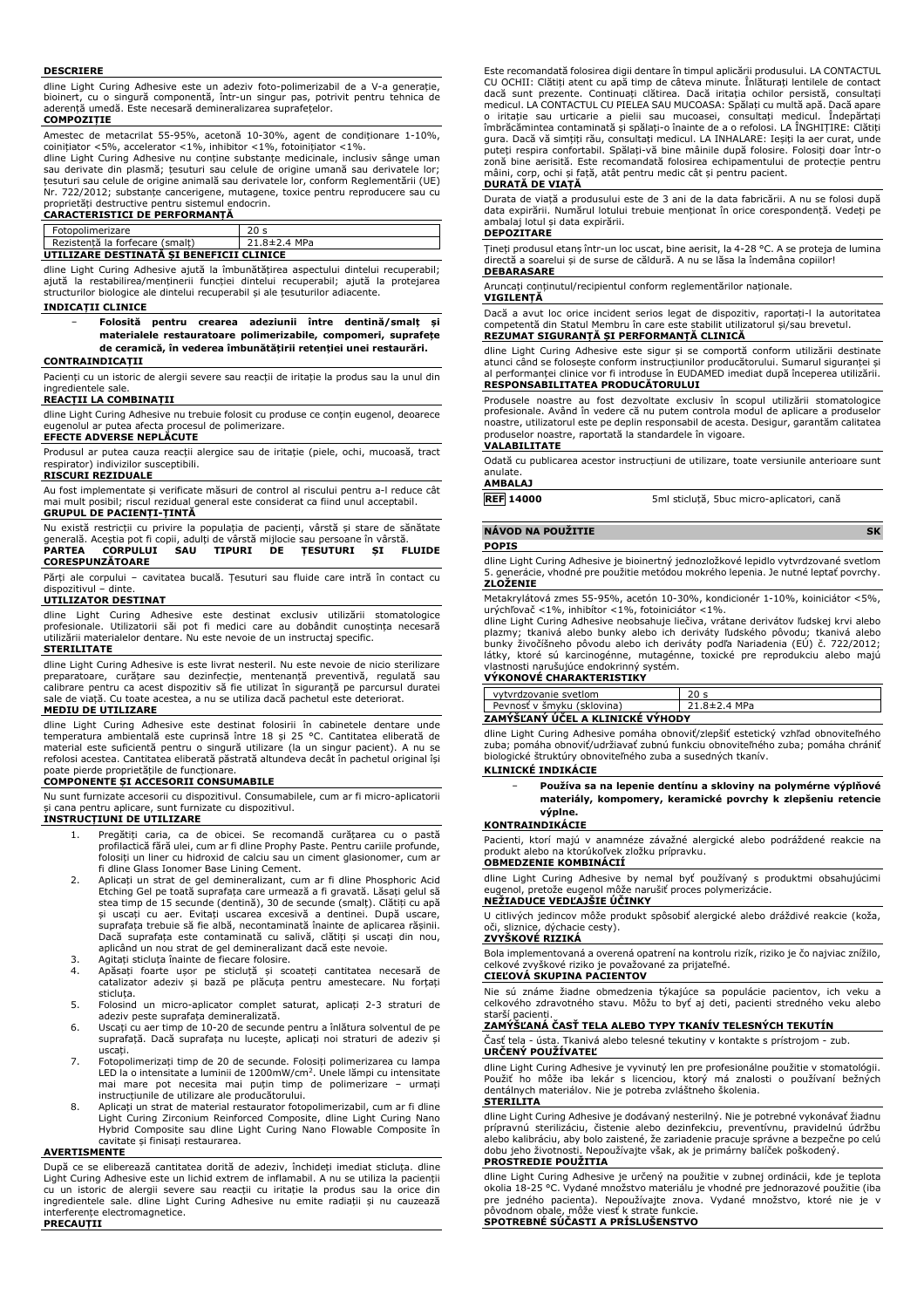K zariadeniu nie je dodávané žiadne príslušenstvo. Spotrebný materiál, ako sú mikroaplikátory či šálka pre aplikáciu, sú dodávané so zariadením. **NÁVOD NA POUŽITIE**

- 1. Pripravte dutinu ako vždy. Odporúča sa čistenie profylaktickou pastou bez oleja, ako je dline Prophy Paste. Pre hlboké dutiny použite hydroxid vápenatý alebo cement na báze skloionoméru, ako je dline Glass Ionomer
- Base Lining Cement. 2. Naneste leptaciu vrstvu, ako je dline Phosphoric Acid Etching Gel, na všetky leptané plochy. Nechajte leptať na mieste po dobu 15 sekúnd<br>(dentín), 30 sekúnd (sklovina). Opláchnite vodou a osušte vzduchom.<br>Vyvarujte sa prílišnému vysychaniu dentínu. Po zaschnutí musí byť povrch pred aplikáciou spojovacej živice kriedový a nekontaminovaný. Ak je povrch kontaminovaný slinami, opláchnite ho a znovu osušte a v
- prípade potreby znovu leptajte. 3. Pred každým použitím fľaštičku pretrepte.
- 4. Jemne zatlačte na fľaštičku a nadávkujte malé množstvo lepidla do téglika. Fľašu nestláčajte.
- 5. Pomocou plne nasýteného mikroaplikátoru naneste na naleptaný povrch 2-3 vrstvy lepidla.
- 6. Vysušte vzduchom po dobu 10-20 sekúnd, aby sa z povrchu vysušilo všetko rozpúšťadlo. Ak povrch nie je lesklý, naneste ďalšie vrstvy lepidla
- a vysušte. 7. Vytvrdzujte svetlom po dobu 20 sekúnd. Použite LED polymerizačnú lampu s intenzitou svetla 1200 mW/cm<sup>2</sup> . Niektoré žiarovky s vyššou intenzitou môžu vyžadovať kratšiu dobu polymerizácie, postupujte podľa
- pokynov výrobcu. 8. Naneste vrstvu ľahko tuhnúceho výplňového materiálu, ako je dline Light Curing Zirconium Reinforced Composite, dline Light Curing Nano Hybrid Composite alebo dline Light Curing Nano Flowable Composite, do dutiny a dokončite výplň.

### **VAROVANIE**

Po vytlačení požadovaného množstva lepidla okamžite uzatvorte viečko fľaše. dline Light Curing Adhesive je vysoko horľavá kvapalina. Nepoužívajte prípravok u pacientov, ktorí v minulosti mali závažné alergické alebo podráždené reakcie na produkt alebo na niektorú zo zložiek. dline Light Curing Adhesive nevyžaruje žiarenie a nespôsobuje žiadne elektromagnetické rušenie.

#### **OPATRENIE**

Počas aplikácie produktu sa odporúča používať kofferdam. PO ZASIAHNUTÍ OČÍ: Niekoľko minút ich opatrne vyplachujte vodou. Vyberte kontaktné šošovky, ak sú nasadené a ak je to ľahké. Pokračujte vo vyplachovaní. Pokiaľ podráždenie očí pretrváva: Vyhľadajte lekársku pomoc/starostlivosť. PRI STYKU S KOŽOU ALEBO SLIZNICOU: Umyte veľkým množstvom vody. Pokiaľ dôjde k podráždeniu kože alebo<br>slizníc alebo vyrážke: Vyhľadajte lekársku pomoc/starostlivosť. Kontaminovaný odev<br>si vyzlečte a pred ďalším použitím vyperte. PRI POŽITÍ: Vyplá osobu na čerstvý vzduch a nechajte ju v polohem ktorá uľahčuje dýchanie. Po manipulácii si dôkladne umyte ruky. Používajte len na dobre vetranom mieste. Pre lekára a pacienta sa odporúča nosiť ochranné rukavice/ochranný odev/ochranu očí/ochranu tváre.

### **SKLADOVATEĽNOSŤ**

Doba použiteľnosti produktu je 3 roky od dátumu výroby. Nepoužívajte po dátume exspirácie. Vo všetkých korešpondencia by malo byť uvedené číslo šarže. Šarže a dátum spotreby pozri balenia.

### **SKLADOVANIE**

Uchovávajte produkt tesne uzavretú na suchom, dobre vetranom mieste pri teplote 4-28 °C. Chráňte pred priamym slnečným žiarením a zdrojmi tepla. Chráňte pred mrazom. Udržujte mimo dosahu detí!

#### **LIKVIDÁCIA**

Obsah/obal zlikvidujte v súlade s požiadavkami národných predpisov.

#### **BDELOSŤ**

Ak sa stane akýkoľvek závažný incident, ku ktorému došlo v súvislosti so zariadením, hlási sa to výrobcovi a príslušnému orgánu členského štátu, v ktorom sa používateľ alebo pacient nachádza.

# **SÚHRN BEZPEČNOSTI A KLINICKÉHO VÝKONU**

dline Light Curing Adhesive je bezpečný a funguje tak, ako bolo zamýšľané, ak je používaný v súlade s pokynmi výrobcu na použitie. Súhrn bezpečnosti a klinického<br>výkonu bude do EUDAMED zavedený, akonáhle začne pracovať.<br>**ZODPOVEDNOSŤ VÝROBCOV** 

Naše výrobky boli vyvinuté pre profesionálne použitie v stomatológii. Pretože aplikácia našich produktov je mimo našu kontrolu, je za aplikáciu plne zodpovedný užívateľ. Samozrejme garantujeme kvalitu našich produktov v súlade s platnými normami.

#### **DOBA PLATNOSTI**

Po uverejnení tohto návodu na použitie sú nahradené všetky predchádzajúce verzie. **OBAL**

| <b>REF</b> 14000 | 5ml fľaša, 5 ks mikroaplikátorov, téglik |  |
|------------------|------------------------------------------|--|
|                  |                                          |  |

# **NAVODILA ZA UPORABO** SL

### **OPIS**

dline Light Curing Adhesive je 5. generacija bioinertnega, enokomponentnega enostopenjskega lepila, ki se utrjuje z ultravijolično svetlobo. Primerno je za uporabo pri tehniki z mokro adhezijo. Potrebno je jedkanje zobne površine.

#### **SESTAVA**

Mešanica metakrilata 55-95%, aceton 10-30%, balzam 1-10%, coiniciator < 5%, pospeševalec < 1%, zaviralec < 1%, fotoiniciator < 1%.

dline Light Curing Adhesive ne vsebuje zdravilnih snovi, vključno s človeško krvjo ali predelano plazmo; tkiv, celic ali derivatov človeškega izvora; tkiv ali celic živalskega izvora ali njihovih derivatov po Uredbi (EU) Št. 722/2012; snovi, ki so rakotvorne, mutagene, strupene za reprodukcijo ali imajo endokrine moteče lastnosti.

#### **ZNAČILNOSTI DELOVANJA**

| utrjevanje z ultravijolično svetlobo           | 20 <sub>s</sub>    |  |
|------------------------------------------------|--------------------|--|
| trdnost vezi (sklenina)                        | $21.8 \pm 2.4$ MPa |  |
| <b>PREDVIDENI NAMEN ZDRAVLJENJA IN KORISTI</b> |                    |  |

dline Light Curing Adhesive pomaga obnoviti/izboljšati estetski videz obnovljenega zoba; pomaga obnoviti/vzdrževati funkcijo obnovljenega zoba; pomaga zaščititi biološke strukture obnovljenega zoba in sosednjih tkiv. **KLINIČNE INDIKACIJE**

− **Uporablja se za lepljenje obnovitvenih materialov, ki so na osnovi polimerov, compomerov in keramični, na dentin in sklenino. Izboljša obstojnost restavracije.**

#### **KONTRAINDIKACIJE**

Bolniki, ki so imeli hude alergične reakcije ali reakcijo draženja na izdelek ali katero koli njegovo sestavino.

# **OMEJITVE ZA KOMBINACIJE** dline Light Curing Adhesive ne smemo uporabljati v kombinaciji z izdelki, ki vsebujejo eugenol, saj eugenol lahko moti postopek polimerizacije.

# **NEŽELENI STRANSKI UČINKI**

Pri posameznikih, ki so podvrženi alergijam, lahko izdelek povzroči alergijske ali dražilne reakcije (koža, oko, sluznica, dihala).

# **PREOSTALA TVEGANJA**

Ukrepi za nadzor tveganja so bili izvedeni in preverjeni. Tveganje je bilo minimalizirano, skupno preostalo tveganje je bilo ocenjeno kot sprejemljivo. **CILJNA SKUPINA PACIENTA**

Omejitev glede populacije pacientov, njihove starosti in splošnih zdravstvenih razmer ni. Zdravi se lahko tako otroke kot vse druge starostne skupine, tudi starejše paciente.

### **PREDVIDENI DEL TELESA ALI VRSTE TKIV V TELESNIH TEKOČINAH**

Del telesa - usta. Tkiva ali telesne tekočine, s katerimi pripomoček pride v stik - zob. **PREDVIDENI UPORABNIK**

dline Light Curing Adhesive je bil razvit samo za profesionalno uporabo v zobozdravstvu. Uporablja ga lahko samo licenciran zobozdravnik, ki ima znanje o uporabi zobnih materialov. Posebno usposabljanje ni potrebno. **STERILNOST**

## Dobavljen izdelek je ne-sterilen. Za zagotovitev pravilnega in varnega delovanja pripomočka v predvidenem življenjskem obdobju sterilizacija, čiščenje ali razkuževanje, preventivno ali redno vzdrževanje ali kalibracija ni potrebna. Toda, če je prejmete izdelek v poškodovani embalaži, ga ne uporabljajte. **OKOLJE UPORABE**

dline Light Curing Adhesive je namenjen za uporabo v zobozdravstveni ordinaciji, kjer je standardna temperatura prostora med 18 in 25°C. Posamezni odmerek materiala je primeren za enkratno uporabo (samo za enega pacienta). Ni za ponovno uporabo. Odmerek, ki ni več shranjen v originalni embalaži, lahko izgubi svojo funkcijo.

# **POTROŠNI MATERIAL IN DODATKI**

Pripomočku ni priložena nobena dodatna oprema. Pripomočku je priložen potrošni material kot so mikro aplikatorji, skodelica za doziranje.

# **NAVODILA ZA UPORABO**

- 1. Površino pripravite kot običajno. Priporočljivo je čiščenje s preventivno pasto, ki ne vsebuje olj, kot je dline Prophy Paste. Za globoke luknje uporabite podlago iz kalcijevega hidroksida ali steklasto ionomerni cement, kot je dline Glass Ionomer Base Lining Cement.
- 2. Na celotno površino za jedkanje nanesite plast jedkalnega sredstva kot je na primer dline Phosphoric Acid Etching Gel. Pustite, da jedkalno sredstvo učinkuje 10 sekund (dentin), 30 sekund (sklenina). Sperite z vodo in posušite z zrakom. Izogibajte se presušitvi. Po sušenju, pred nanosom vezivne smole, mora biti površina kot kreda in ne sme biti onesnažena. Če se površina onesnaži s slino, sperite in posušite ter po potrebi ponovno nanesite.
- 3. Pred vsako uporabo stekleničko pretresite.<br>4. Nežno stisnite stekleničko in v skodelico na
- 4. Nežno stisnite stekleničko in v skodelico nalijte majhno količino lepilna. S stekleničko ne bodite pregrobi.
- 5. S popolnoma napolnjenim mikro aplikatorjem nanesite 2-3 plasti lepila na jedkano površino zoba.
- 6. Z zrakom sušite 10-20 sekund, da se vso topilo posuši s površine. Če površina ni sijajna, nanesite dodatni sloj lepila in ponovno posušite.
- 7. 20 sekund sušite z ultravijolično svetlobo. Uporabite LED polimerizacijsko svetilko z jakostjo svetlobe 1200mW/cm<sup>2</sup> . Nekatere svetilke z večjo jakostjo lahko opravijo isti proces v manj časa. Upoštevajte proizvajalčeva navodila za uporabo.
- 8. V luknjo nanesite sloj obnovitvenega materiala, ki se utrjuje z ultravijolično svetlobo, kot so na primer dline Light Curing Zirconium Reinforced Composite, dline Light Curing Nano Hybrid Composite ali dline Light Curing Nano Flowable Composite, in zaključite restavracijo zoba.

#### **OPOZORILA**

Takoj, ko iztisnete želeno količino lepila, namestite pokrov nazaj na stekleničko. dline Light Curing Adhesive je zelo vnetljiva tekočina. Izdelka ne uporabljajte pri pacientih, ki so že kdaj imeli hude alergijske reakcije ali draženje na ta izdelek ali katero koli njegovo sestavino. dline Light Curing Adhesive ne oddaja sevanja in ne povzroča elektromagnetnih motenj.

#### **PREVIDNOSTNI UKREPI**

Med nanašanjem izdelka je priporočljivo uporabljati cofferdam. CE PRIDE V OCI:<br>Nekaj minut previdno izpirajte z vodo. Če je možno in enostavno izvedljivo, odstranite<br>kontaktne leče. Nadaljujte z izpiranjem. Če draženje oči pri dihanju naj jim bo udobno. Po postopku si temeljito umijte roke. Uporabljajte samo v dobro prezračevanem prostoru. Priporočljivo je, da zobozdravnik in pacient nosita zaščitne rokavice/zaščitno obleko/zaščito za oči/zaščito za obraz. **ROK UPORABE**

Rok uporabe izdelka je 3 leta od datuma izdelave. Ne uporabljajte po pretečenem datumu. V vseh dopisih morate navesti številko serije. Za številko serije in rok uporabe glejte embalažo.

# **SKLADIŠČENJE**

Izdelek hranite v tesno zaprti embalaži in v suhem ter dobro prezračevanem prostoru pri temperaturi med 4-28°C. Ne izpostavljajte direktni sončni svetlobi in virom toplote. Ne zamrzujte. Hranite izven dosega otrok!

#### **ODLAGANJE ODPADKOV**

Vsebino/embalažo zavrzite v skladu z nacionalnimi predpisi. **PAZLJIVOST**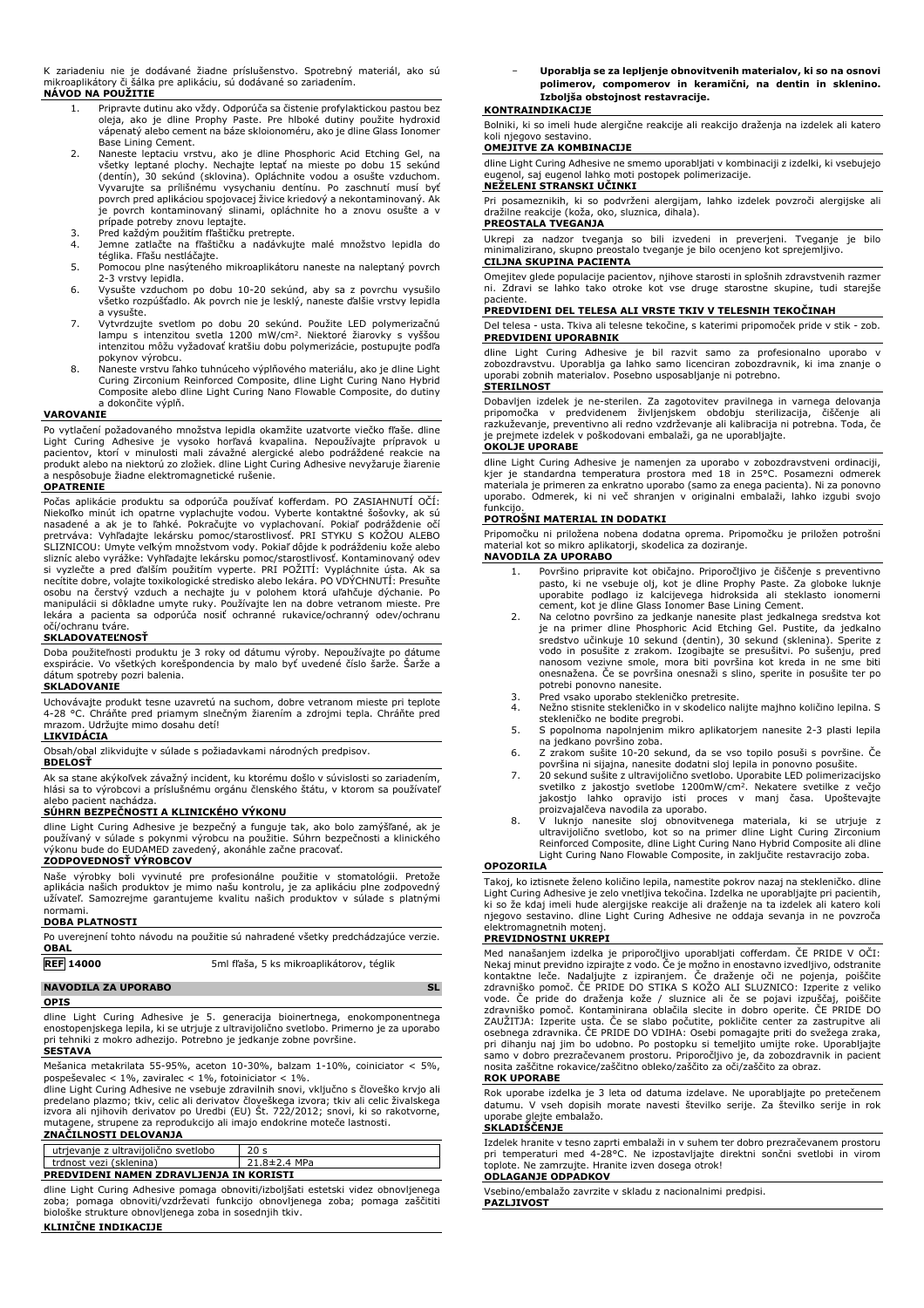Če pride do kakršnega koli resnega incidenta, ki se v zvezi s pripomočkom zgodi pacientu, to takoj sporočite proizvajalcu in pristojnemu organu države članice, v kateri uporabnik in/ali pacient prebiva.

#### **POVZETEK VARNOSTNIH OPOZORIL IN KLINIČNIH UČINKOVITOSTI**

dline Light Curing Adhesive je varen in deluje, kot je predvideno, če se uporablja v skladu s proizvajalčevimi navodili za uporabo. Povzetek varnostnih opozoril in klinične učinkovitosti bo predstavljen v EUDAMED takoj, ko bo predstavljen trgu. **ODGOVORNOST PROIZVAJALCA**

Naši izdelki so bili razviti za profesionalno uporabo v zobozdravstvu. Ker uporaba naših izdelkov ni več pod našim nadzorom, je uporabnik v celoti odgovoren za njihovo aplikacijo. Seveda pa zagotavljamo kakovost naših izdelkov v skladu z veljavnimi standardi. **VELJAVNOST**

Z objavo teh navodil za uporabo vse prejšnje različice postanejo brezpredmetne. **PAKIRANJE**

| <b>REF</b> 14000 | 5ml steklenička, mikro aplikator- 5 kosov, |  |  |
|------------------|--------------------------------------------|--|--|
| skodelica        |                                            |  |  |

# **INSTRUCCIONES DE USO ES DESCRIPCIÓN**

dline Light Curing Adhesive es un adhesivo de un solo paso, bio-inerte, fotopolimerizable de quinta generación, adecuado para su uso con la técnica de unión Se requiere decapado de las superficies. en húmedo. Se re

Mezcla de metacrilato de 55-95%, acetona de 10-30%, acondicionador de 1-10%, iniciador <5%, acelerador <1%, inhibidor <1%, fotoiniciador <1%.

dline Light Curing Adhesive no contiene sustancias medicinales, sangre humana o derivados de plasma; tejidos o células, o sus derivados, de origen humano; tejidos o células de origen animal, o sus derivados, según se indica en el Reglamento (UE) No. 722/2012; Sustancias cancerígenas, mutágenos, tóxicas para la reproducción o que tengan propiedades de alteración endocrina.

#### **CARACTERÍSTICAS DE DESEMPEÑO**

| fotopolimerización         |                                                 |              |
|----------------------------|-------------------------------------------------|--------------|
| elevada adhesión (esmalte) |                                                 | 21.8±2.4 MPa |
|                            | <b>PROPOSITO PREVISTO Y BENEFICIOS CLÍNICOS</b> |              |

dline Light Curing Adhesive ayuda a restaurar/mejorar la apariencia estética del diente restaurable; ayuda a restaurar/mantener la función del diente restaurable; ayuda a proteger las estructuras biológicas de los dientes restaurables y los tejidos adyacentes.

### **INDICACIONES CLÍNICAS**

− **Se utiliza para unir dentina y esmalte a materiales de restauración a base de polímeros, compomeros y superficies de cerámica para mejorar la duración de una restauración.**

#### **CONTRAINDICACIONES**

Pacientes con antecedentes de reacciones alérgicas o de irritaciones graves al producto o a cualquiera de los ingredientes.

# **RESTRICCIONES A LAS COMBINACIONES**

dline Light Curing Adhesive no debe usarse combinado con productos que contengan eugenol, ya que el eugenol puede alterar el proceso de polimerización. **EFECTOS SECUNDARIOS INDESEABLES**

En personas susceptibles, el producto puede causar reacciones alérgicas o irritación (en piel, ojos, mucosas, tracto respiratorio).

### **RIESGOS RESIDUALES**

Se han implementado y comprobado medidas de control de riesgos, reduciéndolos en la medida de lo posible, el riesgo residual general se considera aceptable. **GRUPO DE PACIENTES OBJETIVO**

No se conocen restricciones con respecto a la población de pacientes, edad y condiciones generales de salud. Pudiendo haber niños, pacientes de mediana edad o ancianos.

### **PARTE PREVISTA DEL CUERPO O TIPOS DE TEJIDOS DE FLUIDOS CORPORALES**

Parte del cuerpo - boca. Tejidos o fluidos corporales en contacto con el dispositivo: dientes.

# **USUARIO PREVISTO**

dline Light Curing Adhesive está desarrollado únicamente para uso profesional odontológico. Dirigido a médicos con licencia que tengan conocimientos sobre cómo usar materiales dentales comunes. No hay necesidad de tener una formación específica.

#### **ESTERILIDAD**

dline Light Curing Adhesive se entrega sin esterilizar. No necesita esterilización, limpieza o desinfección preparatoria, mantenimiento preventivo, regular o calibración para garantizar que el dispositivo funcione de manera adecuada y segura durante su vida útil prevista. Sin embargo, no lo use si el envoltorio principal está dañado. **MEDIO AMBIENTE DE USO**

dline Light Curing Adhesive está diseñado para ser usado en consultorios odontológicos donde la temperatura ambiente va de 18 a 25 °C. La cantidad dispensada de material es adecuada para un solo uso (un paciente). No reutilizar. La cantidad dispensada que no se mantenga en el paquete original puede perder su función.

# **COMPONENTES CONSUMIBLES Y ACCESORIOS**

No se suministran accesorios con el dispositivo. Con el dispositivo se suministran consumibles, como micro aplicadores, copa aplicador. **INSTRUCCIONES DE USO**

- 1. Prepare la cavidad como siempre. Se recomienda limpiar con pasta profilaxis sin aceite, como dline Prophy Paste. Para cavidades profundas, use un revestimiento de hidróxido de calcio o cemento a base de ionómero de vidrio, como dline Glass Ionomer Base Lining Cement.
- 2. Aplique una capa de decapado, como dline Phosphoric Acid Etching Gel en toda la superficie a decapar. Deje el decapado en su lugar durante 15 segundos (dentina), 30 segundos (esmalte). Enjuague con agua y seque con aire. Evite secar la dentina en exceso. Después del secado, la superficie debe ser gredosa y no estar contaminada antes de aplicar la resina adhesiva. Si la superficie se contamina con saliva, enjuague y seque nuevamente y vuelva a decapar si es necesario.
- 3. Agite el frasco antes de cada uso.
- 4. Apriete la botella con delicadeza y aplique una pequeña cantidad de adhesivo en la taza. No fuerce la botella.
- 5. Con un micro aplicador completamente saturado, aplique 2-3 capas de adhesivo sobre la superficie decapada.
- 6. Seque con aire a presión durante 10-20 segundos para secar todo el solvente de la superficie. Si la superficie no es brillante, aplique capas adicionales de adhesivo y seque.
- 7. Curar con luz durante 20 segundos. Utilice lámpara de polimerización LED con una intensidad de luz de 1200 mW/cm<sup>2</sup> . Algunas lámparas con mayor intensidad pueden requerir menos tiempo de polimerización, siga las instrucciones de uso del fabricante.
- 8. Aplique la capa de material restaurador fotopolimerizable, como dline Light Curing Zirconium Reinforced Composite, dline Light Curing Nano Hybrid Composite o dline Light Curing Nano Flowable Composite en la cavidad y termine la restauración.

#### **ADVERTENCIAS**

Después de extraer la cantidad deseada del adhesivo, coloque inmediatamente la tapa en la botella. dline Light Curing Adhesive es un líquido altamente inflamable. No utilice el producto en pacientes que tengan antecedentes de reacciones alérgicas o de irritación graves producidas por el producto o cualquiera de sus componentes. dline Light Curing Adhesive no emite radiación y tampoco causa interferencias electromagnéticas.

### **PRECAUCIONES**

Se recomienda utilizar barrera durante la aplicación del producto. EN CASO DE CONTACTO CON LOS OJOS: Enjuague cuidadosamente con agua durante varios minutos. Quítese las lentes de contacto, si los lleva y es fácil hacerlo. Continúe enjuagando. Si la irritación ocular persiste: consulte con su médico. EN CASO DE CONTACTO CON LA PIEL O LAS MUCOSAS: Lave con abundante agua. Si se produce irritación o sarpullido en la piel o mucosas: busque atención médica. Quítese la ropa contaminada y lávela antes de volverla a usar. EN CASO DE INGESTA: Enjuague la boca. Llame a un centro de toxicología o a un médico si no se encuentra bien. EN CASO DE INHALACIÓN: Lleve a la persona a tomar aire fresco y facilite su respiración. Lávese bien las manos después de manipular el producto. Utilice el producto solo en un área bien ventilada. Se recomienda utilizar guantes protectores/ropa protectora/protección ocular/protección facial para médico y paciente.

#### **VIDA ÚTIL**

La vida útil del producto es de 3 años a partir de la fecha de fabricación. No lo use después de la fecha de vencimiento. El número de lote debe indicarse en todo el prospecto. Consulte el empaque para ver el lote y la fecha de vencimiento. **ALMACENAMIENTO**

Mantenga el producto bien cerrado en un lugar seco y bien ventilado de 4 a 28 °C. Protéjase de la luz solar directa y de las fuentes de calor. No congele. iMantenga fuera del alcance de los niños!

#### **DISPOSICIÓN**

Elimine el contenido/recipiente según lo requieran los requisitos reglamentarios nacionales.

# **VIGILANCIA**

Si se ha producido algún incidente grave en relación con el dispositivo, informe al fabricante y a la autoridad competente del Estado miembro en el que esté establecido el usuario y/o el paciente.

# **RESUMEN DE SEGURIDAD Y DESEMPEÑO CLÍNICO**

dline Light Curing Adhesive es seguro y funciona según lo previsto si es usado según las instrucciones de uso del fabricante. El resumen de seguridad y desempeño clínico se presentará en EUDAMED tan pronto como comience a funcionar.

## **RESPONSABILIDAD DE LOS FABRICANTES**

Nuestros productos han sido desarrollados para uso profesional odontológico. Dado que la aplicación de nuestros productos está fuera de nuestro control, el usuario es totalmente responsable de ella. Por supuesto, garantizamos la calidad de nuestros productos de acuerdo con los estándares aplicados.

# **VALIDEZ**

Tras la publicación de estas instrucciones de uso, quedan reemplazadas todas las versiones previas.

# **EMBALAJE**

**REF 14000** Botella de 5 ml, 5 micro aplicadores, taza

**ANVÄNDARINSTUKTIONER SV**

#### **BESKRIVNING**

dline Light Curing Adhesive är ett 5:e generationens ljushärdande, bioinert lim som fäster i ett steg, lämplig för användning med våtbindningsteknik. Etsning av ytorna krävs.

#### **SAMMANSÄTTNING**

Metakrylatblandning 55-95%, aceton 10-30%, balsam 1-10%, coinitiator <5%, accelerator <1%, hämmare <1%, fotoinitiator <1%.

dline Light Curing Adhesive innehåller inte läkemedelssubstanser, inklusive mänskligt blod eller plasmaderivat; vävnader eller celler, eller deras derivat, av mänskligt ursprung; vävnader eller celler av animaliskt ursprung, eller deras derivat, som avses i förordning (EU) nr 722/2012; ämnen som är cancerframkallande, mutagena, reproduktionsgiftiga eller som har hormonstörande egenskaper.

# **PRESTANDAEGENSKAPER**

| lätt härdning                            |            |
|------------------------------------------|------------|
| bindningshållfasthet (emali)             | .8±2.4 MPa |
| --<br>AVSETT SYFTE OCH KLINISKA FORDELAR |            |

dline Light Curing Adhesive hjälper till att återställa/förbättra det estetiska utseendet på en restaurerbar tand; hjälper till att återställa/bibehålla tandfunktionen hos en restaurerbar tand; hjälper till att skydda biologiska strukturer i restaurerbara tänder och intilliggande vävnader.

#### **KLINISKA INDIKATIONER**

− **Används för att binda dentin och emalj till polymerbaserade restaureringsmaterial, kompomerer, keramiska ytor för att förbättra kvarhållandet av en restaurering.**

#### **KONTRAINDIKATIONER**

Patienter som tidigare har upplevt allvarliga allergiska reaktioner eller irritationsreaktioner av produkten eller någon av ingredienserna.

#### **BEGRÄNSNINGAR AV KOMBINATIONER**

dline Light Curing Adhesive bör inte användas i kombination med produkter som innehåller eugenol eftersom eugenol kan störa polymerisationsprocessen.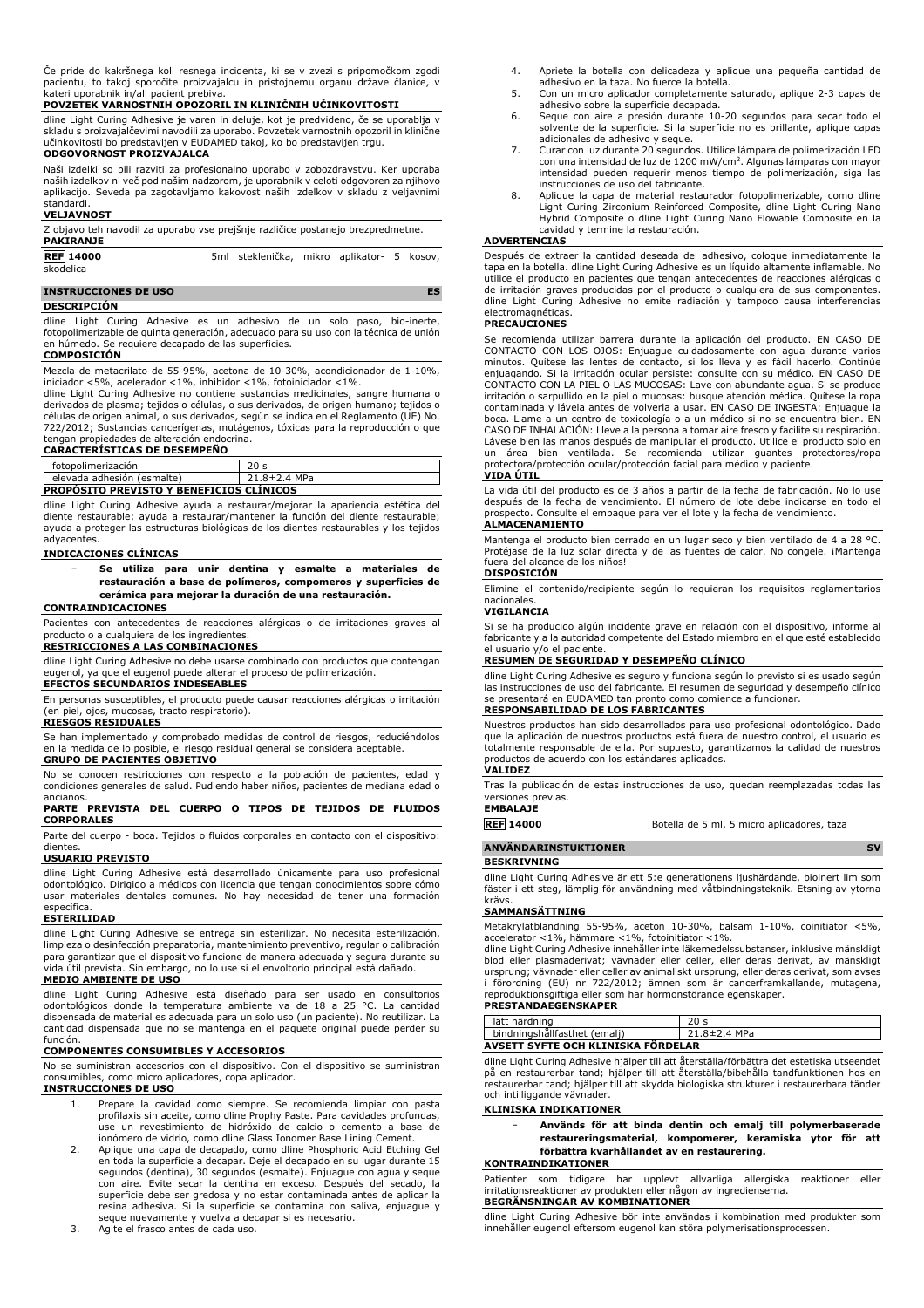#### **OÖNSKADE BIVERKNINGAR**

Hos känsliga individer kan produkten orsaka allergiska reaktioner eller irritationsreaktioner (hud, ögon, slemhinna, luftvägar).

**ÅTERSTÅENDE RISKER**

Åtgärder för riskkontroll har genomförts och verifierats, risken minskas så långt som möjligt, den totala restrisken bedöms vara acceptabel.

# **PATIENTENS MÅLGRUPP**

Inga kända restriktioner angående patientpopulation, ålder eller allmänna hälsotillstånd. Det kan finnas barn, medelålders eller äldre patienter.

**AVSEDD DEL AV KROPPEN ELLER TYPER AV VÄVNADER AV KROPPSVÄTSKOR** En del av kroppen – munnen. Vävnader eller kroppsvätskor i kontakt med enheten – tand.

# **AVSEDD ANVÄNDARE**

dline Light Curing Adhesive is är utvecklad endast för professionellt bruk inom tandvården. Dess användare är endast licensierad läkare som har kunskap om hur man använder vanliga material. Det finns dock inget behov av specifik utbildning. **STERILITET**

dline Light Curing Adhesive levereras icke-steril. Det finns inget behov av<br>förberedande sterilisering, rengöring eller desinfektion, förebyggande eller<br>regelbundet underhåll eller kalibrering, för att säkerställa att enhe korrekt och säkert under dess avsedda livstid. Använd dock inte om förpackningen är skadad.

## **ANVÄNDNINGSMILJÖ**

dline Light Curing Adhesive är designad för att användas på tandvårdskliniker där omgivningstemperaturen är 18-25°C. Den fördelade mängden material är lämplig för engångsbruk (endast för en patient). Återanvänd inte. Administrerad mängd som inte hålls kvar i originalförpackningen kan leda till funktionsförlust.

## **FÖRBRUKNINGSDELAR OCH TILLBEHÖR**

Inga tillbehör medföljer enheten. Förbrukningsvaror, såsom mikroapplikatorer och kopp för applikation, levereras med enheten.

# **ANVÄNDARINSTUKTIONER**

- 1. Förbered hålrummet som vanligt. Rengöring med oljefri förebyggande pasta, t.ex. dline Prophy Paste, rekommenderas. För djupa håligheter använd kalciumhydroxidfoder eller glasjonomerbaserad cement, såsom
- dline Glass Ionomer Base Lining Cement. 2. Applicera etsskikt, som dline Phosphoric Acid Etching Gel, på alla ytor som ska etsas. Lät etsningen sitta kvar i 15 sekunder (dentin), 30<br>sekunder (emalj). Skölj med vatten och torka med luft. Undvik<br>övertorkning av dentin. Efter torkning måste ytan kritaktig och inte<br>kontaminerad innan limha
- 3. Skaka flaskan före varje användning.<br>4. Tryck varsamt på flaskan och fördela
- 4. Tryck varsamt på flaskan och fördela en liten mängd lim i koppen. Tvinga inte ut lim ur flaskan.
- 5. Applicera 2-3 lager lim med en helt mättad mikroapplikator på etsad yta.
- 6. Torka med luft i 10-20 sekunder för att avlägsna allt lösningsmedel från ytan. Om ytan inte är blank, applicera ytterligare ett lager lim och torka. 7. Härdning med ljus i 20 sekunder. Använd LED-polymerisationslampa med en ljusintensitet på 1200mW/cm<sup>2</sup> . Vissa lampor med högre intensitet kan
- kräva kortare polymerisationstid, följ tillverkarens bruksanvisningar.<br>8. Applicera skiktet av ljushärdande återställande material, såsom dline<br>Light Curing Zirconium Reinforced Composite, dline Light Curing Nano<br>Hybri håligheten och avsluta restaureringen.

### **VARNINGAR**

Efter att önskad mängd lim har tagis fram, stäng omedelbart flasklocket. dline Light Curing Adhesive är en mycket brandfarlig vätska. Använd inte produkten på patienter som tidigare har upplevt allvarliga allergiska reaktioner eller irritationsreaktioner av produkten eller någon av ingredienserna i den. dline Light Curing Adhesive avger inte strålning och orsakar inga elektromagnetiska störningar.

# **FÖRSIKTIGHETSÅTGÄRDER**

Det rekommenderas att använda cofferdam under appliceringen av produkten. VID KONTAKT MED OGONEN: Skölj försiktigt med vatten i flera minuter. Ta bort<br>kontaktlinser om de finns och det är lätt att göra så. Fortsätt skölja. Om irritationen<br>i ögonen kvarstår: Kontakta läkare. VID KONTAKT MED HUD ELLER Tvätta rent med mycket vatten. Om irritation eller utslag på huden/slemhinnor uppstår: Kontakta läkare. Ta av utsatta kläder och tvätta dem innan de återanvänds. VID FÖRTÄRING: Skölj munnen. Ring ett giftcenter eller läkare om du mår dåligt. VID INANDNING: Flytta personen till en plats med frisk luft och håll se till att den sitter bekvämt för att kunna andas bra. Tvätta händerna noggrant efter hantering. Använd endast i väl ventilerade utrymmen. Det rekommenderas att både läkaren och patienten bär skyddshandskar/skyddskläder/ögonskydd/ansiktsskydd. **HÅLLBARHETSTID**

Produktens hållbarhet är 3 år från tillverkningsdatumet. Använd inte efter utgångsdatum. Partinummer bör anges i all korrespondens. Se förpackning för rtinummer och utgångsdatum.

# **FÖRVARING**

Förvara produkten tätt sluten på en torr, väl ventilerad plats vid 4-28°C. Skydda den mot direkt solljus och värmekällor. Frys inte. Förvaras oåtkomlig för barn! **AVLÄGNING**

# Kassera innehållet/behållaren i enlighet med nationella föreskrifter.

### **VAKSAMHET**

Om en allvarlig händelse har inträffat i samband med enheten rapporteras detta till tillverkaren och den behöriga myndigheten i den medlemsstat där användaren och/eller patienten är etablerad.

# **SAMMANFATTNING AV SÄKERHET OCH KLINISK PRESTANDA**

dline Light Curing Adhesive är säker och fungerar som avsett om den används i enlighet med tillverkarens bruksanvisningar. Sammanfattning av säkerhet och klinisk prestanda kommer att presenteras i EUDAMED så snart det böjar fungera. **TILLVERKARENS ANSVAR**

# Våra produkter har utvecklats för professionellt bruk inom tandvården. Eftersom tillämpningen av våra produkter ligger utanför vår kontroll är användaren själv fullt ansvarig för applikationen. Naturligtvis garanterar vi kvaliteten på våra produkter i enlighet med rådande standarder.

**GILTIGHET**

I och med publiceringen av denna bruksanvisning ersätts alla tidigare versioner. **FÖRPACKNING**

# **KULLANIM KILAVUZU**

# **AÇIKLAMA**

dline Light Curing Adhesive ıslak yapıştırma tekniği ile kullanıma uygun, 5. nesil ışıkla kürlenen, biyoetkisiz, tek bileşenli ve tek aşamalı bir yapıştırıcıdır. Yüzeylerin aşındırılmasını gerektirmektedir.

## **BILEŞIM**

Metakrilat karışımı %55-95, aseton %10-30, koşullandırıcı %1-10, ko-başlatıcı <%5, hızlandırıcı %1, inhibitör %1, foto başlatıcı %1. Bu ürün insan kanı veya plazma türevi, insan dokuları veya hücreleri veya bunların

türevlerini, 722/2012 Sayılı Tüzük (AB)'de bahsedildiği üzere hayvanlara ait dokular veya hücreler veya bunların türevleri; kanserojen, mutajenik, üremeye toksik veya endokrin bozucu özelliklere sahip maddeler dahil tıbbi madde içermez. **PERFORMANS ÖZELLIKLERI**

| HEDEFLENEN AMAC VE KLINIK FAYDALAR |              |
|------------------------------------|--------------|
| kesme bağ gücü (mine)              | 21.8±2.4 MPa |
| isıkla kürlenme                    | 20 s         |

dline Light Curing Adhesive restore edilebilir dişin estetik görünümünü geri kazanmasına/daha estetik görünmesine yardımcı olur; restore edilebilir dişin fonksiyonunu geri kazanmasına/korunmasına yardımcı olur; restore edilebilir diş ve bitişik dokuların biyolojik yapılarının korunmasına yardımcı olur.

# **KLINIK ENDIKASYONLAR**

− **Restorasyonun daha iyi bir şekilde muhafaza edilmesini sağlamak için dentin ve mineyi polimer bazlı restoratif materyallere, kompomerlere ve seramik yüzeylere bağlamak için kullanılır.**

#### **KONTRAENDIKASYONLAR**

Ürüne veya bileşenlerden herhangi birine karşı şiddetli alerjik reaksiyon veya tahriş geçmişi olan hastalar

# **KOMBINASYONLARLA ILGILI KISITLAMALAR**

Öjenol polimerizasyon sürecini bozabileceğinden ürün öjenol içeren ürünlerle birlikte kullanılmamalıdır.

# **İSTENMEYEN YAN ETKILER**

Ürün, hassas kişilerde alerjik veya tahriş reaksiyonlarına (cilt, göz, mukoza, solunum yolu) neden olabilir.

# **REZIDÜEL RISKLER**

Risk kontrol önlemleri uygulandı ve doğrulandı, risk mümkün olduğu kadar azaltıldı, tüm artık riskin kabul edilebilir olduğuna karar verildi.

# **HASTA HEDEF GRUBU**

Hasta kütle, yaş ve genel sağlık durumuyla ilgili herhangi bilinen bir kısıtlama mevcut değildir. Çocuklar, orta yaşlı veya yaşlı hastalar olabilir. **HEDEFLENEN VÜCUT BÖLÜMÜ VEYA VÜCUT SIVILARININ DOKU TÜRLERI**

Vücudun bir bölümü - ağız. Cihazın temas ettiği doku veya vücut sıvıları - diş. **HEDEFLENEN KULLANICI**

Bu ürün yalnızca diş hekimleri tarafından profesyonel kullanım için geliştirilmiştir. Yalnızca basit dental yapıştırıcıların nasıl kullanılacağı bilgisine sahip lisanslı doktorer tarafından kullanılabilir. Özel eğitime gerek yoktur. **STERILITE**

#### dline Light Curing Adhesive sterilize edilmemiş şekilde teslim edilmektedir. Cihazın amaçlanan ömrü boyunca düzgün ve güvenli bir şekilde çalışmasını sağlamak için herhangi bir hazırlama niteliğinde sterilizasyona, temizliğe veya dezenfeksiyona, önleyici, düzenli bakıma veya kalibrasyona gerek yoktur. Ancak birincil ambalaj zarar görmüşse kullanmayın.

## **KULLANIM ORTAMI**

dline Light Curing Adhesive, ortam sıcaklığının 18-25°C olduğu diş<br>muayenehanelerinde kullanılmak üzere geliştirilmiştir. Dağıtılmış yapıştırıcı miktarı<br>tek kullanım için uygundur (sadece bir hasta için). Tek kullanımlıktı

# **SARF MALZEMELERI VE YARDIMCI MALZEMELER**

Cihazla birlikte herhangi bir aksesuar verilmemektedir. Mikro aplikatörler ve uygulama kabı gibi büyük parçalar cihazla birlikte verilmektedir.

# **KULLANIM KILAVUZU**

- 1. Kaviteyi her zamanki gibi hazırlayın. dline Prophy Paste gibi yağsız profilaksi macunu ile temizlenmesi tavsiye edilir. Derin kaviteler için kalsiyum hidroksit kaplama veya dline Glass Ionomer Base Lining Cement gibi cam iyonomer bazlı siman kullanın.
- 2. Aşındırılacak tüm yüzeye dline Phosphoric Acid Etching Gel gibi bir aşındırıcı tabaka uygulayın. Aşındırıcıyı (dentinde) 15 saniye, (minede) 30 saniye bekletin. Su ile durulayın ve havayla kurutun. Dentinin aşırı kurumasından sakının. Kuruduktan sonra yüzey kireçli olmalı ve<br>yapıştırıcı resini uygulamadan önce kirlenmiş olmamalıdır. Yüzeyin<br>tükürük ile kirlenmesi durumunda durulayın ve tekrar kurulayın ve gerekirse tekrar aşındırın.
- 
- 3. Her kullanımdan önce şişeyi çalkalayın. 4. Şişeye hafif baskı uygulayarak az miktarda yapışkanı kaba dökün. Şişeyi zorlamayın.
- 5. Aşındırılmış yüzeye, tamamen doygun mikro aplikatör kullanarak 2-3 katman yapışkan uygulayın.
- 6. Tüm solventi yüzeyden hava ile 10-20 saniye boyunca kurutun. Yüzeyin
- parlak olmaması durumunda, ek yapıştırıcı katmanları uygulayıp kurutun.<br>7. 20 saniye boyunca ışıkla kürleme. 1200mW/cm<sup>2</sup> ışık yoğunluğuna sahip:<br>LED polimerizasyon ışığı kullanın. Daha yüksek yoğunluğa sahip ışıklar<br> kullanım talimatlarını izleyin. 8. dline Light Curing Zirconium Reinforced Composite, dline Light Curing
- Nano Hybrid Composite veya dline Light Curing Nano Flowable Composite gibi ışıkla kürlenen restoratif malzeme katmanını kaviteye uygulayarak restorasyonu tamamlayın.

# **UYARILAR**

İstenilen miktarda yapıştırıcı haddeden çekildikten sonra şişenin kapağını hemen kapatın. dline Light Curing Adhesive, son derece yanıcı bir sıvıdır. Bu ürünü, ürüne<br>veya bileşenlerden herhangi birine karşı şiddetli alerjik reaksiyon veya tahriş olma<br>geçmişi olan hastalar için kullanmayın. dline Light ve herhangi bir elektromanyetik enterferans ortaya çıkarmaz. **ÖNLEMLER**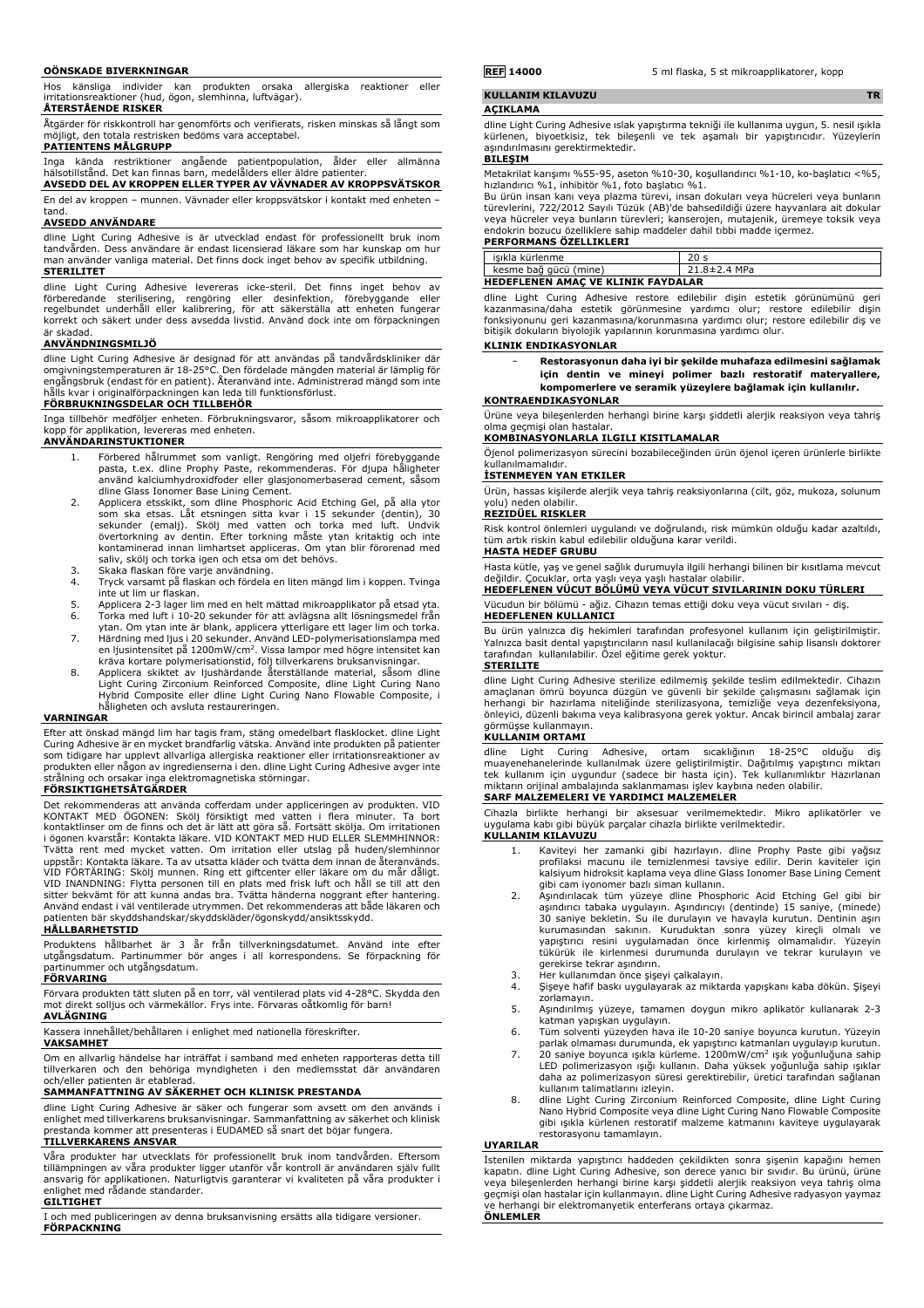Ürün uygulanırken bent kullanılması tavsiye edilir. GÖZE TEMASI HALİNDE: Birkaç dakika suyla dikkatlice durulayın. Varsa ve çıkarması kolaysa kontakt lenslerinizi<br>çıkarın. Durulamaya devam edin. Göz tahrişi devam ederse: Tıbbi tavsiye/yardım<br>alın. CİLT ÜZERİNDE VEYA MUKOZADA İSE: Bol su ile yıkayın. C kızarıklık meydana gelirse: Tıbbı tavsiye/yardım alın. Kirlenmiş giysileri çıkartın ve<br>tekrar kullanmadan önce yıkayın. YUTULMASI DURUMUNDA: Ağzınızı çalkalayın.<br>Kendinizi iyi hissetmiyorsanız Zehir Merkezi'ni arayın SOLUNMASI DURUMUNDA: Zarar gören kişiyi temiz havaya çıkartın ve kolay biçimde nefes alması için rahat bir pozisyonda tutun. Kullandıktan sonra ellerinizi iyice yıkayın. İyi havalandırılmış bir alanda kullanın. Doktor ve hasta için koruyucu eldiven/koruyucu kıyafet/koruyucu gözlük/yüz için koruyucu kullanılması tavsiye edilir.

#### **RAF ÖMRÜ**

Ürünün raf ömrü üretim tarihinden itibaren 3 yıldır. Belirlenen son kullanma tarihinden sonra kullanmayın. Parti numarası tüm bilgilendirmelerde belirtilmelidir. Parti numarası ve son kullanma tarihi için ambalaja bakınız.

#### **DEPOLAMA**

Ürünü 4-28°C'de kuru ve iyi havalandırılan bir yerde sıkıca kapalı halde saklayın. Doğrudan güneş ışığından ve ısı kaynaklarından koruyun. Dondurmayın. Çocukların erişemeyeceği yerlerde muhafaza edin!

## **BERTARAF ETME**

İçeriği/kabını ulusal yasal gerekliliklere göre bertaraf edin.

# **VIJILANS**

Cihazla ilgili olarak meydana gelen herhangi bir ciddi kazayı, üreticiye ve kullanıcının ve/veya hastanın kabul edildiği Üye Devletin yetkili otoritesine bildirin. **GÜVENLILIK VE KLINIK PERFORMANS ÖZETI**

dline Light Curing Adhesive güvenlidir ve üretici tarafından kullanım talimatlarına uygun olarak kullanılması durumunda amaçlandığı gibi çalışır. Güvenlik ve klinik performans özeti, işe başlar başlamaz EUDAMED'de lanse edilecektir. **ÜRETICININ SORUMLULUĞU**

Ürünlerimiz diş hekimleri tarafından profesyonel kullanım için geliştirilmiştir. Ürünlerimiz kontrolümüz dışında kullanıldığından, uygulamadan tamamen kullanıcı sorumludur. Ürünlerimizin kalitesini uygulanan standartlara uygun olarak garanti ediyoruz.

#### **GEÇERLILIK SÜRESI**

İşbu kullanım talimatının yayınlanması üzerine, önceki tüm versiyonların yerini alacaktır. **AMBALAJ**

**REF 14000** 5ml'lik şişe, 5 adet mikro aplikatör, kap

# **ИНСТРУКЦИЯ ПО ПРИМЕНЕНИЮ RU**

**ОПИСАНИЕ**

dline Light Curing Adhesive это светоотверждаемый биоинертный однокомпонентный одностадийный клей 5-го поколения, пригодный для использования с техникой мокрого склеивания. Требуется травление поверхностей. **СОСТАВ**

Смесь метакрилата 55-95%, ацетон 10-30%, кондиционер 1-10%, соинициатор <5%, ускоритель <1%, ингибитор <1%, фотоинициатор <1%.

dline Light Curing Adhesive не содержит лекарственных веществ, в том числе производных человеческой крови или плазмы; тканей или клеток, или их производных, человеческого происхождения; тканей или клеткок, или их производных, животного происхождения, как указано в Регламенте (ЕС) №<br>722/2012: вешеств, которые являются канцерогенными, мутагенными, 722/2012; веществ, которые являются канцерогенными, мутагенными, токсичными для репродукции или обладают эндокринными разрушающими свойствами.

#### **ФУНКЦИОНАЛЬНЫЕ ХАРАКТЕРИСТИКИ**

| Фотополимерный                                      | 20c          |  |
|-----------------------------------------------------|--------------|--|
| Прочность сцепления при сдвиге<br>(эмаль)           | 21.8±2.4 Мпа |  |
| ПРЕДУСМОТРЕННОЕ ПРИМЕНЕНИЕ И КЛИНИЧЕСКИЕ РЕЗУЛЬТАТЫ |              |  |

dline Light Curing Adhesive помогает восстановить/улучшить эстетический вид восстанавливаемого зуба; способствует восстановлению/поддержанию зубной функции восстанавливаемого зуба; помогает защитить биологические структуры восстанавливаемого зуба и прилегающих тканей.

## **КЛИНИЧЕСКИЕ ПОКАЗАНИЯ**

− **Используется для приклеивания дентина и эмали к реставрационным материалам на полимерной основе, компомерам, керамическим поверхностям для улучшения ретенции реставрации.**

#### **ПРОТИВОПОКАЗАНИЯ**

Пациенты, у которых в анамнезе были тяжелые аллергические или раздражающие реакции на продукт или любой из ингредиентов. **ОГРАНИЧЕНИЯ НА КОМБИНАЦИИ**

dline Light Curing Adhesive не следует использовать с продуктами, содержащими эвгенол, так как эвгенол может нарушить процесс полимеризации.

## **НЕЖЕЛАТЕЛЬНЫЕ ПОБОЧНЫЕ ЭФФЕКТЫ**

У восприимчивых людей продукт может вызывать аллергические или раздражающие реакции (кожа, глаза, слизистые оболочки, дыхательные пути). **ОСТАТОЧНЫЕ РИСКИ**

Меры по управлению рисками внедрены и проверены, риск снижен, насколько это возможно, общий остаточный риск признан приемлемым.

### **ЦЕЛЕВАЯ ГРУППА ПАЦИЕНТОВ**

Никаких ограничений относительно категории пациентов, их возраста и общего состояния здоровья не известно. Продукт можно применять на детях, пациентах среднего и пожилого возраста. **ПРЕДПОЛАГАЕМАЯ ЧАСТЬ ТЕЛА ИЛИ ТИПЫ ТКАНЕЙ ЖИДКОСТЕЙ**

# **ОРГАНИЗМА**

Часть тела - рот. Ткани или биологические жидкости, контактирующие с изделием - зуб.

# **ПРЕДПОЛАГАЕМЫЙ ПОЛЬЗОВАТЕЛЬ**

dline Light Curing Adhesive разработан только для профессионального использования в стоматологии. Пользователь - только лицензированный врач, который знает, как использовать обычные стоматологические материалы. Нет необходимости в специальной подготовке.

#### **СТЕРИЛЬНОСТЬ**

dline Light Curing Adhesive поставляется нестерильным. Нет необходимости в какой-либо предварительной стерилизации, очистке или дезинфекции, профилактическом, регулярном обслуживании или калибровке, чтобы гарантировать правильную и безопасную работу изделия в течение его предполагаемого срока службы. Однако не используйте, если первичная

# упаковка повреждена. **УСЛОВИЯ ПРИМЕНЕНИЯ**

dline Light Curing Adhesive предназначено для использования в<br>стоматологическом кабинете с температурой окружающей среды 18-25°C.<br>Распределенное количество материала подходит для одноразового использования (только для одного пациента). Не использовать повторно. Выданное количество, хранящееся не в оригинальной упаковке, может привести к потере функциональности.

#### **РАСХОДНЫЕ МАТЕРИАЛЫ И ПРИНАДЛЕЖНОСТИ**

В комплект поставки изделия не входят принадлежности. Расходные материалы, такие как микроаппликаторы, чашка для нанесения, поставляются в комплекте с изделием.

#### **ИНСТРУКЦИЯ ПО ПРИМЕНЕНИЮ**

- 1. Подготовьте полость, как обычно. Рекомендуется очистка безмасляной профилактической пастой, такой как dline Prophy Paste. Для глубоких полостей используйте лайнер из гидроксида кальция или цемент на основе стеклоиономера, такой как dline Glass Ionomer Base Lining Cement.
- 2. Нанесите слой протравки, например dline Phosphoric Acid Etching Gel, на всю протравленную поверхность. Оставьте протравку на 15 секунд (дентин), 30 секунд (эмаль). Смойте водой и просушите воздухом. Избегайте пересыхания дентина. После высыхания поверхность должна быть меловой и не загрязненной перед нанесением связующей смолы. Если поверхность загрязнена слюной, промойте и просушите еще раз и при необходимости протравите заново.
- 3. Перед каждым использованием встряхивайте флакон.
- 4. Аккуратно надавите на флакон и нанесите небольшое количество клея в чашку. Не прилагайте силу к флакону. 5. Используя полностью пропитанный микроаппликатор, нанесите 2-3
- слоя клея на протравленную поверхность.
- 6. Высушите воздухом в течение 10-20 секунд для полного высыхания растворителя на поверхности. Если поверхность не глянцевая,
- нанесите дополнительные слои клея и просушите. 7. Полимеризируйте светом в течение 20 секунд. Используйте светодиодную полимеризационную лампу с интенсивностью света 1200 мВт/см<sup>2</sup>. Для некоторых ламп с более высокой интенсивностью может потребоваться меньше времени полимеризации, следуйте
- инструкциям производителя по применению. 8. Нанесите слой светоотверждаемого реставрационного материала, такого как dline Light Curing Zirconium Reinforced Composite, dline Light Curing Nano Hybrid Composite или dline Light Curing Nano Flowable Composite, в полость и завершите реставрацию.

#### **ПРЕДУПРЕЖДЕНИЯ**

После того, как выдавится желаемое количество клея, сразу закройте крышку флакона. dline Light Curing Adhesive легковоспламеняющаяся жидкость. Не используйте продукт для пациентов, у которых в анамнезе есть серьезные аллергические или раздражающие реакции на продукт или любой из ингредиентов. dline Light Curing Adhesive не генерирует излучение и не вызывает электромагнитные помехи.

#### **МЕРЫ ПРЕДОСТОРОЖНОСТИ**

При применении продукта рекомендуется использовать коффердам. ПРИ ПОПАДАНИИ В ГЛАЗА: осторожно промыть глаза водой в течение нескольких минут. Снимите контактные линзы, если они есть, и это легко сделать. Продолжайте полоскание. Если раздражение глаз не проходит: обратиться к врачу. ПРИ ПОПАДАНИИ НА КОЖУ ИЛИ СЛИЗИСТУЮ ОБОЛОЧКУ: промыть большим количеством воды. В случае раздражения кожи/слизистой оболочки или сыпи: обратиться к врачу. Снимите загрязненную одежду и постирайте перед повторным использованием. ПРИ ПРОГЛАТЫВАНИИ: прополоскать рот. Если вы плохо себя чувствуете, обратитесь в токсикологический центр или к<br>врачу/терапевту. ПРИ ВДЫХАНИИ: вывести человека на свежий воздух и<br>обеспечитьему-комфортное-дыхание.После-работы-тщательно-вымойте-руки. Используйте только в хорошо проветриваемом помещении. Врачу и пациенту рекомендуется носить защитные перчатки/защитную одежду/средства защиты глаз/лица.

#### **СРОК ГОДНОСТИ**

Срок годности продукта 3 года со дня изготовления. Не использовать по истечении срока годности. Номер партии должен быт указан во всей корреспонденции. См. упаковку для получения информации о партии и сроке годности.

#### **ХРАНЕНИЕ**

Хранить продукт плотно закрытым в сухом, хорошо проветриваемом месте при температуре 4-28°C. Беречь от прямых солнечных лучей и источников тепла. Не замораживать. Хранить в недоступном для детей месте! **УТИЛИЗАЦИЯ**

Утилизируйте содержимое/контейнер в соответствии с национальными нормативными требованиями.

# **АКТИВНЫЙ МОНИТОРИНГ**

Если в отношении изделия произошел какой-либо серьезный инцидент, сообщите производителю и компетентному органу государства-члена, в котором зарегистрирован пользователь и/или пациент.

#### **РЕЗЮМЕ БЕЗОПАСНОСТИ И КЛИНИЧЕСКОЙ ЭФФЕКТИВНОСТИ**

dline Light Curing Adhesive безопасен и работает по назначению, если он используется в соответствии с инструкцией по применению производителя. Сводная информация о безопасности и клинической эффективности будет представлена в Европейской базе данных по медицинским изделиям, как только она начнет работать.

#### **ОТВЕТСТВЕННОСТЬ ПРОИЗВОДИТЕЛЯ**

Наши продукты разработаны для профессионального использования в стоматологии. Поскольку применение наших продуктов находится вне нашего контроля, пользователь несет полную ответственность за применение. Разумеется, мы гарантируем качество нашей продукции в соответствии с применяемыми стандартами. **СРОК ДЕЙСТВИЯ**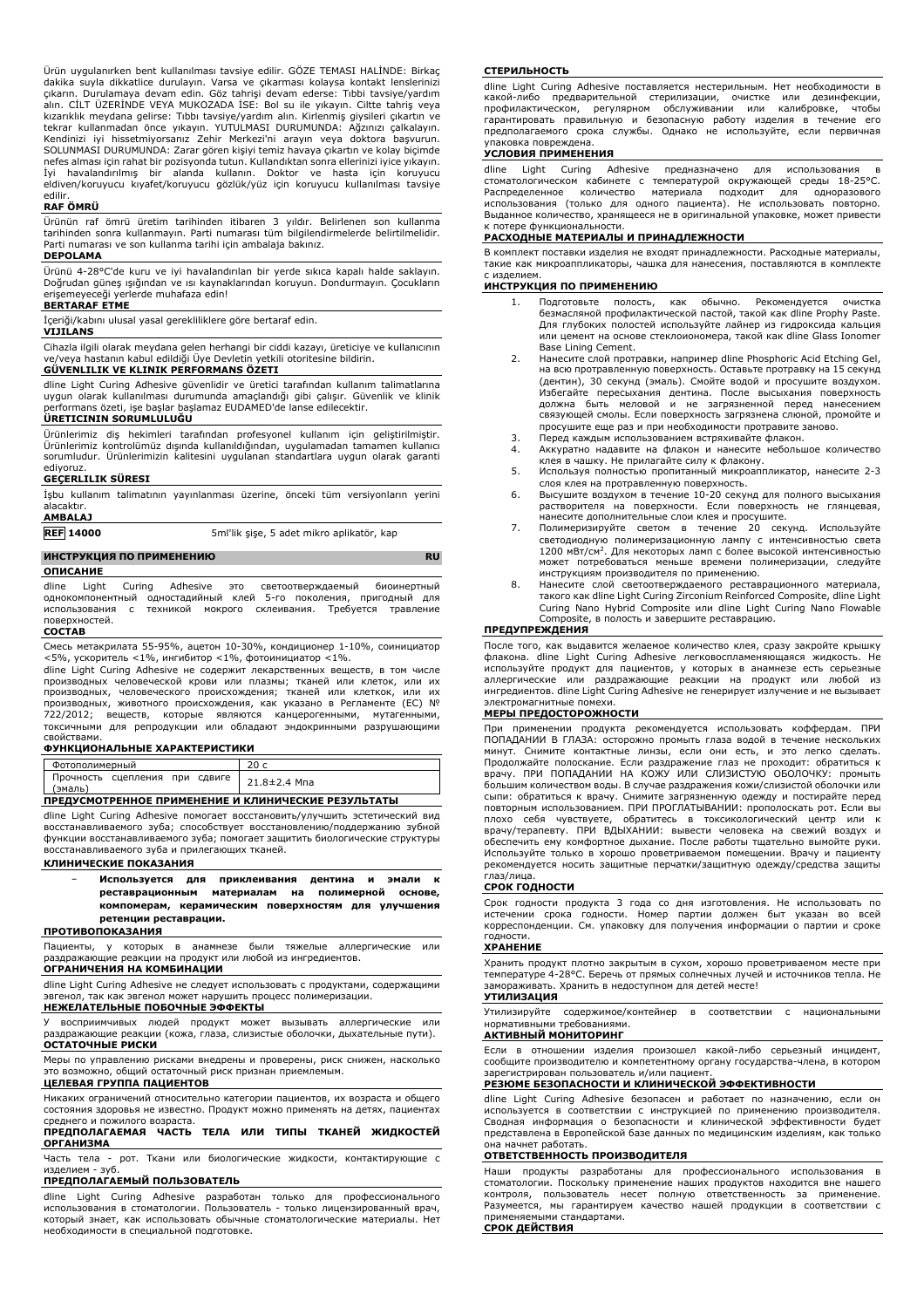| ------------     |                                           |
|------------------|-------------------------------------------|
| <b>REF 14000</b> | Флакон 5 мл, микроаппликаторы 5 шт, чашка |
|                  |                                           |

#### **ІНСТРУКЦІЯ ІЗ ЗАСТОСУВАННЯ UA ОПИС**

dline Light Curing Adhesive це світлотвердний біоінертний однокомпонентний одностадійний клей 5-го покоління, придатний для використання з технікою мокрого склеювання. Потрібно травлення поверхонь. **СКЛАД**

Суміш метакрилату 55-95%, ацетон 10-30%, кондиціонер 1-10%, співініціатор<br><5%, прискорювач <1%, інгібітор <1%, фотоініціатор <1%.<br>dline Light Curing Adhesive не містить лікарських речовин, зокрема похідних

людської крові або плазми; тканин або клітин, або їх похідних, людського походження; тканин або клітин, або їх похідних, тваринного походження, як<br>зазначено в Регламенті (ЄС) № 722/2012; речовин, які є канцерогенними,<br>мутагенними, токсичними для репродукції або мають ендокринні руйнівні

# властивості. **ФУНКЦІОНАЛЬНІ ХАРАКТЕРИСТИКИ**

| Фотополімерний                                 | 20 с         |
|------------------------------------------------|--------------|
| Міцність зчеплення при зсуві<br>(емаль)        | 21.8±2.4 M∏a |
| ПЕРЕДБАЧУВАНЕ ПРИЗНАЧЕННЯ ТА КЛІНІЧНІ ПЕРЕВАГИ |              |

dline Light Curing Adhesive допомагає відновити/поліпшити естетичний вигляд відновлюваного зуба; сприяє відновленню/підтримці зубної функції відновлюваного зуба; допомагає захистити біологічні структури відновлюваного зуба та прилеглих тканин.

### **КЛІНІЧНІ ПОКАЗАННЯ**

− **Використовується для приклеювання дентину та емалі до реставраційних матеріалів на полімерній основі, компомерам, керамічним поверхням для поліпшення ретенції реставрації.**

## **ПРОТИПОКАЗАННЯ**

Пацієнти, у яких в анамнезі були важкі алергічні або подразливі реакції на продукт або будь-який з інгредієнтів.

# **ОБМЕЖЕННЯ НА КОМБІНАЦІЇ**

dline Light Curing Adhesive не треба використовувати з продуктами, що містять евгенол, оскільки евгенол може порушити процес полімеризації.

# **НЕБАЖАНІ ПОБІЧНІ ЕФЕКТИ**

У сприйнятливих людей dline Light Curing Adhesive може викликати алергічні або подразливі реакції (шкіра, очі, слизові оболонки, дихальні шляхи). **ЗАЛИШКОВІ РИЗИКИ**

Заходи з управління ризиками впроваджені та перевірені, ризик знижений, наскільки це можливо, загальний залишковий ризик визнаний прийнятним. **ЦІЛЬОВА ГРУПА ПАЦІЄНТІВ**

Ніяких обмежень щодо категорії пацієнтів, їх віку та загального стану здоров'я невідомо. Продукт можна застосовувати на дітях, пацієнтах середнього або похилого віку.

# **ПЕРЕДБАЧУВАНА ЧАСТИНА ТІЛА АБО ТИПИ ТКАНИН РІДИН ОРГАНІЗМУ**

Частина тіла – рот. Тканини або біологічні рідини, що контактують з виробом – зуб.

#### **ПЕРЕДБАЧУВАНИЙ КОРИСТУВАЧ**

dline Light Curing Adhesive розроблений тільки для професійного використання в стоматології. Користувач – тільки ліцензований лікар, який знає, як використовувати звичайні стоматологічні матеріали. Немає потреби в спеціальній підготовці.

#### **СТЕРИЛЬНІСТЬ**

dline Light Curing Adhesive постачається нестерильним. Немає потреби в будьякій попередній стерилізації, очищенні або дезінфекції, профілактичному, регулярному обслуговуванні або калібруванні, щоб гарантувати правильну та безпечну роботу виробу протягом його передбачуваного терміну служби. Однак використовуйте, якщо первинна упаковка пошкоджена.

#### **УМОВИ ЗАСТОСУВАННЯ**

dline Light Curing Adhesive призначений для використання в стоматологічному кабінеті з температурою навколишнього середовища 18-25°C. Розподілену кількість матеріалу підходить для одноразового використання (тільки для одного пацієнта). Не застосовувати повторно. Видана кількість, що зберігається не в оригінальній упаковці, може призвести до втрати функціональності.

#### **ВИТРАТНІ МАТЕРІАЛИ ТА ПРИНАЛЕЖНОСТІ**

До комплекту поставки виробу не входять приналежності. Витратні матеріали, такі як мікроаплікатори, чашка для нанесення, поставляються в комплекті з виробом.

#### **ІНСТРУКЦІЯ ІЗ ЗАСТОСУВАННЯ**

- 1. Підготуйте порожнину, як завжди. Рекомендується чищення безмасляною профілактичною пастою, такою як dline Prophy Paste. Для глибоких порожнин використовуйте вкладиш з гідроксиду кальцію або цемент на основі іономеру, наприклад dline Glass Ionomer Base Lining Cement.
- 2. Нанесіть шар травлення, наприклад dline Phosphoric Acid Etching Gel, на всю поверхню, яку потрібно травити. Залиште офорт на місці на 15<br>секунд (дентин), 30 секунд (емаль). Промийте водою і висушіть<br>повітрям. Уникайте пересушування дентину. Після висихання<br>поверхня повинна склеювальної смоли. Якщо поверхня забруднена слиною, промийте і знову висушіть і при необхідності повторно протравіть.
- 3. Перед кожним використанням флакон струсіть.
- 4. Делікатно натискайте на пляшку і розлийте невелику кількість клею в чашку. Не форсуйте пляшку силою. 5. За допомогою повністю насиченого мікроаплікатора нанесіть 2-3 шари
- клею на витравлену поверхню.
- 6. Сушіть повітрям протягом 10-20 секунд, щоб висушити весь розчинник з поверхні. Якщо поверхня не глянсова, нанесіть додаткові шари клею і висушіть.
- 7. Затвердіння світлом протягом 20 секунд. Використовуйте світлодіодну полімеризаційну лампу з інтенсивністю світла 1200 мW/см². Деякі<br>лампи з більшою інтенсивністю можуть вимагати меншої тривалості

полімеризації, дотримуйтесь інструкцій виробника щодо використання.

8. Нанесіть шар світлоотверджувального відновлювального матеріалу, такого як dline Light Curing Zirconium Reinforced Composite, dline Light Curing Nano Hybrid Composite або dline Light Curing Nano Flowable Composite, у порожнину і завершіть реставрацію.

#### **ПОПЕРЕДЖЕННЯ**

Після того, як видавити бажана кількість клею, відразу закрийте кришку флакона. dline Light Curing Adhesive легкозаймиста рідина. Не використовуйте продукт для пацієнтів, у яких в анамнезі є серйозні алергічні або подразливі реакції на продукт або будь-який з інгредієнтів. dline Light Curing Adhesive не генерує випромінювання і не викликає електромагнітних завад.

# **ЗАПОБІЖНІ ЗАХОДИ**

При застосуванні продукту рекомендується використовувати кофердам. ПРИ ПОТРАПЛЯННІ В ОЧІ: обережно промити очі водою протягом декількох хвилин. Зніміть контактні лінзи, якщо вони є, і це легко зробити. Продовжуйте полоскання. Якщо подразнення очей не проходить: звернутися до лікаря. ПРИ ПОТРАПЛЯННІ на шкіру або слизові: промити великою кількістю води. У разі подразнення шкіри/слизових оболонок або висипу: звернутися до лікаря. Зніміть одяг і виперіть перед повторним використанням. При ПРОКОВТУВАННі: прополоскати рот. Якщо ви погано почуваєтеся, зверніться в токсикологічний центр або до лікаря/терапевта. При вдиханні: вивести людину на свіже повітря і забезпечити їй комфортне дихання. Після роботи ретельно вимийте руки. Використовуйте тільки в добре провітрюваному приміщенні. Лікарю та пацієнту рекомендується носити захисні рукавички/захисний одяг/засоби захисту очей/обличчя.

#### **ТЕРМІН ПРИДАТНОСТІ**

Термін придатності dline Light Curing Adhesive 3 роки з дня виготовлення. Не<br>застосовувати після закінчення терміну придатності. Номер партії має бути<br>зазначений у всій кореспонденції. Див. упаковку для отримання інформац партію та термін придатності. **ЗБЕРІГАННЯ**

Зберігати продукт щільно закритим у сухому, добре провітрюваному місці за температури 4-28°C. Берегти від прямих сонячних променів і джерел тепла. Не заморожувати. Зберігати в недоступному для дітей місці!

# **УТИЛІЗАЦІЯ**

Утилізуйте вміст/контейнер відповідно до національних нормативних вимог.

# **АКТИВНИЙ МОНІТОРИНГ**

Якщо щодо виробу стався якийсь серйозний інцидент, повідомте виробнику та компетентному органу держави-члена, в якій зареєстрований користувач і/або пацієнт.

#### **РЕЗЮМЕ БЕЗПЕКИ І КЛІНІЧНОЇ ЕФЕКТИВНОСТІ**

dline Light Curing Adhesive безпечний і працює за призначенням, якщо він використовується відповідно до інструкцій виробника щодо застосування. Зведена інформація про безпеку та клінічну ефективність буде представлена в Європейській базі даних з медичних виробів, як тільки вона почне працювати. **ВІДПОВІДАЛЬНІСТЬ ВИРОБНИКА**

# Наші продукти розроблені для професійного використання в стоматології. Оскільки застосування наших продуктів знаходиться поза нашим контролем, користувач несе повну відповідальність за застосування. Звісно, ми гарантуємо якість нашої продукції відповідно до застосовних стандартів.

**ТЕРМІН ДІЇ**

Після публікації цієї інструкції із застосування всі попередні версії скасовуються. **УПАКОВКА**

**REF 14000** Флакон 5 мл, мікроаплікатори 5 шт, чашка

**SIGNS EXPLANATION/ŽENKLŲ PAAIŠKINIMAS /SCHILDER ERKLÄRUNG** /ЗНАЧЕНИЕ НА СИМВОЛИТЕ /VYSVETLENI ZNACEK /FORKLARING AF TEGN<br>/МÄRKIDE SELGITUS /EXPLICATION DES SIGNES /ЕΞΉΓΗΣΗ ΣΉΜΑΝΣΗΣ / JELZESEK MAGYARAZATA /SPIEGAZIONE DEI SEGNI /ZIMJU SKAIDROJUMS<br>/FORKLARING AV TEGN /OBJAŚNIENIE ZNAKÓW /EXPLICAÇÃO DOS<br>SÍMBOLOS /EXPLICAȚII SEMNE /VYSVETLENIE ZNAČIEK /RAZLAGA<br>ZNAKOV /EXPLICACIÓN DE

| Caution /Atsargiai /Vorsicht /Внимание /Pozor /Forsigtighed<br>/Hoiatus /Mise en garde /Προσοχή /Figyelmeztetés /Attenzione<br>/Piesardzību! /Forsiktighet /Uwagi /Cuidado /Atentie /Pozor<br>Previdnost /Precaución /Varning /Dikkat / Осторожно /Обережно                                                                                                                                                                                                                                                                                                                                                                                                                                                                                                                                                                        |
|------------------------------------------------------------------------------------------------------------------------------------------------------------------------------------------------------------------------------------------------------------------------------------------------------------------------------------------------------------------------------------------------------------------------------------------------------------------------------------------------------------------------------------------------------------------------------------------------------------------------------------------------------------------------------------------------------------------------------------------------------------------------------------------------------------------------------------|
| Temperature limit /Temperatūros riba /Temperatur-Grenzwert<br>лимит /Teplotní<br>limit /Temperaturgrænse<br>/Температурен<br>Temperatuuri limiit /Limite de température/Όριο θερμοκρασίας<br>/Hőmérsékleti határérték /Limite di temperatura /Temperatūras<br>robežvērtība /Temperaturgrense /Limit temperatury /Limite de<br>temperatura / Limita de temperatură / Teplotný limit / Temperaturna<br>omejitev / Límite de temperatura / Temperaturgräns / Sıcaklık Sınırı<br>/ Предел температуры /Межа температури                                                                                                                                                                                                                                                                                                                |
| Consult instructions for use / Žiūrėti naudojimo instrukciją<br>/Gebrauchsanweisung<br>beachten<br>/Консултирайте<br>ce<br>C.<br>употреба /Viz<br>použití<br>návod<br>k<br>инструкцията<br>/Se<br>за<br>/Vaadake<br>kasutusjuhendit / Consulter<br>brugsanvisningen<br>les<br>instructions d'utilisation / Συμβουλευτείτε τις οδηγίες χρήσης<br>/Konzultáljon a használati utasítással /Consultare le istruzioni per<br>l'uso /Skatīt lietošanas pamācību /Se bruksanvisningen /Zapoznaj<br>sie z instrukcją użytkowania /Consulte as instruções de uso<br>/Consultati instructiunile de utilizare / Viď návod na použitie /Pred<br>uporabo si poglejte navodila / Consultar las instrucciones de uso / Se<br>bruksanvisningen / Kullanım talimatlarına bakınız / См. инструкцию<br>по применению /Див. інструкцію із застосування |
| Keep away from sunlight /Laikyti atokiau nuo saulės spindulių /Von<br>Sonnenlicht fernhalten /Да се пази от слънчева светлина /Chraňte<br>před slunečním zářením /Holdes væk fra sollys /Hoida eemal<br>päikesevalgusest /Tenir à l'écart de la lumière du soleil /Κρατήστε<br>μακριά από τον ήλιο /Napfénytől távol tartandó /Tenere lontano<br>dalla luce del sole /Sargāt no saules gaismas /Holdes unna sollys<br>/Chronić przed światłem słonecznym /Proteger da luz solar /A se<br>păstra într-un loc ferit de soare /Chráňte pred slnečným žiarením<br>/Ne shranjujte izpostavljeno sončni svetlobi /Mantener alejado de<br>la luz del sol /Förvaras bort från solljus /Güneş ışığından uzak tutun                                                                                                                          |